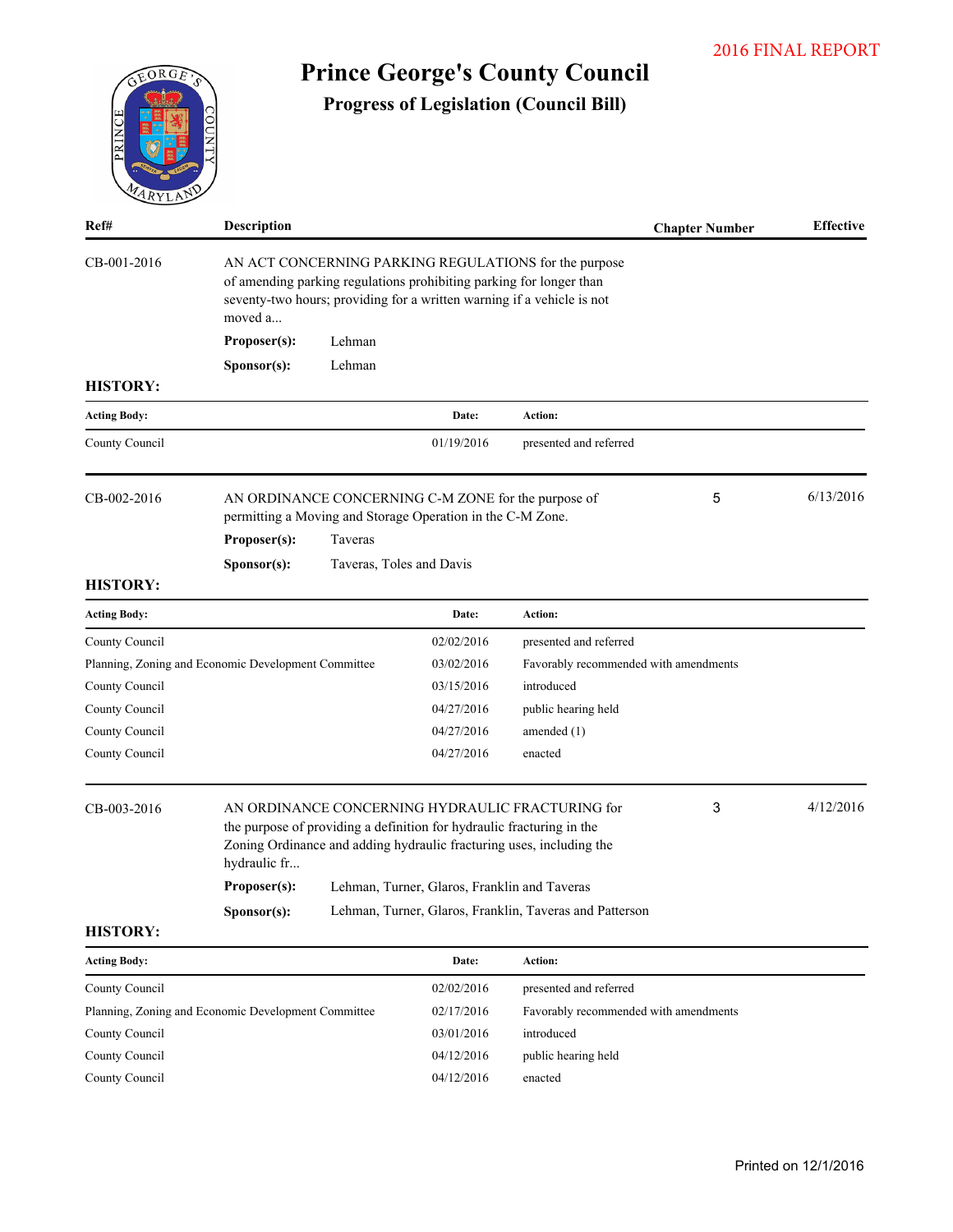|                     |                                                     |        |                                                                                                                          |                                                                      |                                                         | Page 2 of 37     |
|---------------------|-----------------------------------------------------|--------|--------------------------------------------------------------------------------------------------------------------------|----------------------------------------------------------------------|---------------------------------------------------------|------------------|
| Ref#                | <b>Description</b>                                  |        |                                                                                                                          |                                                                      | <b>Chapter Number</b>                                   | <b>Effective</b> |
| CB-004-2016         | walls.                                              |        | AN ORDINANCE CONCERNING FENCES AND WALLS for the<br>purpose of amending the regulations for construction of fences and   |                                                                      | 6                                                       | 6/13/2016        |
|                     | Proposer(s):                                        | Lehman |                                                                                                                          |                                                                      |                                                         |                  |
|                     | S <b>p</b> onsor(s):                                | Lehman |                                                                                                                          |                                                                      |                                                         |                  |
| <b>HISTORY:</b>     |                                                     |        |                                                                                                                          |                                                                      |                                                         |                  |
| <b>Acting Body:</b> |                                                     |        | Date:                                                                                                                    | Action:                                                              |                                                         |                  |
| County Council      |                                                     |        | 02/09/2016                                                                                                               | presented and referred                                               |                                                         |                  |
|                     | Planning, Zoning and Economic Development Committee |        | 03/02/2016                                                                                                               | Favorably recommended with amendments                                |                                                         |                  |
| County Council      |                                                     |        | 03/15/2016                                                                                                               | introduced                                                           |                                                         |                  |
| County Council      |                                                     |        | 04/27/2016                                                                                                               | public hearing held                                                  |                                                         |                  |
| County Council      |                                                     |        | 04/27/2016                                                                                                               | enacted                                                              |                                                         |                  |
| CB-005-2016         | the O-S, $R-A$ ,                                    |        | AN ORDINANCE CONCERNING MEDICAL CANNABIS for the<br>purpose of providing definitions related to Medical Cannabis uses in | the Zoning Ordinance and permitting certain Medical Cannabis uses in | 12                                                      | 5/31/2016        |
|                     | Proposer(s):                                        |        | Harrison, Glaros and Davis                                                                                               |                                                                      |                                                         |                  |
|                     | Sponsor(s):                                         |        | Harrison, Glaros, Davis, Lehman and Taveras                                                                              |                                                                      |                                                         |                  |
| <b>HISTORY:</b>     |                                                     |        |                                                                                                                          |                                                                      |                                                         |                  |
| <b>Acting Body:</b> |                                                     |        | Date:                                                                                                                    | Action:                                                              |                                                         |                  |
| County Council      |                                                     |        | 02/16/2016                                                                                                               | presented and referred                                               |                                                         |                  |
|                     | Planning, Zoning and Economic Development Committee |        | 03/02/2016                                                                                                               | Held in Committee                                                    |                                                         |                  |
|                     | Planning, Zoning and Economic Development Committee |        | 05/02/2016                                                                                                               | Favorably recommended with amendments                                |                                                         |                  |
| County Council      |                                                     |        | 05/03/2016                                                                                                               | introduced                                                           |                                                         |                  |
| County Council      |                                                     |        | 05/03/2016                                                                                                               |                                                                      | Clerk directed to expedite scheduling of public hearing |                  |
| County Council      |                                                     |        | 05/31/2016                                                                                                               | public hearing held                                                  |                                                         |                  |
| County Council      |                                                     |        | 05/31/2016                                                                                                               | rules suspended                                                      |                                                         |                  |
| County Council      |                                                     |        | 05/31/2016                                                                                                               | enacted                                                              |                                                         |                  |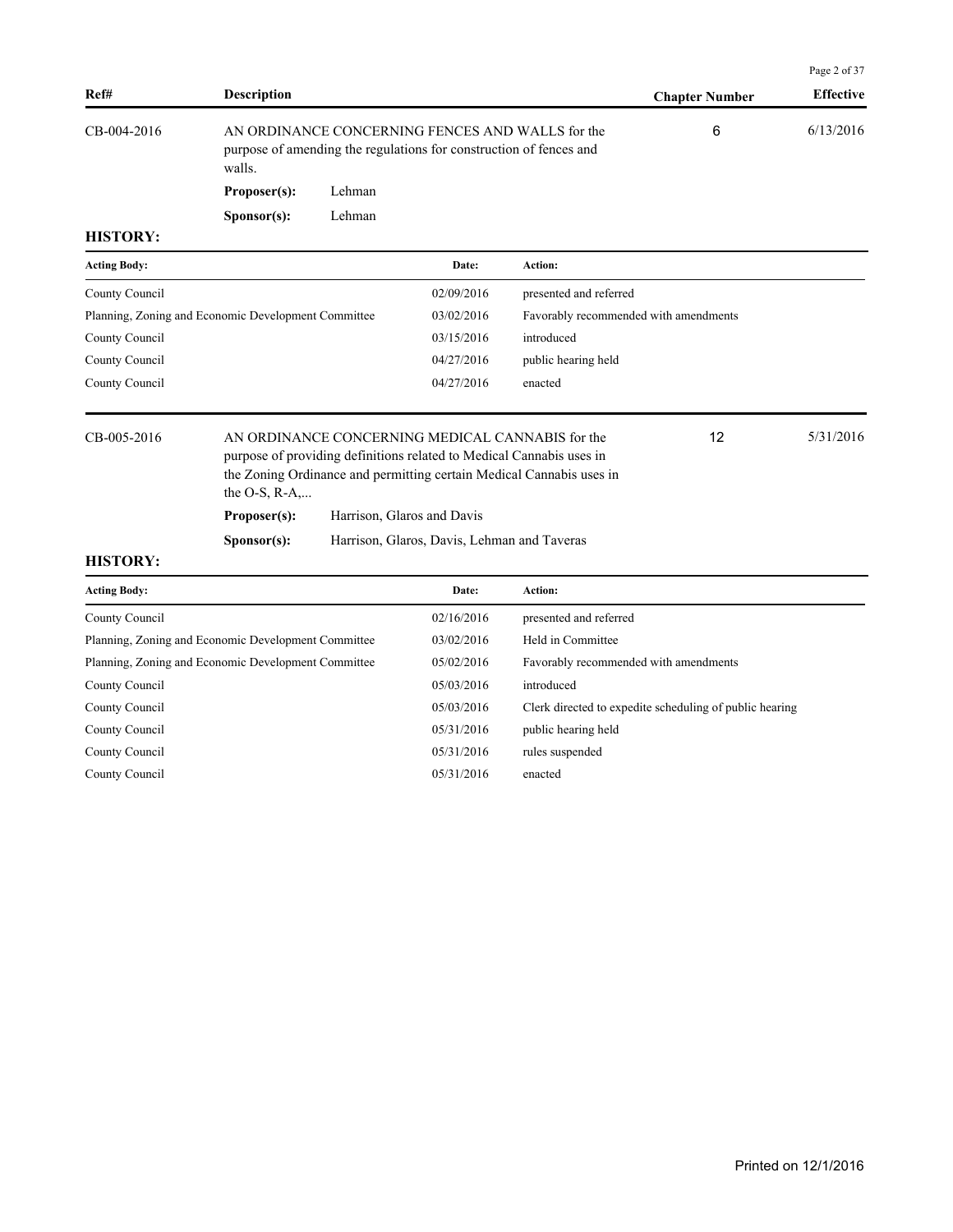|                     |                                                     |                                                                                                                                                                                                    |                                       |                       | Page 3 of 37     |
|---------------------|-----------------------------------------------------|----------------------------------------------------------------------------------------------------------------------------------------------------------------------------------------------------|---------------------------------------|-----------------------|------------------|
| Ref#                | <b>Description</b>                                  |                                                                                                                                                                                                    |                                       | <b>Chapter Number</b> | <b>Effective</b> |
| CB-006-2016         | within Prin                                         | AN ACT CONCERNING SWIMMING POOLS for the purpose of<br>amending the Prince George's County Code to comply with new safety<br>standards for hotel and motel pools under 2,500 square feet of water  |                                       | 1                     | 5/31/2016        |
|                     | Proposer(s):                                        | County Executive                                                                                                                                                                                   |                                       |                       |                  |
|                     | Sponsor(s):                                         | Turner, Glaros, Taveras and Patterson                                                                                                                                                              |                                       |                       |                  |
| <b>HISTORY:</b>     |                                                     |                                                                                                                                                                                                    |                                       |                       |                  |
| <b>Acting Body:</b> |                                                     | Date:                                                                                                                                                                                              | Action:                               |                       |                  |
| County Council      |                                                     | 02/09/2016                                                                                                                                                                                         | presented and referred                |                       |                  |
|                     | Public Safety and Fiscal Management Committee       | 03/03/2016                                                                                                                                                                                         | Favorably recommended with amendments |                       |                  |
| County Council      |                                                     | 03/15/2016                                                                                                                                                                                         | introduced                            |                       |                  |
| County Council      |                                                     | 04/05/2016                                                                                                                                                                                         | public hearing held                   |                       |                  |
| County Council      |                                                     | 04/05/2016                                                                                                                                                                                         | enacted                               |                       |                  |
| County Executive    |                                                     | 04/15/2016                                                                                                                                                                                         | signed                                |                       |                  |
| CB-007-2016         | current Cou                                         | AN ACT CONCERNING THE SCHOOL FACILITIES SURCHARGE<br>for the purpose of clarifying, without substantive change, the definition<br>of County Urban Centers and Corridors to ensure consistency with |                                       | 9                     | 7/5/2016         |
|                     | Proposer(s):                                        | Glaros and Lehman                                                                                                                                                                                  |                                       |                       |                  |
|                     | Sponsor(s):                                         | Glaros, Lehman and Davis                                                                                                                                                                           |                                       |                       |                  |
| <b>HISTORY:</b>     |                                                     |                                                                                                                                                                                                    |                                       |                       |                  |
| <b>Acting Body:</b> |                                                     | Date:                                                                                                                                                                                              | Action:                               |                       |                  |
| County Council      |                                                     | 02/09/2016                                                                                                                                                                                         | presented and referred                |                       |                  |
|                     | Planning, Zoning and Economic Development Committee | 03/02/2016                                                                                                                                                                                         | rescheduled                           |                       |                  |
|                     | Planning, Zoning and Economic Development Committee | 03/16/2016                                                                                                                                                                                         | Favorably recommended with amendments |                       |                  |
| County Council      |                                                     | 04/05/2016                                                                                                                                                                                         | introduced                            |                       |                  |
| County Council      |                                                     | 05/03/2016                                                                                                                                                                                         | public hearing held                   |                       |                  |
| County Council      |                                                     | 05/03/2016                                                                                                                                                                                         | enacted                               |                       |                  |
| County Executive    |                                                     | 05/19/2016                                                                                                                                                                                         | signed                                |                       |                  |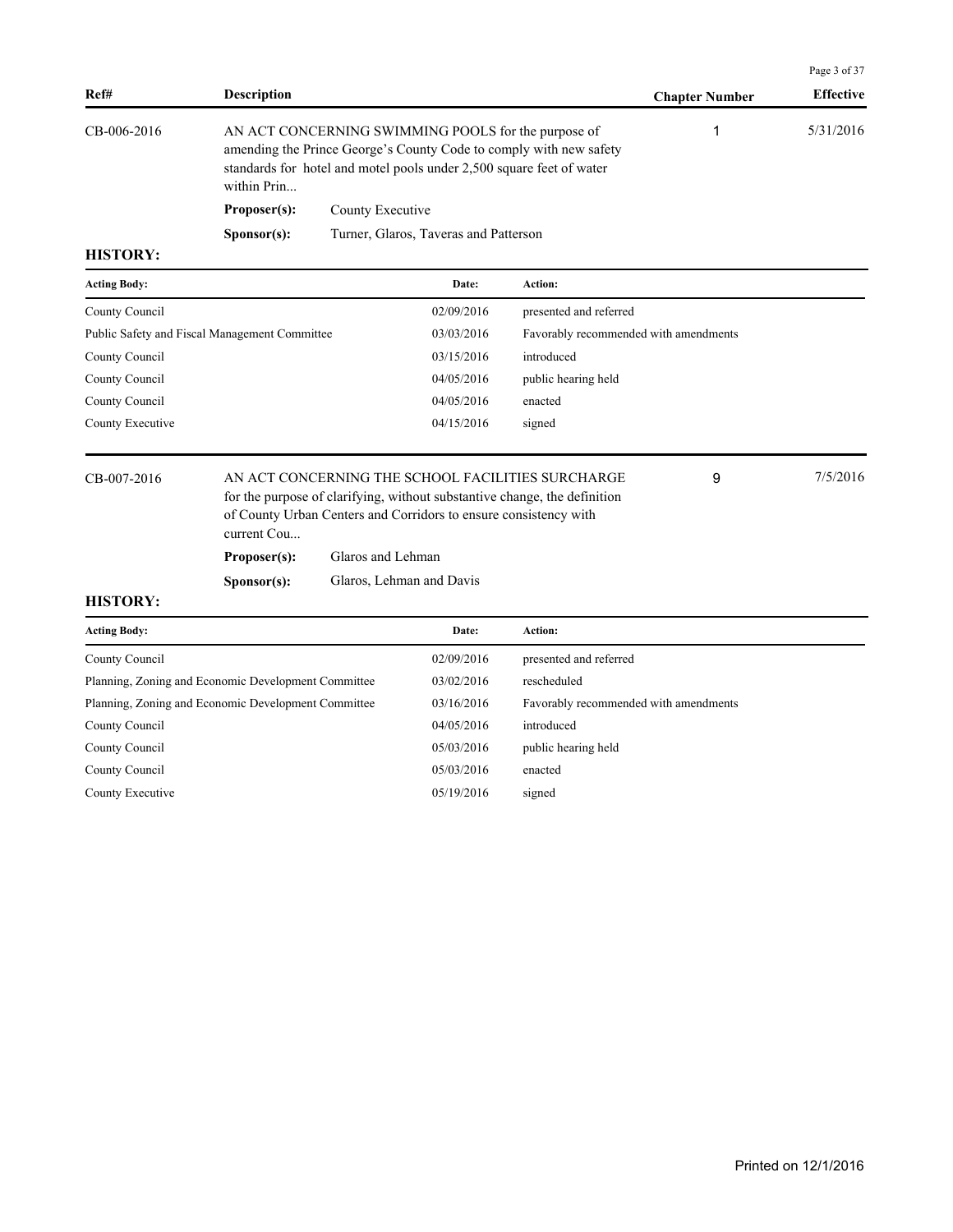| Ref#            | <b>Description</b>   |                                                                                                                                                                                               | <b>Chapter Number</b> | <b>Effective</b> |
|-----------------|----------------------|-----------------------------------------------------------------------------------------------------------------------------------------------------------------------------------------------|-----------------------|------------------|
| CB-008-2016     | under the Labor      | AN ACT CONCERNING THE LABOR CODE for the purpose of<br>amending provisions of the Labor Code to eliminate the Public<br>Employees Board and provide for a new system of arbitration selection | 2                     | 5/31/2016        |
|                 | Proposer(s):         | County Executive                                                                                                                                                                              |                       |                  |
|                 | S <b>p</b> onsor(s): | Toles, Lehman, Turner, Davis, Glaros, Harrison and Taveras                                                                                                                                    |                       |                  |
| <b>HISTORY:</b> |                      |                                                                                                                                                                                               |                       |                  |

| <b>Acting Body:</b>                           | Date:      | Action:                               |
|-----------------------------------------------|------------|---------------------------------------|
| County Council                                | 02/16/2016 | presented and referred                |
| Public Safety and Fiscal Management Committee | 03/03/2016 | Favorably recommended with amendments |
| County Council                                | 03/15/2016 | introduced                            |
| County Council                                | 04/05/2016 | public hearing held                   |
| County Council                                | 04/05/2016 | enacted                               |
| County Executive                              | 04/15/2016 | signed                                |
|                                               |            |                                       |

CB-009-2016 AN ACT CONCERNING TAXICABS AND LIMOUSINES for the 60 60 1/9/2017 purpose of amending provisions of the County Code regulating taxicabs relating to, licensing, driver conduct, vehicle eligibility requirements, servic...

**Proposer(s):** County Executive and Lehman

**Sponsor(s):** Franklin, Turner, Davis and Taveras

### **HISTORY:**

| <b>Acting Body:</b>                                   | Date:      | Action:                               |
|-------------------------------------------------------|------------|---------------------------------------|
| County Council                                        | 03/01/2016 | presented and referred                |
| Transportation, Housing and the Environment Committee | 03/17/2016 | Briefing held                         |
| Transportation, Housing and the Environment Committee | 06/02/2016 | Held in Committee                     |
| Transportation, Housing and the Environment Committee | 07/07/2016 | Held in Committee                     |
| Transportation, Housing and the Environment Committee | 09/15/2016 | Favorably recommended with amendments |
| County Council                                        | 09/27/2016 | amended $(1)$                         |
| County Council                                        | 09/27/2016 | introduced                            |
| County Council                                        | 11/01/2016 | public hearing held                   |
| County Council                                        | 11/15/2016 | amended $(1)$                         |
| County Council                                        | 11/15/2016 | enacted                               |
| County Executive                                      | 11/23/2016 | signed                                |

Page 4 of 37

60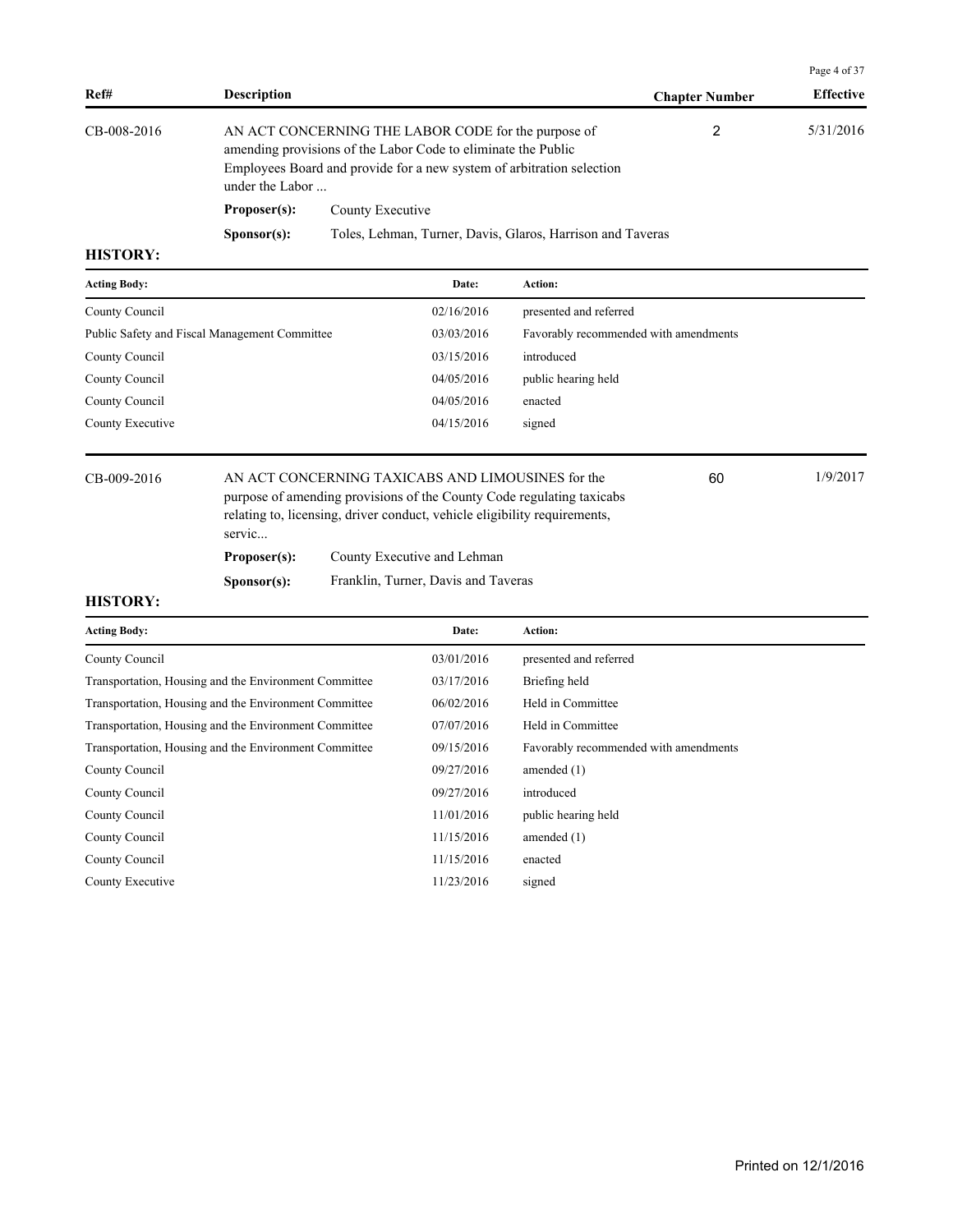|               |                      |                                                                                                                                                                                                                   |                       | Page 5 of 37     |
|---------------|----------------------|-------------------------------------------------------------------------------------------------------------------------------------------------------------------------------------------------------------------|-----------------------|------------------|
| Ref#          | <b>Description</b>   |                                                                                                                                                                                                                   | <b>Chapter Number</b> | <b>Effective</b> |
| $CB-010-2016$ |                      | AN ACT CONCERNING GREEN BUSINESS REAL AND<br>PERSONAL PROPERTY TAX CREDIT CERTIFICATION for the<br>purpose of revising the definition of a certified green business of the<br>Green Business Real and Personal Pr |                       | 7/5/2016         |
|               | Proposer(s):         | Glaros                                                                                                                                                                                                            |                       |                  |
|               | S <b>p</b> onsor(s): | Glaros, Turner, Davis, Lehman, Taveras and Patterson                                                                                                                                                              |                       |                  |
| иктору.       |                      |                                                                                                                                                                                                                   |                       |                  |

| <b>Acting Body:</b>                           | Date:      | <b>Action:</b>                        |
|-----------------------------------------------|------------|---------------------------------------|
| County Council                                | 03/08/2016 | presented and referred                |
| Public Safety and Fiscal Management Committee | 04/07/2016 | Favorably recommended with amendments |
| County Council                                | 04/19/2016 | amended $(1)$                         |
| County Council                                | 04/19/2016 | introduced                            |
| County Council                                | 05/10/2016 | public hearing held                   |
| County Council                                | 05/10/2016 | enacted                               |
| County Executive                              | 05/18/2016 | signed                                |
|                                               |            |                                       |

## CB-011-2016 AN ACT CONCERNING COLLECTIVE BARGAINING 4 6/13/2016 AGREEMENT - PRINCE GEORGE'S COUNTY POLICE CIVILIAN EMPLOYEES ASSOCIATION for the purpose of approving the labor agreement by and between Prince George's County,...

| Proposer(s): |  | County Executive |  |  |
|--------------|--|------------------|--|--|
|              |  |                  |  |  |

**Sponsor(s):** Davis, Toles, Lehman, Turner, Harrison, Patterson and Taveras

#### **HISTORY:**

| <b>Acting Body:</b>                           | Date:      | <b>Action:</b>         |
|-----------------------------------------------|------------|------------------------|
| County Council                                | 03/08/2016 | presented and referred |
| Public Safety and Fiscal Management Committee | 03/17/2016 | Favorably recommended  |
| County Council                                | 03/29/2016 | introduced             |
| County Council                                | 04/19/2016 | public hearing held    |
| County Council                                | 04/19/2016 | enacted                |
| County Executive                              | 04/27/2016 | signed                 |

4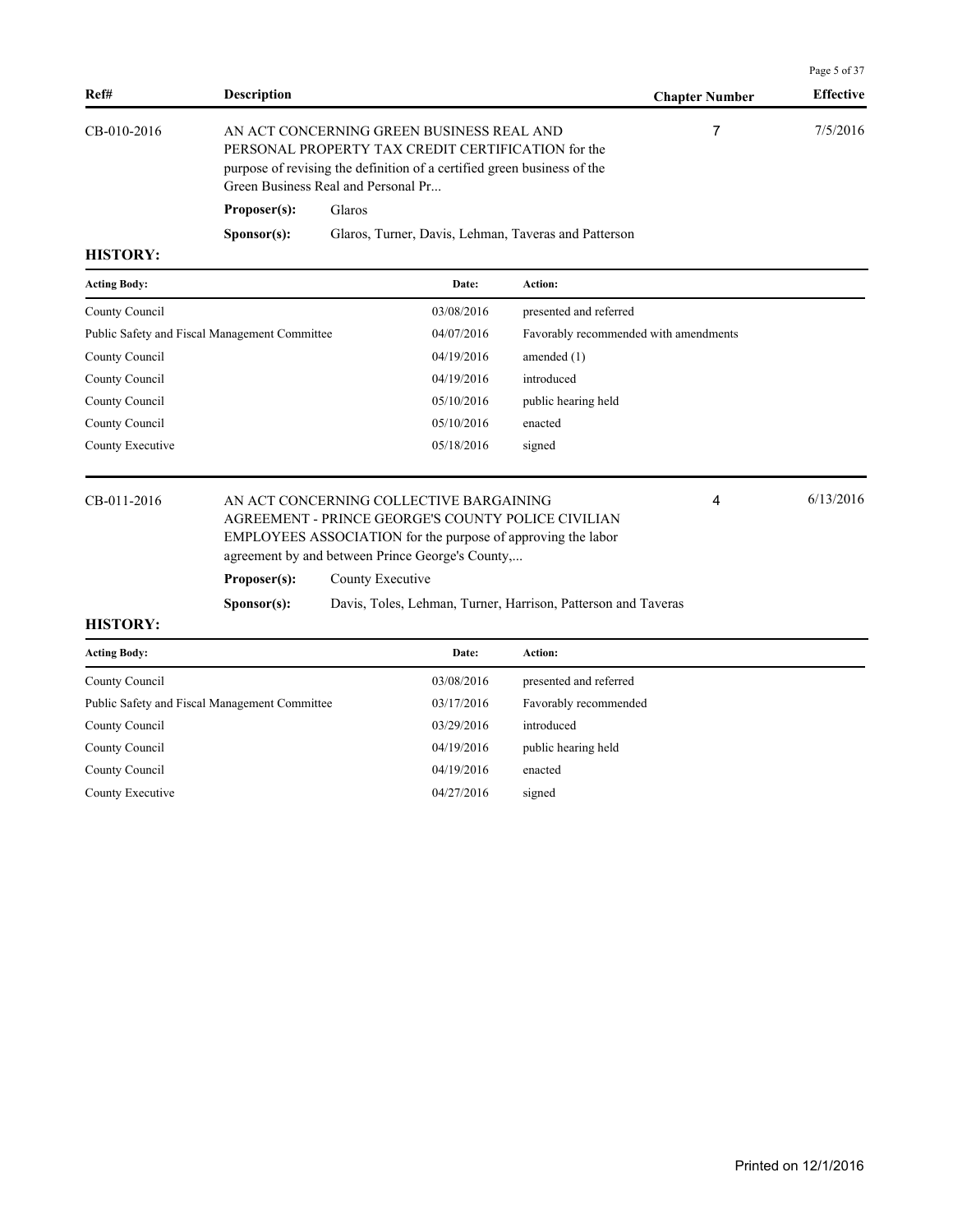|                     |                                                     |                     |                                                                                                                                                                            |                                                                  |                       | Page 6 of 37     |
|---------------------|-----------------------------------------------------|---------------------|----------------------------------------------------------------------------------------------------------------------------------------------------------------------------|------------------------------------------------------------------|-----------------------|------------------|
| Ref#                | <b>Description</b>                                  |                     |                                                                                                                                                                            |                                                                  | <b>Chapter Number</b> | <b>Effective</b> |
| CB-012-2016         |                                                     |                     | AN ORDINANCE CONCERNING RURAL RESIDENTIAL (R-R)<br>ZONE for the purpose of permitting industrial uses in the Rural<br>Residential (R-R) Zone, under certain circumstances. |                                                                  | 13                    | 8/1/2016         |
|                     | Proposer(s):                                        | Turner              |                                                                                                                                                                            |                                                                  |                       |                  |
|                     | S <b>p</b> onsor(s):                                | Turner and Harrison |                                                                                                                                                                            |                                                                  |                       |                  |
| <b>HISTORY:</b>     |                                                     |                     |                                                                                                                                                                            |                                                                  |                       |                  |
| <b>Acting Body:</b> |                                                     |                     | Date:                                                                                                                                                                      | Action:                                                          |                       |                  |
| County Council      |                                                     |                     | 03/15/2016                                                                                                                                                                 | presented and referred                                           |                       |                  |
|                     | Planning, Zoning and Economic Development Committee |                     | 04/06/2016                                                                                                                                                                 | Held in Committee                                                |                       |                  |
|                     | Planning, Zoning and Economic Development Committee |                     | 05/02/2016                                                                                                                                                                 | Favorably recommended with amendments                            |                       |                  |
| County Council      |                                                     |                     | 05/10/2016                                                                                                                                                                 | introduced                                                       |                       |                  |
| County Council      |                                                     |                     | 06/14/2016                                                                                                                                                                 | public hearing held                                              |                       |                  |
| County Council      |                                                     |                     | 06/14/2016                                                                                                                                                                 | enacted                                                          |                       |                  |
| CB-013-2016         | recreational fi<br>Proposer(s):                     | County Executive    | AN ACT CONCERNING FIRE SAFETY CODE for the purpose of<br>fire safety regulations governing open burning which will include                                                 | amending the Prince George's County Code to provide for expanded | 8                     | 7/5/2016         |
|                     | S <b>p</b> onsor(s):                                | Davis and Lehman    |                                                                                                                                                                            |                                                                  |                       |                  |
| <b>HISTORY:</b>     |                                                     |                     |                                                                                                                                                                            |                                                                  |                       |                  |
| <b>Acting Body:</b> |                                                     |                     | Date:                                                                                                                                                                      | Action:                                                          |                       |                  |
| County Council      |                                                     |                     | 03/22/2016                                                                                                                                                                 | presented and referred                                           |                       |                  |
|                     | Public Safety and Fiscal Management Committee       |                     | 04/07/2016                                                                                                                                                                 | Favorably recommended with amendments                            |                       |                  |
| County Council      |                                                     |                     | 04/19/2016                                                                                                                                                                 | introduced                                                       |                       |                  |
| County Council      |                                                     |                     | 05/10/2016                                                                                                                                                                 | public hearing held                                              |                       |                  |
| County Council      |                                                     |                     | 05/10/2016                                                                                                                                                                 | enacted                                                          |                       |                  |
| County Executive    |                                                     |                     | 05/18/2016                                                                                                                                                                 | signed                                                           |                       |                  |
| CB-014-2016         | expressly provided for in Se                        |                     | USE OF RESIDENTIAL PROPERTY for the purpose of restricting<br>certain commercial uses in Residential Zone property not otherwise                                           | AN ORDINANCE CONCERNING PROHIBITED COMMERCIAL                    |                       |                  |

| <b>Acting Body:</b>                                 | Date:      | Action:                               |
|-----------------------------------------------------|------------|---------------------------------------|
| County Council                                      | 03/29/2016 | presented and referred                |
| Planning, Zoning and Economic Development Committee | 05/04/2016 | Favorably recommended with amendments |
| County Council                                      | 06/21/2016 | recommitted                           |

**Proposer(s):** County Executive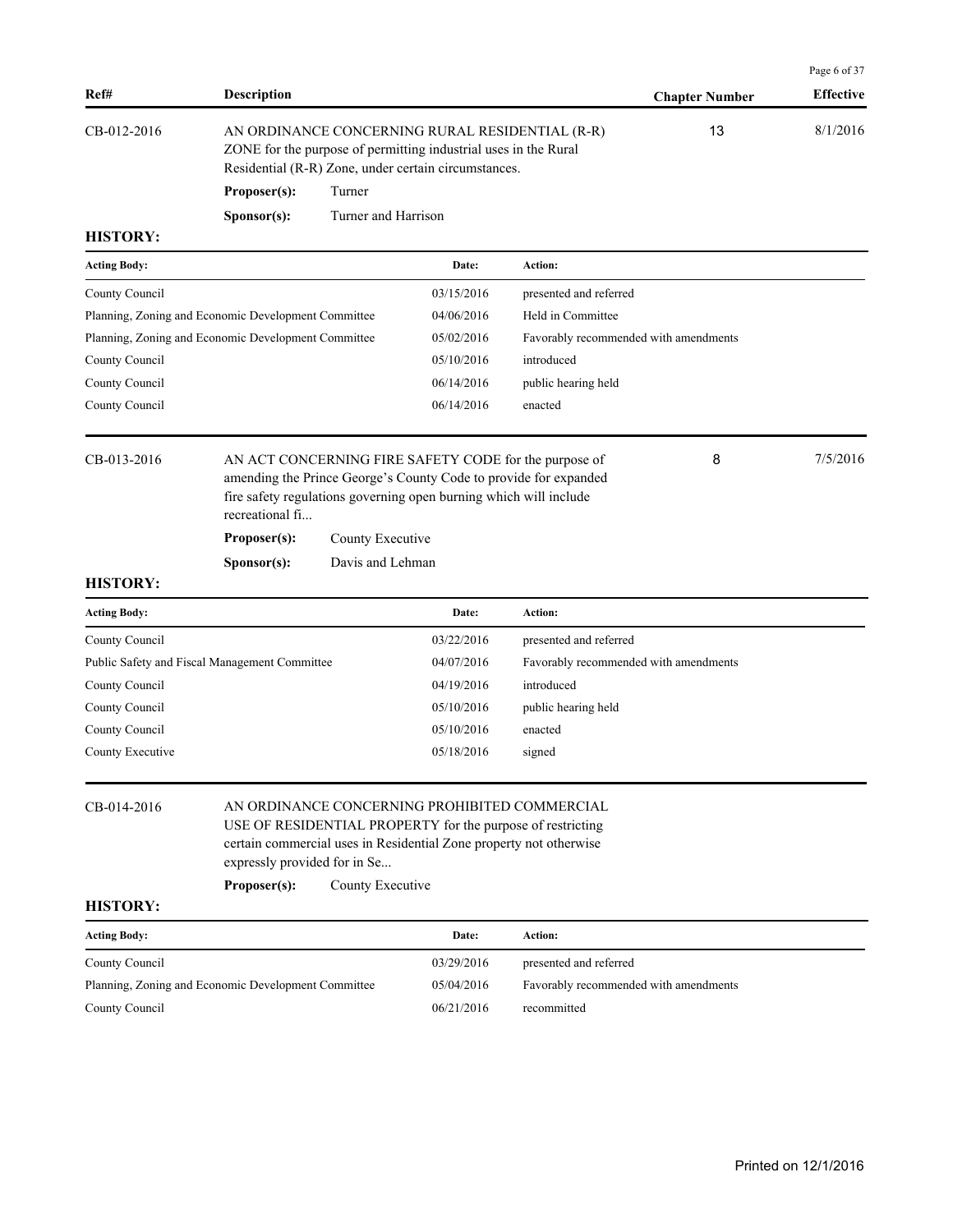|                                                     |                                                                    |                    |                                                                                                                                                                                     |                                                                                                                                                                                               |                       | Page 7 of 37     |
|-----------------------------------------------------|--------------------------------------------------------------------|--------------------|-------------------------------------------------------------------------------------------------------------------------------------------------------------------------------------|-----------------------------------------------------------------------------------------------------------------------------------------------------------------------------------------------|-----------------------|------------------|
| Ref#                                                | <b>Description</b>                                                 |                    |                                                                                                                                                                                     |                                                                                                                                                                                               | <b>Chapter Number</b> | <b>Effective</b> |
| CB-015-2016                                         | occupancy permits; providi<br>Proposer(s):<br>S <b>p</b> onsor(s): | Taveras<br>Taveras | AN ORDINANCE CONCERNING USE AND OCCUPANCY<br>PERMITS for the purpose of providing for a certain civil penalty;<br>providing for the temporary suspension of the issuance of use and |                                                                                                                                                                                               |                       |                  |
| <b>HISTORY:</b>                                     |                                                                    |                    |                                                                                                                                                                                     |                                                                                                                                                                                               |                       |                  |
| <b>Acting Body:</b>                                 |                                                                    |                    | Date:                                                                                                                                                                               | Action:                                                                                                                                                                                       |                       |                  |
| County Council                                      |                                                                    |                    | 03/29/2016                                                                                                                                                                          | presented and referred                                                                                                                                                                        |                       |                  |
| Planning, Zoning and Economic Development Committee |                                                                    |                    | 06/15/2016                                                                                                                                                                          | Held in Committee                                                                                                                                                                             |                       |                  |
| CB-016-2016                                         | Ordinance concerning Farmer's Markets.<br>Proposer(s):             |                    | AN ORDINANCE CONCERNING OPERATIONS OF FARMER'S                                                                                                                                      | MARKETS for the purpose of amending the provisions of the Zoning<br>Glaros, Davis, Franklin, Harrison, Taveras, Turner, Toles and Lehman                                                      | 15                    | 8/5/2016         |
|                                                     | Sponsor(s):                                                        |                    |                                                                                                                                                                                     | Glaros, Davis, Franklin, Harrison, Taveras, Turner, Toles, Lehman and Patterson                                                                                                               |                       |                  |
| <b>HISTORY:</b>                                     |                                                                    |                    |                                                                                                                                                                                     |                                                                                                                                                                                               |                       |                  |
| <b>Acting Body:</b>                                 |                                                                    |                    | Date:                                                                                                                                                                               | Action:                                                                                                                                                                                       |                       |                  |
| County Council                                      |                                                                    |                    | 04/05/2016                                                                                                                                                                          | presented and referred                                                                                                                                                                        |                       |                  |
| Planning, Zoning and Economic Development Committee |                                                                    |                    | 05/04/2016                                                                                                                                                                          | Favorably recommended with amendments                                                                                                                                                         |                       |                  |
| County Council                                      |                                                                    |                    | 05/17/2016                                                                                                                                                                          | introduced                                                                                                                                                                                    |                       |                  |
| County Council                                      |                                                                    |                    | 06/21/2016                                                                                                                                                                          | public hearing held                                                                                                                                                                           |                       |                  |
| County Council                                      |                                                                    |                    | 06/21/2016                                                                                                                                                                          | enacted                                                                                                                                                                                       |                       |                  |
| CB-017-2016                                         | facilities be al                                                   |                    |                                                                                                                                                                                     | AN ACT CONCERNING VIDEO LOTTERY FACILITY FUNDING<br>REQUIREMENTS for the purpose of requiring that twenty-five (25%)<br>of County revenue derived from table game proceeds from video lottery |                       |                  |
|                                                     | Proposer(s):                                                       | Patterson          |                                                                                                                                                                                     |                                                                                                                                                                                               |                       |                  |
|                                                     | Sponsor(s):                                                        | Patterson          |                                                                                                                                                                                     |                                                                                                                                                                                               |                       |                  |
| <b>HISTORY:</b>                                     |                                                                    |                    |                                                                                                                                                                                     |                                                                                                                                                                                               |                       |                  |
| <b>Acting Body:</b>                                 |                                                                    |                    | Date:                                                                                                                                                                               | Action:                                                                                                                                                                                       |                       |                  |
| County Council                                      |                                                                    |                    | 04/12/2016                                                                                                                                                                          | presented and referred                                                                                                                                                                        |                       |                  |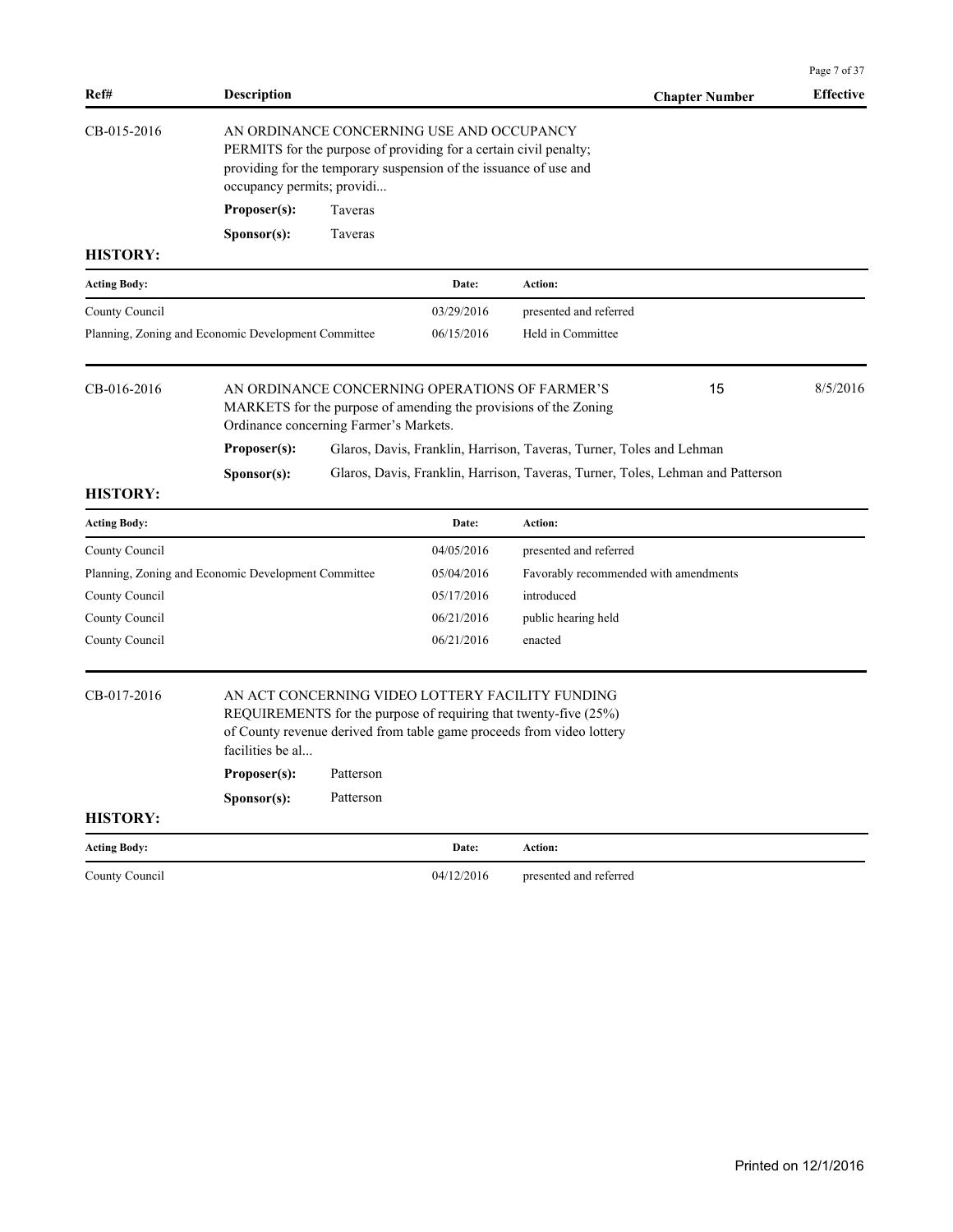|             |                                  |                                                                                                                                                                               |                       | Page 8 of 37     |
|-------------|----------------------------------|-------------------------------------------------------------------------------------------------------------------------------------------------------------------------------|-----------------------|------------------|
| Ref#        | <b>Description</b>               |                                                                                                                                                                               | <b>Chapter Number</b> | <b>Effective</b> |
| CB-018-2016 | or Philanthropic Institutions in | AN ORDINANCE CONCERNING ELEEMOSYNARY OR<br>PHILANTHROPIC INSTITUTIONS for the purpose of amending the<br>prescriptions of the Zoning Ordinance to exempt certain Eleemosynary | 16                    | 7/5/2016         |
|             | Proposer(s):                     | Franklin                                                                                                                                                                      |                       |                  |
|             | S <b>p</b> onsor(s):             | Franklin and Toles                                                                                                                                                            |                       |                  |

| <b>Acting Body:</b>                                 | Date:      | <b>Action:</b>                                          |
|-----------------------------------------------------|------------|---------------------------------------------------------|
| County Council                                      | 04/12/2016 | presented and referred                                  |
| Planning, Zoning and Economic Development Committee | 05/04/2016 | Favorably recommended with amendments                   |
| County Council                                      | 05/17/2016 | introduced                                              |
| County Council                                      | 05/17/2016 | Clerk directed to expedite scheduling of public hearing |
| County Council                                      | 07/05/2016 | public hearing held                                     |
| County Council                                      | 07/05/2016 | rules suspended                                         |
| County Council                                      | 07/05/2016 | enacted                                                 |
|                                                     |            |                                                         |

## CB-019-2016 (SUBDIVISION BILL) - AN ACT CONCERNING PRIVATE 27 7/14/2016 ROADS AND EASEMENTS - ELEEMOSYNARY OR PHILANTHROPIC ORGANIZATIONS for the purpose of providing an exemption to the access requirement in the County Subdi...

27

# **Proposer(s):** Franklin

**Sponsor(s):** Franklin

| <b>Acting Body:</b>                                 | Date:      | <b>Action:</b>                                          |
|-----------------------------------------------------|------------|---------------------------------------------------------|
| County Council                                      | 04/12/2016 | presented and referred                                  |
| Planning, Zoning and Economic Development Committee | 05/04/2016 | Favorably recommended with amendments                   |
| County Council                                      | 05/17/2016 | introduced                                              |
| County Council                                      | 05/17/2016 | Clerk directed to expedite scheduling of public hearing |
| County Council                                      | 07/05/2016 | public hearing held                                     |
| County Council                                      | 07/05/2016 | rules suspended                                         |
| County Council                                      | 07/05/2016 | enacted                                                 |
| County Executive                                    | 07/14/2016 | signed                                                  |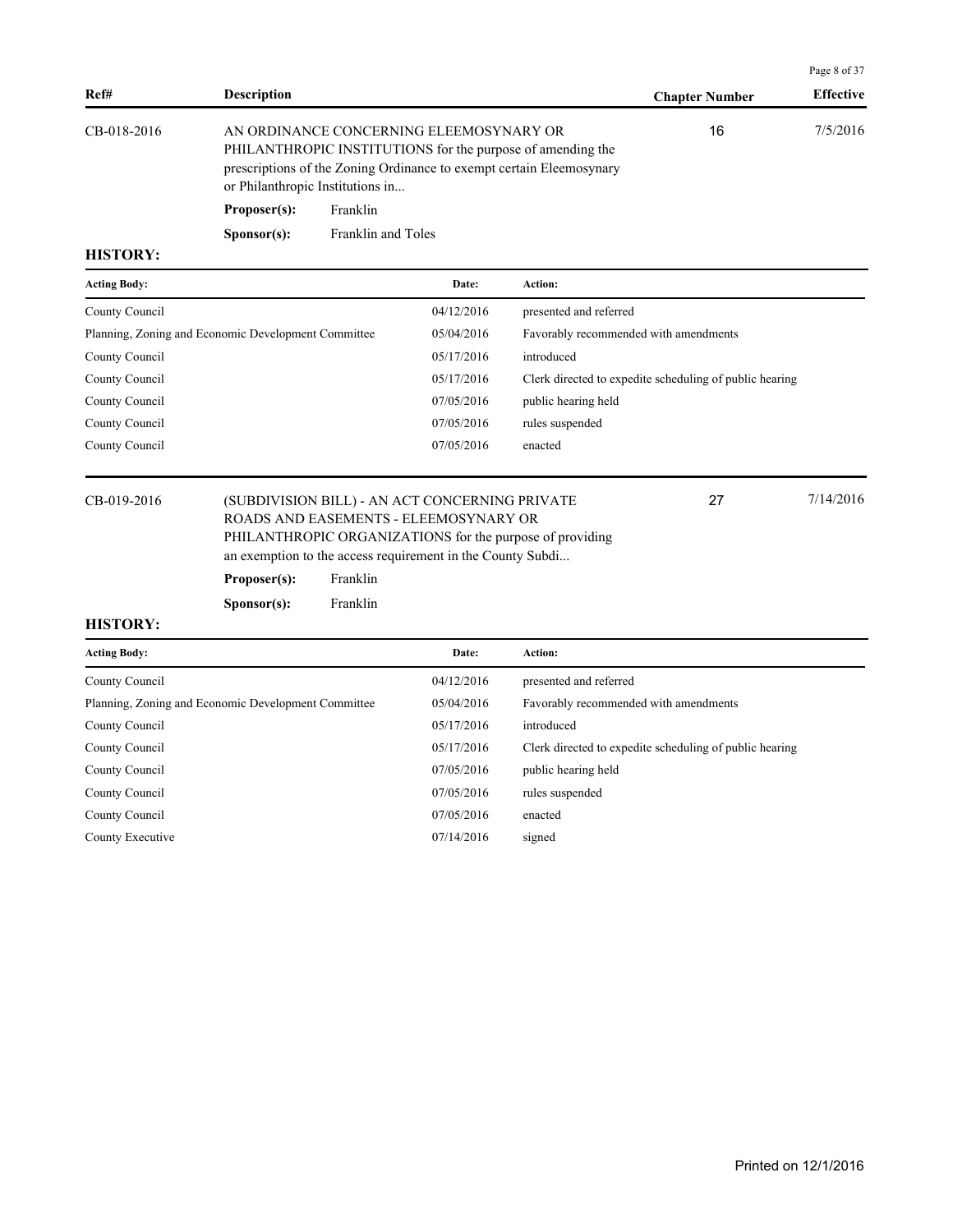| Ref#                                                | Description                                                                                                                                                                                                       |                                                                      |                                                                                                                                                                     |                                                                       |                       | Page 9 of 37<br><b>Effective</b> |
|-----------------------------------------------------|-------------------------------------------------------------------------------------------------------------------------------------------------------------------------------------------------------------------|----------------------------------------------------------------------|---------------------------------------------------------------------------------------------------------------------------------------------------------------------|-----------------------------------------------------------------------|-----------------------|----------------------------------|
|                                                     |                                                                                                                                                                                                                   |                                                                      |                                                                                                                                                                     |                                                                       | <b>Chapter Number</b> |                                  |
| CB-020-2016                                         | AN ACT CONCERNING PRINCE GEORGE'S COUNTY POLICE<br>PENSION PLAN for the purpose of approving by legislative act an<br>amendment to the Police Pension Plan regarding the change in the<br>normal retirement date. |                                                                      |                                                                                                                                                                     |                                                                       | 14                    | 8/5/2016                         |
|                                                     | Proposer(s):                                                                                                                                                                                                      | County Executive                                                     |                                                                                                                                                                     |                                                                       |                       |                                  |
|                                                     | Sponsor(s):                                                                                                                                                                                                       |                                                                      |                                                                                                                                                                     | Davis, Franklin, Glaros, Harrison, Taveras, Toles and Turner          |                       |                                  |
| <b>HISTORY:</b>                                     |                                                                                                                                                                                                                   |                                                                      |                                                                                                                                                                     |                                                                       |                       |                                  |
| <b>Acting Body:</b>                                 |                                                                                                                                                                                                                   |                                                                      | Date:                                                                                                                                                               | Action:                                                               |                       |                                  |
| County Council                                      |                                                                                                                                                                                                                   |                                                                      | 04/12/2016                                                                                                                                                          | presented and referred                                                |                       |                                  |
| County Council                                      |                                                                                                                                                                                                                   |                                                                      | 05/10/2016                                                                                                                                                          | discharged from Committee                                             |                       |                                  |
| County Council                                      |                                                                                                                                                                                                                   |                                                                      | 05/10/2016                                                                                                                                                          | referred                                                              |                       |                                  |
| Committee of the Whole                              |                                                                                                                                                                                                                   |                                                                      | 05/17/2016                                                                                                                                                          | Favorably recommended                                                 |                       |                                  |
| County Council                                      |                                                                                                                                                                                                                   |                                                                      | 05/17/2016                                                                                                                                                          | introduced                                                            |                       |                                  |
| County Council                                      |                                                                                                                                                                                                                   |                                                                      | 06/14/2016                                                                                                                                                          | public hearing held                                                   |                       |                                  |
| County Council                                      |                                                                                                                                                                                                                   |                                                                      | 06/14/2016                                                                                                                                                          | enacted                                                               |                       |                                  |
| County Executive                                    |                                                                                                                                                                                                                   |                                                                      | 06/21/2016                                                                                                                                                          | signed                                                                |                       |                                  |
| CB-021-2016                                         | Proposer(s):<br>Sponsor(s):                                                                                                                                                                                       | 27-107.01 of the County Zoning Or<br>Glaros<br>Glaros                | AN ORDINANCE CONCERNING STORAGE CONTAINERS -<br>RESIDENTIAL AND COMMERCIAL ZONES for the purpose of                                                                 | amending the Zoning Ordinance to define Storage Containers in Section |                       |                                  |
| <b>HISTORY:</b>                                     |                                                                                                                                                                                                                   |                                                                      |                                                                                                                                                                     |                                                                       |                       |                                  |
| <b>Acting Body:</b>                                 |                                                                                                                                                                                                                   |                                                                      | Date:                                                                                                                                                               | Action:                                                               |                       |                                  |
| County Council                                      |                                                                                                                                                                                                                   |                                                                      | 04/19/2016                                                                                                                                                          | presented and referred                                                |                       |                                  |
| CB-022-2016                                         | Proposer(s):<br>Sponsor(s):                                                                                                                                                                                       | Ordinance for Private Limousine Service Di<br>Patterson<br>Patterson | AN ORDINANCE CONCERNING PRIVATE LIMOUSINE<br>SERVICE DISPATCHING STATIONS IN THE I-3 ZONE for the<br>purpose of clarifying the requirements set forth in the Zoning |                                                                       | 18                    | 7/12/2016                        |
| <b>HISTORY:</b>                                     |                                                                                                                                                                                                                   |                                                                      |                                                                                                                                                                     |                                                                       |                       |                                  |
| <b>Acting Body:</b>                                 |                                                                                                                                                                                                                   |                                                                      | Date:                                                                                                                                                               | Action:                                                               |                       |                                  |
| County Council                                      |                                                                                                                                                                                                                   |                                                                      | 04/19/2016                                                                                                                                                          | presented and referred                                                |                       |                                  |
| Planning, Zoning and Economic Development Committee |                                                                                                                                                                                                                   |                                                                      | 05/18/2016                                                                                                                                                          | Favorably recommended with amendments                                 |                       |                                  |
| County Council                                      |                                                                                                                                                                                                                   |                                                                      | 05/31/2016                                                                                                                                                          | introduced                                                            |                       |                                  |
| County Council                                      |                                                                                                                                                                                                                   |                                                                      | 06/21/2016                                                                                                                                                          | public hearing held                                                   |                       |                                  |
| County Council                                      |                                                                                                                                                                                                                   |                                                                      | 06/21/2016                                                                                                                                                          | rules suspended                                                       |                       |                                  |
| County Council                                      |                                                                                                                                                                                                                   |                                                                      | 06/21/2016                                                                                                                                                          | enacted                                                               |                       |                                  |

County Council 07/12/2016 public hearing held County Council **Council**  $07/12/2016$  rules suspended County Council 07/12/2016 enacted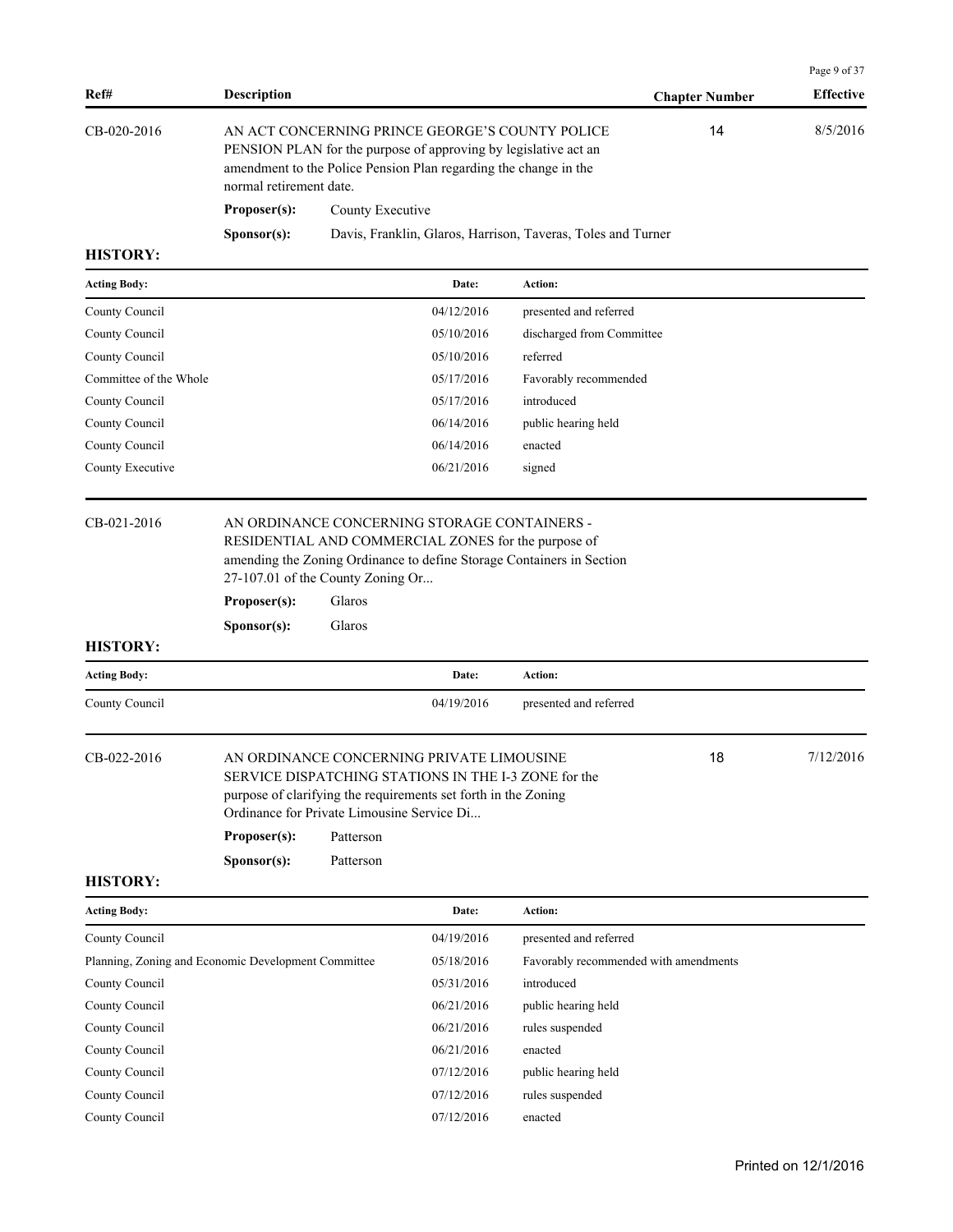| Ref#                | <b>Description</b>                                                                                                                       |                                                                                                                                                                                        |                                                                | <b>Chapter Number</b>                                   | <b>Effective</b> |
|---------------------|------------------------------------------------------------------------------------------------------------------------------------------|----------------------------------------------------------------------------------------------------------------------------------------------------------------------------------------|----------------------------------------------------------------|---------------------------------------------------------|------------------|
| CB-023-2016         | the C-M (Commercial Mis                                                                                                                  | AN ORDINANCE CONCERNING COMMERCIAL ZONES - FOOD<br>OR BEVERAGE STORES for the purpose of permitting food or<br>beverage stores not exceeding 85,000 square feet of gross floor area in |                                                                |                                                         | 8/22/2016        |
|                     | Proposer(s):<br>Franklin                                                                                                                 |                                                                                                                                                                                        |                                                                |                                                         |                  |
|                     | Sponsor(s):                                                                                                                              | Franklin, Harrison, Turner, Toles and Glaros                                                                                                                                           |                                                                |                                                         |                  |
| <b>HISTORY:</b>     |                                                                                                                                          |                                                                                                                                                                                        |                                                                |                                                         |                  |
| <b>Acting Body:</b> |                                                                                                                                          | Date:                                                                                                                                                                                  | Action:                                                        |                                                         |                  |
| County Council      |                                                                                                                                          | 04/19/2016                                                                                                                                                                             | presented and referred                                         |                                                         |                  |
|                     | Planning, Zoning and Economic Development Committee                                                                                      | 05/18/2016                                                                                                                                                                             | Favorably recommended with amendments                          |                                                         |                  |
| County Council      |                                                                                                                                          | 05/31/2016                                                                                                                                                                             | introduced                                                     |                                                         |                  |
| County Council      |                                                                                                                                          | 05/31/2016                                                                                                                                                                             |                                                                | Clerk directed to expedite scheduling of public hearing |                  |
| County Council      |                                                                                                                                          | 07/05/2016                                                                                                                                                                             | public hearing held                                            |                                                         |                  |
| County Council      |                                                                                                                                          | 07/05/2016                                                                                                                                                                             | enacted                                                        |                                                         |                  |
| CB-024-2016         | forth in the County Zoning Ordinanc                                                                                                      | AN ORDINANCE CONCERNING RESIDENTIAL<br>REVITALIZATION for the purpose of amending the applicability<br>requirements of the County Residential Revitalization Ordinance set             |                                                                | 19                                                      | 8/29/2016        |
|                     | Proposer(s):<br>Harrison                                                                                                                 |                                                                                                                                                                                        |                                                                |                                                         |                  |
|                     | Sponsor(s):                                                                                                                              |                                                                                                                                                                                        | Harrison, Turner, Davis, Glaros, Franklin, Patterson and Toles |                                                         |                  |
| <b>HISTORY:</b>     |                                                                                                                                          |                                                                                                                                                                                        |                                                                |                                                         |                  |
| <b>Acting Body:</b> |                                                                                                                                          | Date:                                                                                                                                                                                  | Action:                                                        |                                                         |                  |
| County Council      |                                                                                                                                          | 04/27/2016                                                                                                                                                                             | presented and referred                                         |                                                         |                  |
|                     | Planning, Zoning and Economic Development Committee                                                                                      | 05/18/2016                                                                                                                                                                             | Favorably recommended                                          |                                                         |                  |
| County Council      |                                                                                                                                          | 05/31/2016                                                                                                                                                                             | introduced                                                     |                                                         |                  |
| County Council      |                                                                                                                                          | 07/12/2016                                                                                                                                                                             | public hearing held                                            |                                                         |                  |
| County Council      |                                                                                                                                          | 07/12/2016                                                                                                                                                                             | enacted                                                        |                                                         |                  |
| CB-025-2016         | AN ORDINANCE CONCERNING URBAN FARMS for the purpose<br>of amending the definition and zoning categories for Urban Farms.<br>Proposer(s): | Lehman, Glaros and Turner                                                                                                                                                              |                                                                | 20                                                      | 9/6/2016         |
|                     | Sponsor(s):                                                                                                                              | Lehman, Glaros, Turner, Franklin and Taveras                                                                                                                                           |                                                                |                                                         |                  |
| <b>HISTORY:</b>     |                                                                                                                                          |                                                                                                                                                                                        |                                                                |                                                         |                  |
| <b>Acting Body:</b> |                                                                                                                                          | Date:                                                                                                                                                                                  | Action:                                                        |                                                         |                  |
| County Council      |                                                                                                                                          | 05/03/2016                                                                                                                                                                             | presented and referred                                         |                                                         |                  |
|                     | Planning, Zoning and Economic Development Committee                                                                                      | 06/01/2016                                                                                                                                                                             | Held in Committee                                              |                                                         |                  |
|                     | Planning, Zoning and Economic Development Committee                                                                                      | 06/15/2016                                                                                                                                                                             | Favorably recommended with amendments                          |                                                         |                  |
| County Council      |                                                                                                                                          | 06/21/2016                                                                                                                                                                             | introduced                                                     |                                                         |                  |
| County Council      |                                                                                                                                          | 06/21/2016                                                                                                                                                                             |                                                                | Clerk directed to expedite scheduling of public hearing |                  |
| County Council      |                                                                                                                                          | 07/19/2016                                                                                                                                                                             | public hearing held                                            |                                                         |                  |
| County Council      |                                                                                                                                          | 07/19/2016                                                                                                                                                                             | enacted                                                        |                                                         |                  |

Page 10 of 37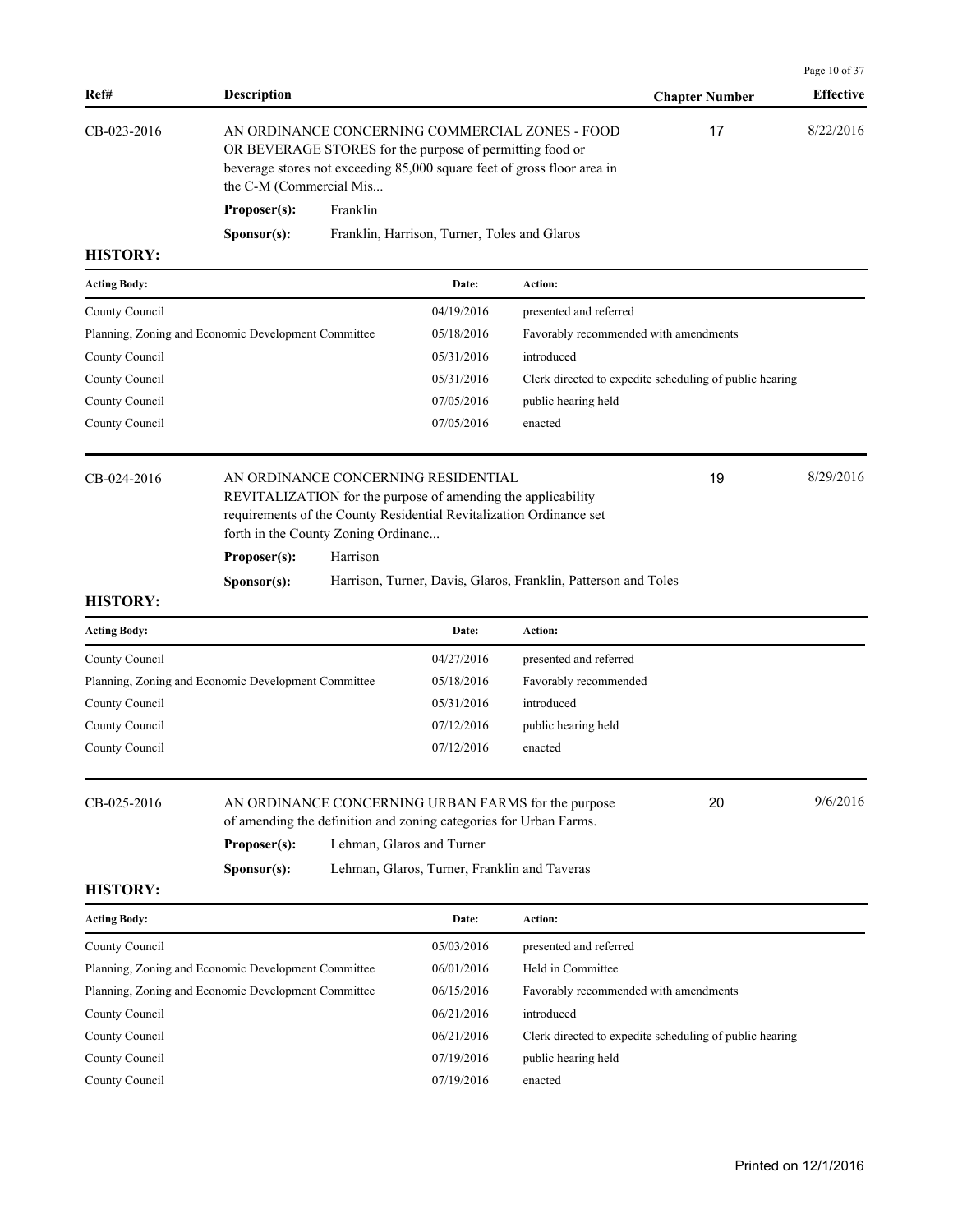|             |                                                                                                                                                                                 |                       | Page 11 of 37    |
|-------------|---------------------------------------------------------------------------------------------------------------------------------------------------------------------------------|-----------------------|------------------|
| Ref#        | <b>Description</b>                                                                                                                                                              | <b>Chapter Number</b> | <b>Effective</b> |
| CB-026-2016 | AN ORDINANCE CONCERNING I-1 ZONE for the purpose of<br>amending the regulations for consolidated storage uses in the I-1 (Light)<br>Industrial) Zone in Prince George's County. | 21                    | 7/19/2016        |

**Proposer(s):** Toles Sponsor(s): Toles

**HISTORY:**

| <b>Acting Body:</b>                                 | Date:      | <b>Action:</b>                        |
|-----------------------------------------------------|------------|---------------------------------------|
| County Council                                      | 05/03/2016 | presented and referred                |
| County Council                                      | 05/03/2016 | Reported out with no recommendation   |
| County Council                                      | 05/03/2016 | recommitted                           |
| Planning, Zoning and Economic Development Committee | 05/18/2016 | rescheduled                           |
| Planning, Zoning and Economic Development Committee | 06/01/2016 | Favorably recommended with amendments |
| County Council                                      | 06/14/2016 | introduced                            |
| County Council                                      | 07/19/2016 | public hearing held                   |
| County Council                                      | 07/19/2016 | amended $(1)$                         |
| County Council                                      | 07/19/2016 | rules suspended                       |
| County Council                                      | 07/19/2016 | enacted                               |
|                                                     |            |                                       |

CB-027-2016 AN ACT CONCERNING COLLECTIVE BARGAINING 28 9/6/2016 AGREEMENT - DEPUTY SHERIFF'S ASSOCIATION OF PRINCE GEORGE'S COUNTY, INC. for the purpose of amending the labor agreement by and between Prince George's County, ... 28 **Proposer(s):** County Executive **Sponsor(s):** Davis, Toles, Lehman, Harrison, Turner, Glaros, Franklin, Taveras and Patterson

| <b>Acting Body:</b>                           | Date:      | Action:                |
|-----------------------------------------------|------------|------------------------|
| County Council                                | 05/17/2016 | presented and referred |
| Public Safety and Fiscal Management Committee | 06/02/2016 | Favorably recommended  |
| County Council                                | 06/14/2016 | introduced             |
| County Council                                | 07/12/2016 | public hearing held    |
| County Council                                | 07/12/2016 | enacted                |
| County Executive                              | 07/20/2016 | signed                 |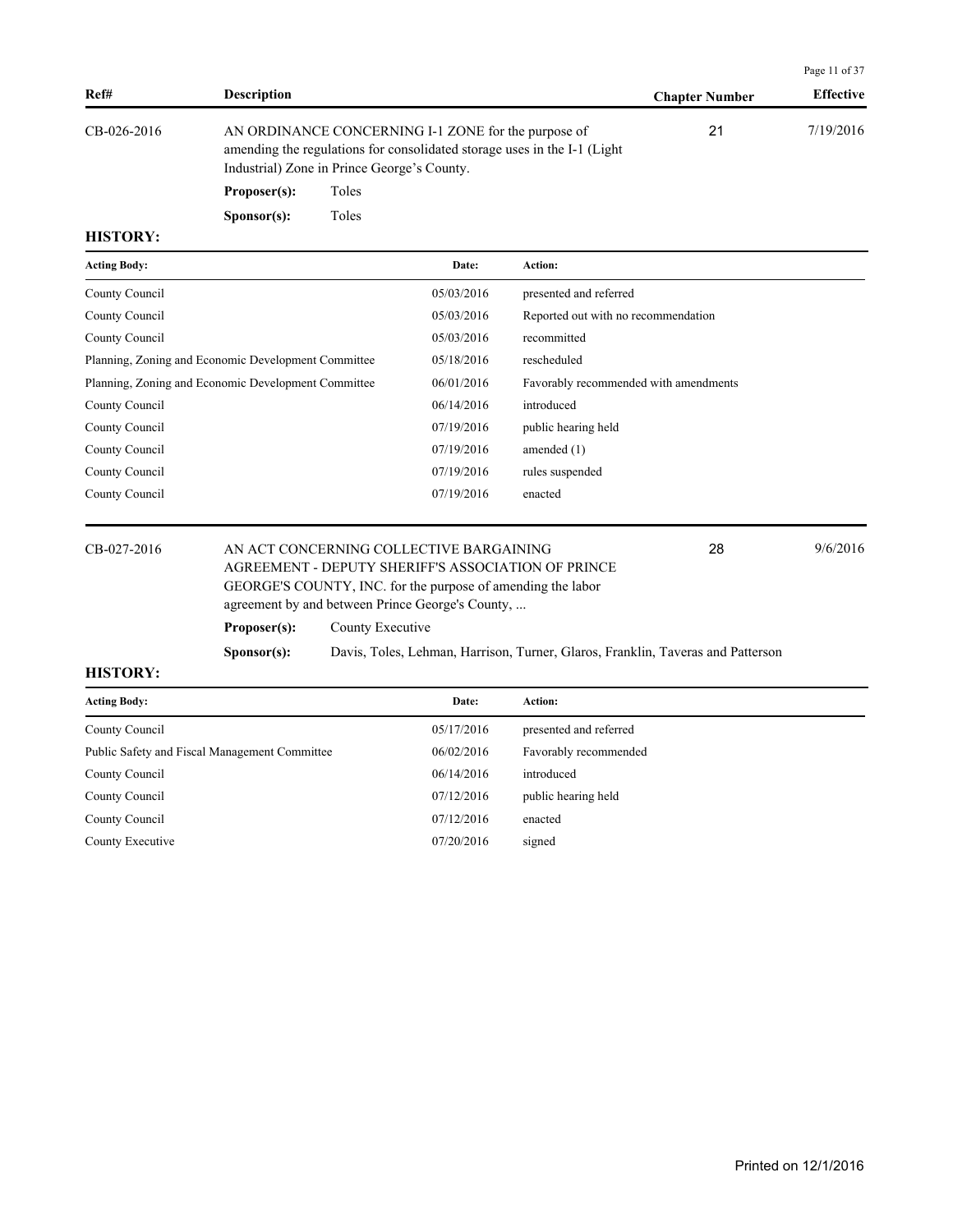| <b>Effective</b> |
|------------------|
| 7/19/2016        |
|                  |
|                  |
|                  |

| <b>Acting Body:</b>                                 | Date:      | <b>Action:</b>                        |
|-----------------------------------------------------|------------|---------------------------------------|
| County Council                                      | 05/17/2016 | presented and referred                |
| Planning, Zoning and Economic Development Committee | 06/01/2016 | Favorably recommended with amendments |
| County Council                                      | 06/14/2016 | introduced                            |
| County Council                                      | 07/19/2016 | public hearing held                   |
| County Council                                      | 07/19/2016 | rules suspended                       |
| County Council                                      | 07/19/2016 | enacted                               |
|                                                     |            |                                       |

### CB-029-2016 AN ORDINANCE CONCERNING COMMERCIAL ZONES - 23 9/6/2016 VEHICLE, MOBILE HOME, OR CAMPING TRAILER SALES LOT for the purpose of permitting vehicle, mobile home, or camping trailer sales lots in the Commercial Shoppi...

**Proposer(s):** Patterson

**Sponsor(s):** Patterson and Harrison

### **HISTORY:**

| <b>Acting Body:</b>                                 | Date:      | Action:                |
|-----------------------------------------------------|------------|------------------------|
| County Council                                      | 05/17/2016 | presented and referred |
| Planning, Zoning and Economic Development Committee | 06/01/2016 | Favorably recommended  |
| County Council                                      | 06/14/2016 | introduced             |
| County Council                                      | 07/19/2016 | public hearing held    |
| County Council                                      | 07/19/2016 | enacted                |

Page 12 of 37

23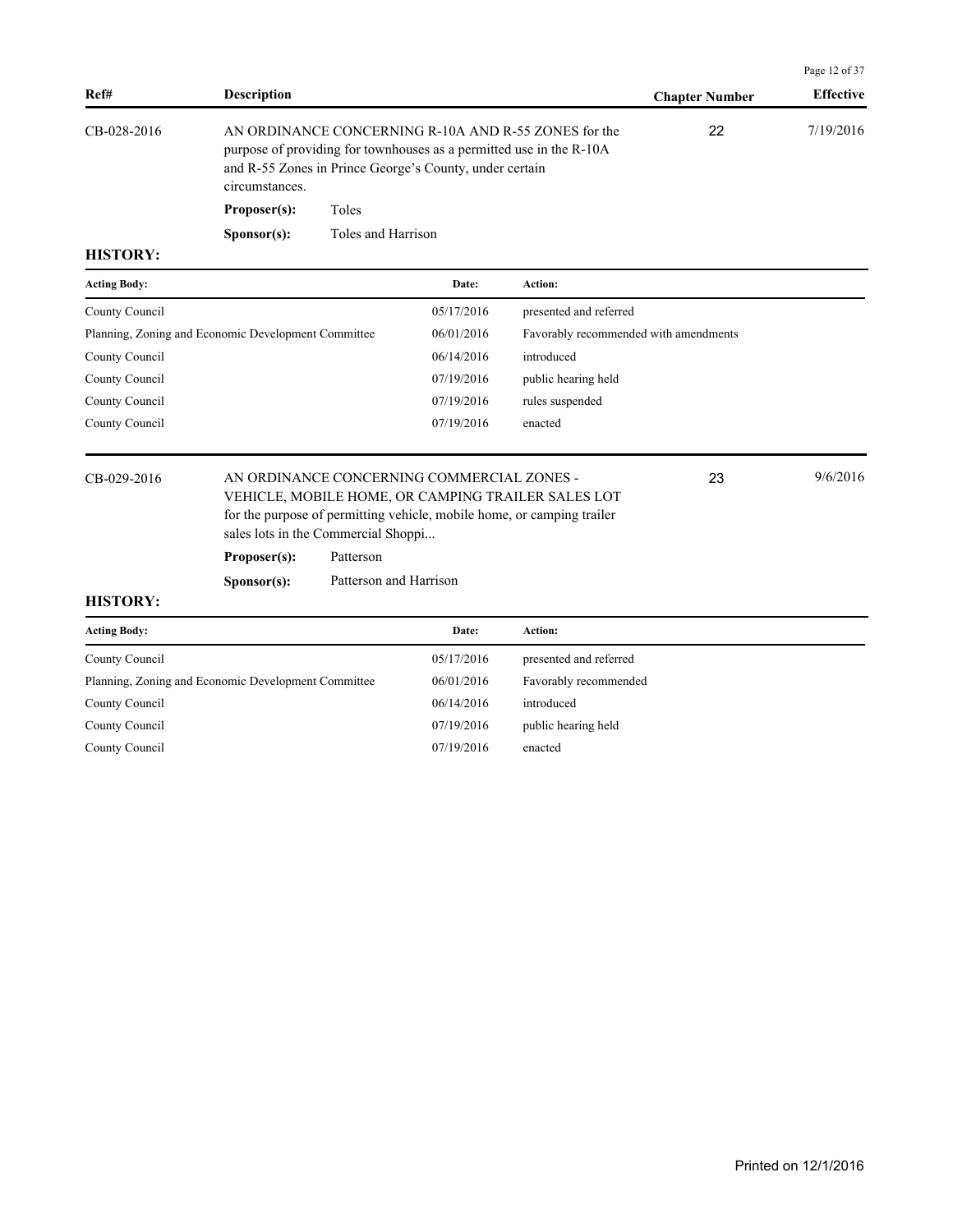| Ref#                | <b>Description</b>                                                                                                                                                                                                                              |                      |                                             |                                                                                                                                  | <b>Chapter Number</b> | Page 13 of 37<br><b>Effective</b> |
|---------------------|-------------------------------------------------------------------------------------------------------------------------------------------------------------------------------------------------------------------------------------------------|----------------------|---------------------------------------------|----------------------------------------------------------------------------------------------------------------------------------|-----------------------|-----------------------------------|
| CB-030-2016         | AN ORDINANCE CONCERNING R-55 (ONE-FAMILY<br>DETACHED RESIDENTIAL) ZONE - MENTAL HEALTH AND<br>BEHAVIORAL SERVICES PROGRAM TO OPERATE WITHIN AN<br>EXISTING PRIVATE SCHOOL for the purpose of permitting the use<br>M<br>Proposer(s):<br>Taveras |                      |                                             |                                                                                                                                  | 24                    | 7/19/2016                         |
| <b>HISTORY:</b>     | Sponsor(s):                                                                                                                                                                                                                                     | Taveras and Harrison |                                             |                                                                                                                                  |                       |                                   |
| <b>Acting Body:</b> |                                                                                                                                                                                                                                                 |                      | Date:                                       | Action:                                                                                                                          |                       |                                   |
| County Council      |                                                                                                                                                                                                                                                 |                      | 05/17/2016                                  | presented and referred                                                                                                           |                       |                                   |
|                     | Planning, Zoning and Economic Development Committee                                                                                                                                                                                             |                      | 06/01/2016                                  | Favorably recommended with amendments                                                                                            |                       |                                   |
| County Council      |                                                                                                                                                                                                                                                 |                      | 06/14/2016                                  | introduced                                                                                                                       |                       |                                   |
| County Council      |                                                                                                                                                                                                                                                 |                      | 07/19/2016                                  | public hearing held                                                                                                              |                       |                                   |
| County Council      |                                                                                                                                                                                                                                                 |                      | 07/19/2016                                  | enacted                                                                                                                          |                       |                                   |
| County Council      |                                                                                                                                                                                                                                                 |                      | 07/19/2016                                  | reconsidered                                                                                                                     |                       |                                   |
| County Council      |                                                                                                                                                                                                                                                 |                      | 07/19/2016                                  | rules suspended                                                                                                                  |                       |                                   |
| County Council      |                                                                                                                                                                                                                                                 |                      | 07/19/2016                                  | reenacted                                                                                                                        |                       |                                   |
| CB-031-2016         | Park and Planning Commission b<br>Proposer(s):                                                                                                                                                                                                  | Davis                | AN ACT CONCERNING MARYLAND-NATIONAL CAPITAL | PARK AND PLANNING COMMISSION for the purpose of approving<br>the Prince George's County portion of the Maryland-National Capital | 10                    | 7/1/2016                          |
| <b>HISTORY:</b>     | Davis, Toles, Lehman, Glaros, Franklin and Taveras<br>Sponsor(s):                                                                                                                                                                               |                      |                                             |                                                                                                                                  |                       |                                   |
| <b>Acting Body:</b> |                                                                                                                                                                                                                                                 |                      | Date:                                       | Action:                                                                                                                          |                       |                                   |
| County Council      |                                                                                                                                                                                                                                                 |                      | 05/26/2016                                  | introduced                                                                                                                       |                       |                                   |
| County Council      |                                                                                                                                                                                                                                                 |                      | 05/26/2016                                  | enacted                                                                                                                          |                       |                                   |
| County Executive    |                                                                                                                                                                                                                                                 |                      | 05/31/2016                                  | signed                                                                                                                           |                       |                                   |
| CB-032-2016         | AN ACT CONCERNING FISCAL YEAR 2017 APPROPRIATIONS<br>for the purpose of making appropriations for the support of the County<br>government and for the Prince George's Community College and for the<br>schools, i                               |                      |                                             |                                                                                                                                  | 11                    | 7/1/2016                          |
|                     | Proposer(s):                                                                                                                                                                                                                                    | Davis                |                                             |                                                                                                                                  |                       |                                   |
|                     | Sponsor(s):                                                                                                                                                                                                                                     |                      | Davis, Turner, Glaros, Franklin and Taveras |                                                                                                                                  |                       |                                   |

| <b>Acting Body:</b> | Date:      | <b>Action:</b> |
|---------------------|------------|----------------|
| County Council      | 05/26/2016 | introduced     |
| County Council      | 05/26/2016 | enacted        |
| County Executive    | 05/31/2016 | signed         |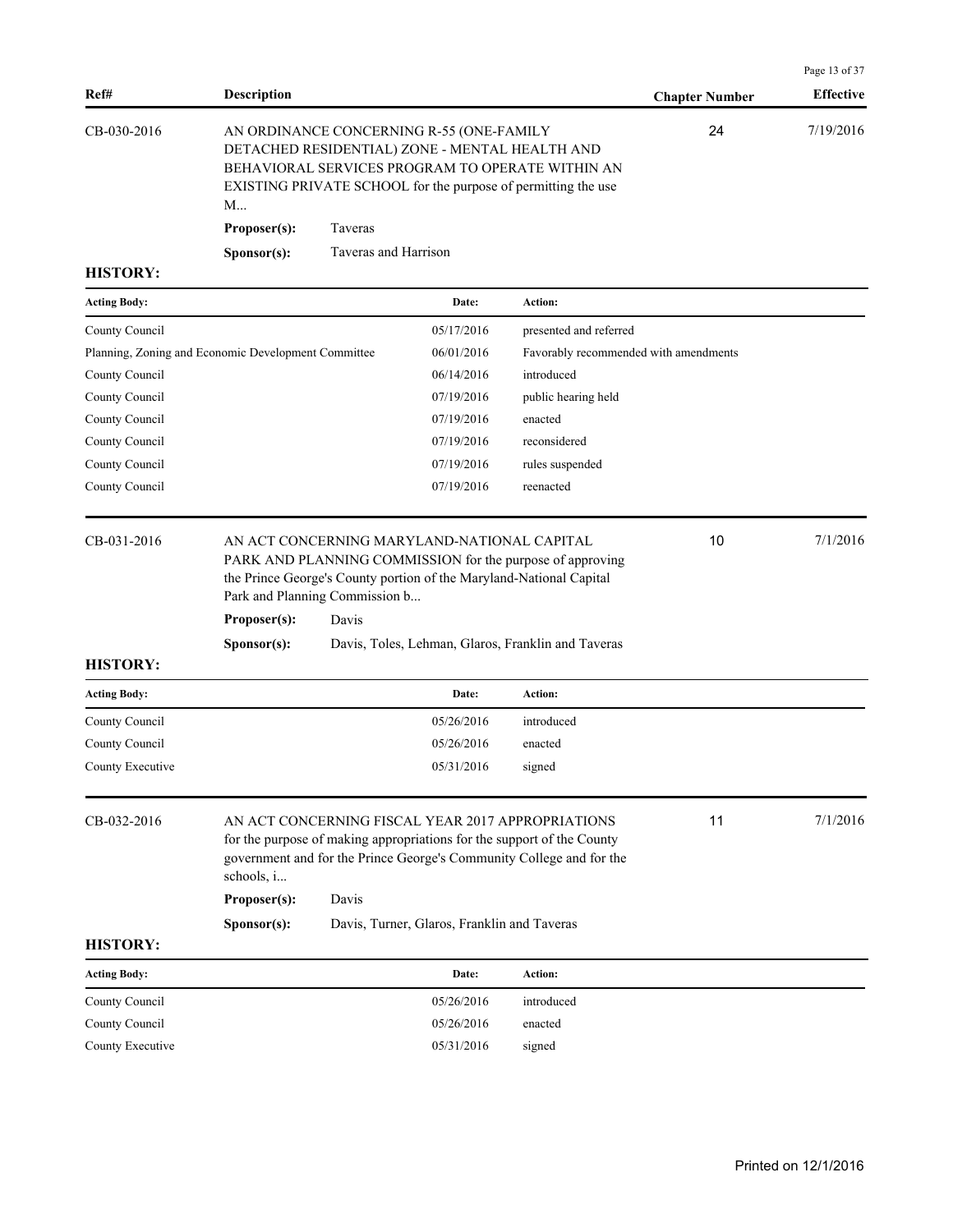| Ref#                                          | <b>Description</b>                                                                                                                                                                                                                                          |                                                                                                                                                                                                                   |            |                                                                                 | <b>Chapter Number</b> | Page 14 of 37<br><b>Effective</b> |
|-----------------------------------------------|-------------------------------------------------------------------------------------------------------------------------------------------------------------------------------------------------------------------------------------------------------------|-------------------------------------------------------------------------------------------------------------------------------------------------------------------------------------------------------------------|------------|---------------------------------------------------------------------------------|-----------------------|-----------------------------------|
| CB-033-2016                                   |                                                                                                                                                                                                                                                             | AN ACT CONCERNING FINANCE AND TAXATION - BUDGET<br>AND AUDIT CONTROL - PROCEDURES - MULTIYEAR<br>CONTRACTS for the purpose of providing specific procedural<br>requirements for review and approval of certain mu | 33         | 9/19/2016                                                                       |                       |                                   |
|                                               | Proposer(s):                                                                                                                                                                                                                                                | Davis and Franklin                                                                                                                                                                                                |            |                                                                                 |                       |                                   |
|                                               | Sponsor(s):                                                                                                                                                                                                                                                 |                                                                                                                                                                                                                   |            | Davis, Franklin, Glaros, Harrison, Lehman, Patterson, Taveras and Toles         |                       |                                   |
| <b>HISTORY:</b>                               |                                                                                                                                                                                                                                                             |                                                                                                                                                                                                                   |            |                                                                                 |                       |                                   |
| <b>Acting Body:</b>                           |                                                                                                                                                                                                                                                             |                                                                                                                                                                                                                   | Date:      | Action:                                                                         |                       |                                   |
| County Council                                |                                                                                                                                                                                                                                                             |                                                                                                                                                                                                                   | 05/26/2016 | presented and referred                                                          |                       |                                   |
| County Council                                |                                                                                                                                                                                                                                                             |                                                                                                                                                                                                                   | 06/21/2016 | Favorably recommended with amendments                                           |                       |                                   |
| County Council                                |                                                                                                                                                                                                                                                             |                                                                                                                                                                                                                   | 06/21/2016 | introduced                                                                      |                       |                                   |
| County Council                                |                                                                                                                                                                                                                                                             |                                                                                                                                                                                                                   | 07/19/2016 | public hearing held                                                             |                       |                                   |
| County Council                                |                                                                                                                                                                                                                                                             |                                                                                                                                                                                                                   | 07/19/2016 | enacted                                                                         |                       |                                   |
| CB-034-2016                                   | AN ACT CONCERNING COLLECTIVE BARGAINING<br>34<br>AGREEMENT - DEPUTY SHERIFF'S ASSOCIATION OF PRINCE<br>GEORGE'S COUNTY, INC. (CIVILIAN UNITS) for the purpose of<br>approving the labor agreement by and between Prince<br>Proposer(s):<br>County Executive |                                                                                                                                                                                                                   |            |                                                                                 | 9/19/2016             |                                   |
| <b>HISTORY:</b>                               | Sponsor(s):                                                                                                                                                                                                                                                 |                                                                                                                                                                                                                   |            | Harrison, Turner, Lehman, Toles, Glaros, Franklin, Taveras and Patterson        |                       |                                   |
| <b>Acting Body:</b>                           |                                                                                                                                                                                                                                                             |                                                                                                                                                                                                                   | Date:      | Action:                                                                         |                       |                                   |
| County Council                                |                                                                                                                                                                                                                                                             |                                                                                                                                                                                                                   | 05/31/2016 | presented and referred                                                          |                       |                                   |
| Public Safety and Fiscal Management Committee |                                                                                                                                                                                                                                                             |                                                                                                                                                                                                                   | 06/16/2016 | Favorably recommended                                                           |                       |                                   |
| County Council                                |                                                                                                                                                                                                                                                             |                                                                                                                                                                                                                   | 06/21/2016 | introduced                                                                      |                       |                                   |
| County Council                                |                                                                                                                                                                                                                                                             |                                                                                                                                                                                                                   | 07/19/2016 | public hearing held                                                             |                       |                                   |
| County Council                                |                                                                                                                                                                                                                                                             |                                                                                                                                                                                                                   | 07/19/2016 | enacted                                                                         |                       |                                   |
| County Executive                              |                                                                                                                                                                                                                                                             |                                                                                                                                                                                                                   | 08/03/2016 | signed                                                                          |                       |                                   |
| CB-035-2016                                   | 29<br>AN ACT CONCERNING COLLECTIVE BARGAINING<br>AGREEMENT - INTERNATIONAL ASSOCIATION OF FIRE<br>FIGHTERS, AFL-CIO, LOCAL 1619 (FIRE FIGHTERS,<br>PARAMEDICS AND FIRE FIGHTER/MEDICS) for the purpose of<br>amending the                                   |                                                                                                                                                                                                                   |            |                                                                                 | 9/6/2016              |                                   |
|                                               | Proposer(s):                                                                                                                                                                                                                                                | County Executive                                                                                                                                                                                                  |            |                                                                                 |                       |                                   |
|                                               | Sponsor(s):                                                                                                                                                                                                                                                 |                                                                                                                                                                                                                   |            | Davis, Toles, Lehman, Harrison, Turner, Glaros, Franklin, Taveras and Patterson |                       |                                   |
| <b>HISTORY:</b>                               |                                                                                                                                                                                                                                                             |                                                                                                                                                                                                                   |            |                                                                                 |                       |                                   |
| <b>Acting Body:</b>                           |                                                                                                                                                                                                                                                             |                                                                                                                                                                                                                   | Date:      | Action:                                                                         |                       |                                   |
| County Council                                |                                                                                                                                                                                                                                                             |                                                                                                                                                                                                                   | 05/31/2016 | presented and referred                                                          |                       |                                   |
| Public Safety and Fiscal Management Committee |                                                                                                                                                                                                                                                             |                                                                                                                                                                                                                   | 06/02/2016 | Eavorably recommended                                                           |                       |                                   |

Public Safety and Fiscal Management Committee 06/02/2016 Favorably recommended County Council 06/14/2016 introduced County Council 07/12/2016 public hearing held County Council 07/12/2016 enacted County Executive 07/20/2016 signed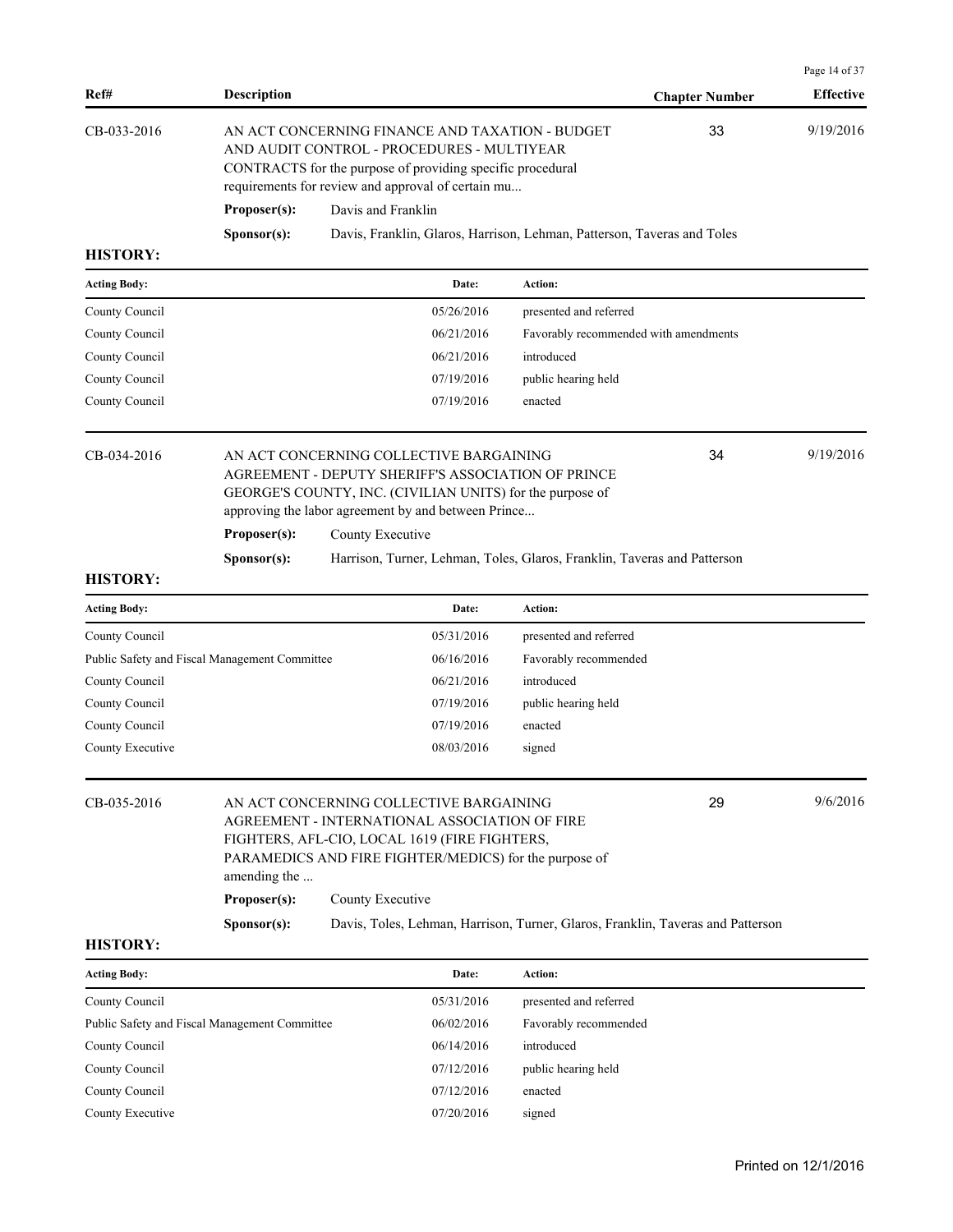|                     |                                                                   |                                                                                                                                                                                                                                     |                                                                                                                                                                 |                                                                                                                                                 |                       | Page 15 of 37    |
|---------------------|-------------------------------------------------------------------|-------------------------------------------------------------------------------------------------------------------------------------------------------------------------------------------------------------------------------------|-----------------------------------------------------------------------------------------------------------------------------------------------------------------|-------------------------------------------------------------------------------------------------------------------------------------------------|-----------------------|------------------|
| Ref#                | <b>Description</b>                                                |                                                                                                                                                                                                                                     |                                                                                                                                                                 |                                                                                                                                                 | <b>Chapter Number</b> | <b>Effective</b> |
| CB-036-2016         | Proposer(s):                                                      | AN ORDINANCE CONCERNING INFORMATIONAL MAILING -<br>CIVIC ASSOCIATION REGISTRATION - NEIGHBORHOOD<br>MEETINGS for the purpose of amending the requirements for<br>pre-application informational mailings and neig<br>Davis and Toles |                                                                                                                                                                 |                                                                                                                                                 |                       |                  |
|                     | Sponsor(s):                                                       | Davis and Toles                                                                                                                                                                                                                     |                                                                                                                                                                 |                                                                                                                                                 |                       |                  |
| <b>HISTORY:</b>     |                                                                   |                                                                                                                                                                                                                                     |                                                                                                                                                                 |                                                                                                                                                 |                       |                  |
| <b>Acting Body:</b> |                                                                   |                                                                                                                                                                                                                                     | Date:                                                                                                                                                           | Action:                                                                                                                                         |                       |                  |
| County Council      |                                                                   |                                                                                                                                                                                                                                     | 05/31/2016                                                                                                                                                      | presented and referred                                                                                                                          |                       |                  |
|                     | Planning, Zoning and Economic Development Committee               |                                                                                                                                                                                                                                     | 07/06/2016                                                                                                                                                      | Held in Committee                                                                                                                               |                       |                  |
| CB-037-2016         | Proposer(s):                                                      | County Executive                                                                                                                                                                                                                    | AND INTERDEPARTMENTAL TRANSFER OF<br>APPROPRIATIONS for the purpose of declaring additional revenue<br>and appropriating to the General Fund to provide for cos | AN ACT CONCERNING SUPPLEMENTARY APPROPRIATIONS                                                                                                  | 30                    | 9/16/2016        |
| <b>HISTORY:</b>     | Sponsor(s):                                                       |                                                                                                                                                                                                                                     |                                                                                                                                                                 | Harrison, Turner, Lehman, Glaros, Franklin and Taveras                                                                                          |                       |                  |
| <b>Acting Body:</b> |                                                                   |                                                                                                                                                                                                                                     | Date:                                                                                                                                                           | Action:                                                                                                                                         |                       |                  |
| County Council      |                                                                   |                                                                                                                                                                                                                                     | 05/31/2016                                                                                                                                                      | presented and referred                                                                                                                          |                       |                  |
|                     | Public Safety and Fiscal Management Committee                     |                                                                                                                                                                                                                                     | 06/16/2016                                                                                                                                                      | Favorably recommended                                                                                                                           |                       |                  |
| County Council      |                                                                   |                                                                                                                                                                                                                                     | 06/21/2016                                                                                                                                                      | introduced                                                                                                                                      |                       |                  |
| County Council      |                                                                   |                                                                                                                                                                                                                                     | 07/19/2016                                                                                                                                                      | public hearing held                                                                                                                             |                       |                  |
| County Council      |                                                                   |                                                                                                                                                                                                                                     | 07/19/2016                                                                                                                                                      | enacted                                                                                                                                         |                       |                  |
| County Executive    |                                                                   |                                                                                                                                                                                                                                     | 08/01/2016                                                                                                                                                      | signed                                                                                                                                          |                       |                  |
| CB-038-2016         | Ordinance (May 2014), whi<br>Proposer(s):<br>S <b>p</b> onsor(s): | County Executive                                                                                                                                                                                                                    | AN ACT CONCERNING FLOODPLAIN ORDINANCE for the<br>purpose of amending the County's Floodplain Ordinance to be                                                   | consistent with the State of Maryland's Model Floodplain Management<br>Davis, Lehman, Harrison, Turner, Glaros, Franklin, Taveras and Patterson | 34A                   | 10/31/2016       |
| <b>HISTORY:</b>     |                                                                   |                                                                                                                                                                                                                                     |                                                                                                                                                                 |                                                                                                                                                 |                       |                  |
| <b>Acting Body:</b> |                                                                   |                                                                                                                                                                                                                                     | Date:                                                                                                                                                           | Action:                                                                                                                                         |                       |                  |
| County Council      |                                                                   |                                                                                                                                                                                                                                     | 06/07/2016                                                                                                                                                      | presented and referred                                                                                                                          |                       |                  |
|                     | Transportation, Housing and the Environment Committee             |                                                                                                                                                                                                                                     | 07/07/2016                                                                                                                                                      | Favorably recommended with amendments                                                                                                           |                       |                  |
| County Council      |                                                                   |                                                                                                                                                                                                                                     | 07/19/2016                                                                                                                                                      | introduced                                                                                                                                      |                       |                  |
| County Council      |                                                                   |                                                                                                                                                                                                                                     | 09/13/2016                                                                                                                                                      | public hearing held                                                                                                                             |                       |                  |
| County Council      |                                                                   |                                                                                                                                                                                                                                     | 09/13/2016                                                                                                                                                      | enacted                                                                                                                                         |                       |                  |
| County Executive    |                                                                   |                                                                                                                                                                                                                                     | 09/15/2016                                                                                                                                                      | signed                                                                                                                                          |                       |                  |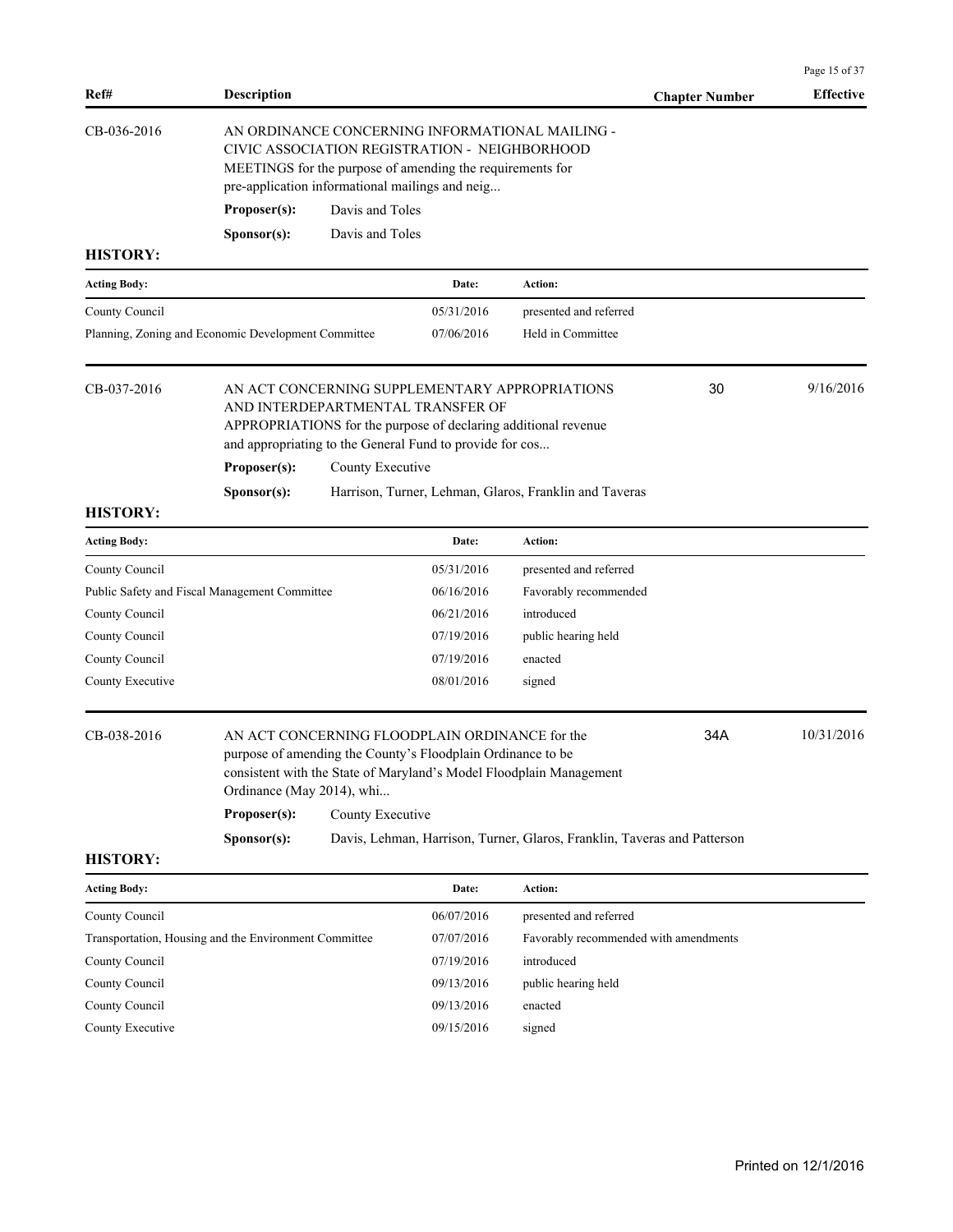| Ref#        | <b>Description</b>   |                                                                                                                                                                                                                   | <b>Chapter Number</b> | <b>Effective</b> |
|-------------|----------------------|-------------------------------------------------------------------------------------------------------------------------------------------------------------------------------------------------------------------|-----------------------|------------------|
| CB-039-2016 |                      | (SUBDIVISION BILL) - AN ACT CONCERNING SUBDIVISION<br>REGULATIONS-PLANNING, DESIGN, AND PUBLIC FACILITIES<br>REQUIREMENTS for the purpose of clarifying certain planning and<br>design requirements in the County | 33A                   | 8/5/2016         |
|             | Proposer(s):         | Turner                                                                                                                                                                                                            |                       |                  |
|             | S <b>p</b> onsor(s): | Turner, Davis, Harrison, Glaros, Franklin and Patterson                                                                                                                                                           |                       |                  |

| <b>Acting Body:</b>                                 | Date:      | Action:                                            |
|-----------------------------------------------------|------------|----------------------------------------------------|
| County Council                                      | 06/07/2016 | introduced                                         |
| Planning, Zoning and Economic Development Committee | 06/15/2016 | Favorably reported out with recommended amendments |
| County Council                                      | 07/19/2016 | public hearing held                                |
| County Council                                      | 07/19/2016 | amended $(1)$                                      |
| County Council                                      | 07/19/2016 | amended (2)                                        |
| County Council                                      | 07/19/2016 | rules suspended                                    |
| County Council                                      | 07/19/2016 | enacted                                            |
| County Executive                                    | 08/05/2016 | signed                                             |
|                                                     |            |                                                    |

CB-040-2016 AN ACT CONCERNING AMENDMENT OF SECTIONS 301, 303, 25 12/9/2016 AND 307A, CHARTER OF PRINCE GEORGE'S COUNTY for the purpose of proposing an amendment to Sections 301, 303 and 307A of the Charter of Prince George's ... 25 **Proposer(s):** Davis, Glaros, Taveras and Turner

| Sponsor(s): | Davis, Glaros, Taveras and Turner |
|-------------|-----------------------------------|

## **HISTORY:**

| <b>Acting Body:</b> | Date:      | Action:               |
|---------------------|------------|-----------------------|
| County Council      | 06/14/2016 | Favorably recommended |
| County Council      | 06/14/2016 | introduced            |
| County Council      | 07/11/2016 | public hearing held   |
| County Council      | 07/19/2016 | amended $(1)$         |
| County Council      | 07/19/2016 | enacted               |
|                     |            |                       |

| CB-041-2016 |                                                      | AN ACT CONCERNING AMENDMENT OF SECTION 508.                    | 26 | 12/9/2016 |  |  |  |
|-------------|------------------------------------------------------|----------------------------------------------------------------|----|-----------|--|--|--|
|             | CHARTER OF PRINCE GEORGE'S COUNTY for the purpose of |                                                                |    |           |  |  |  |
|             |                                                      | proposing an amendment to Section 508 of the Charter of Prince |    |           |  |  |  |
|             |                                                      | George's County to provide for outside c                       |    |           |  |  |  |
|             | Proposer(s):                                         | Davis, Franklin, Glaros, Harrison and Turner                   |    |           |  |  |  |
|             | S <b>p</b> onsor(s):                                 | Davis, Franklin, Glaros, Harrison, Turner, Taveras and Lehman  |    |           |  |  |  |

#### **HISTORY:**

| <b>Acting Body:</b> | Date:      | <b>Action:</b>                        |
|---------------------|------------|---------------------------------------|
| County Council      | 06/14/2016 | Favorably recommended with amendments |
| County Council      | 06/14/2016 | introduced                            |
| County Council      | 07/11/2016 | public hearing held                   |
| County Council      | 07/19/2016 | enacted                               |

Page 16 of 37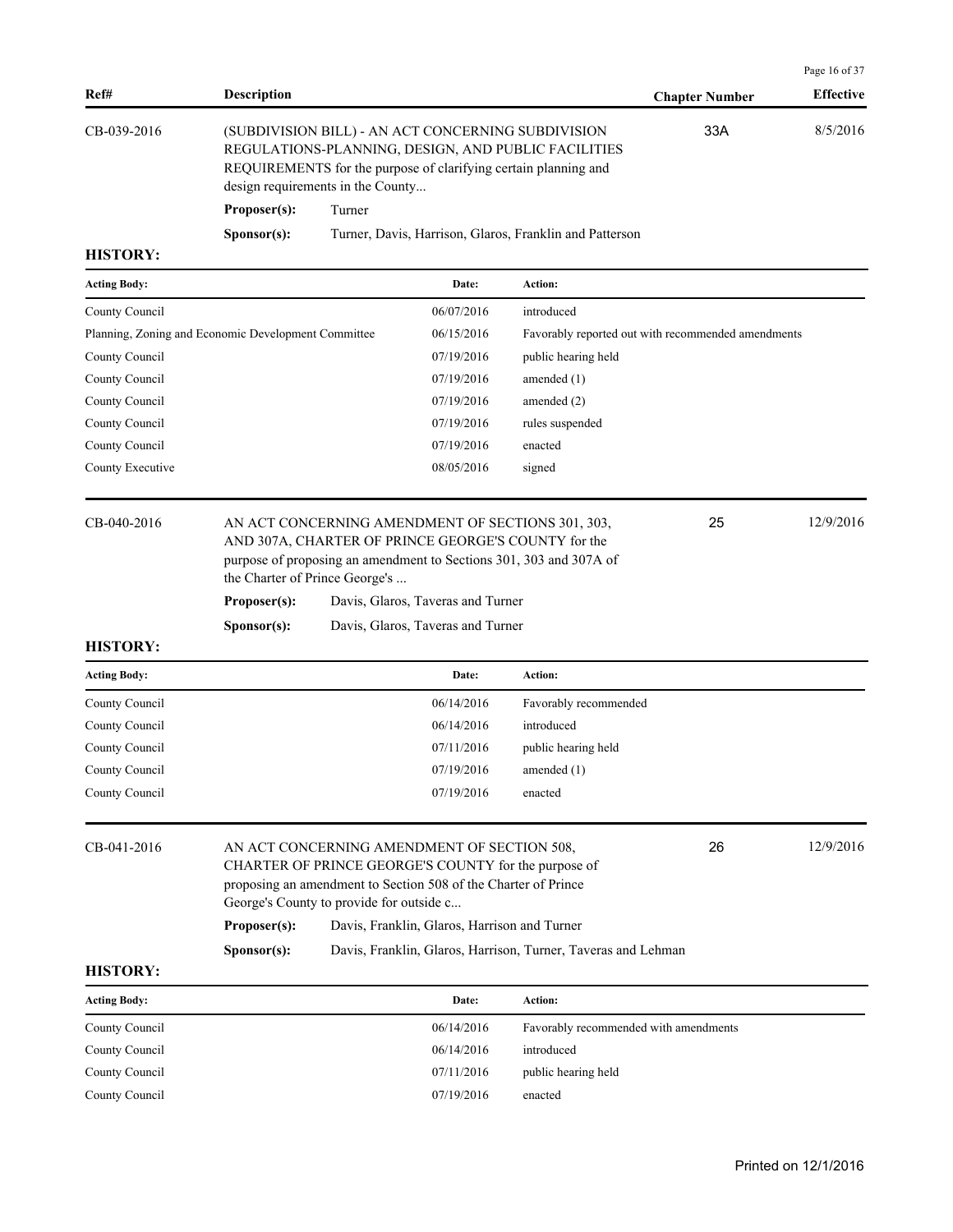| Ref#                                                | <b>Description</b>                                                                                                                                                                                                |                  |                                              |                                                                                                                                                                                  | <b>Chapter Number</b> | Page 17 of 37<br><b>Effective</b> |
|-----------------------------------------------------|-------------------------------------------------------------------------------------------------------------------------------------------------------------------------------------------------------------------|------------------|----------------------------------------------|----------------------------------------------------------------------------------------------------------------------------------------------------------------------------------|-----------------------|-----------------------------------|
| CB-042-2016                                         | AN ORDINANCE CONCERNING R-T (TOWNHOUSE) ZONE for<br>the purpose of amending the requirements of the Zoning Ordinance for<br>apartment housing for elderly or handicapped families in the R-T<br>(Townhouse) Zone. |                  |                                              |                                                                                                                                                                                  | 35A                   | 10/31/2016                        |
|                                                     | Proposer(s):                                                                                                                                                                                                      | Lehman           |                                              |                                                                                                                                                                                  |                       |                                   |
|                                                     | Sponsor(s):                                                                                                                                                                                                       |                  |                                              | Lehman, Davis, Patterson, Harrison, Glaros and Franklin                                                                                                                          |                       |                                   |
| <b>HISTORY:</b>                                     |                                                                                                                                                                                                                   |                  |                                              |                                                                                                                                                                                  |                       |                                   |
| <b>Acting Body:</b>                                 |                                                                                                                                                                                                                   |                  | Date:                                        | Action:                                                                                                                                                                          |                       |                                   |
| County Council                                      |                                                                                                                                                                                                                   |                  | 06/14/2016                                   | presented and referred                                                                                                                                                           |                       |                                   |
| Planning, Zoning and Economic Development Committee |                                                                                                                                                                                                                   |                  | 07/06/2016                                   | Favorably recommended with amendments                                                                                                                                            |                       |                                   |
| County Council                                      |                                                                                                                                                                                                                   |                  | 07/19/2016                                   | introduced                                                                                                                                                                       |                       |                                   |
| County Council                                      |                                                                                                                                                                                                                   |                  | 09/13/2016                                   | public hearing held                                                                                                                                                              |                       |                                   |
| County Council                                      |                                                                                                                                                                                                                   |                  | 09/13/2016                                   | enacted                                                                                                                                                                          |                       |                                   |
| CB-043-2016                                         | Maryland, to borrow money upon its full fa<br>Proposer(s):                                                                                                                                                        | County Executive | PROJECTS FOR PUBLIC WORKS AND TRANSPORTATION | AN ACT CONCERNING BORROWING TO FINANCE CAPITAL<br>FACILITIES for the purpose of authorizing Prince George's County,                                                              | 35                    | 11/30/2016                        |
|                                                     | Sponsor(s):                                                                                                                                                                                                       |                  |                                              | Glaros, Harrison, Lehman, Franklin, Taveras and Toles                                                                                                                            |                       |                                   |
| <b>HISTORY:</b>                                     |                                                                                                                                                                                                                   |                  |                                              |                                                                                                                                                                                  |                       |                                   |
| <b>Acting Body:</b>                                 |                                                                                                                                                                                                                   |                  | Date:                                        | Action:                                                                                                                                                                          |                       |                                   |
| County Council                                      |                                                                                                                                                                                                                   |                  | 06/21/2016                                   | Favorably recommended                                                                                                                                                            |                       |                                   |
| County Council                                      |                                                                                                                                                                                                                   |                  | 06/21/2016                                   | introduced                                                                                                                                                                       |                       |                                   |
| County Council                                      |                                                                                                                                                                                                                   |                  | 07/19/2016                                   | public hearing held                                                                                                                                                              |                       |                                   |
| County Council                                      |                                                                                                                                                                                                                   |                  | 07/19/2016                                   | enacted                                                                                                                                                                          |                       |                                   |
| CB-044-2016                                         | its full faith and credit at<br>Proposer(s):                                                                                                                                                                      | County Executive |                                              | AN ACT CONCERNING BORROWING TO FINANCE CAPITAL<br>PROJECTS FOR PUBLIC SAFETY FACILITIES for the purpose of<br>authorizing Prince George's County, Maryland, to borrow money upon | 36                    | 11/30/2016                        |
|                                                     | Sponsor(s):                                                                                                                                                                                                       |                  |                                              | Glaros, Toles, Lehman, Harrison, Franklin, Taveras and Patterson                                                                                                                 |                       |                                   |
| <b>HISTORY:</b>                                     |                                                                                                                                                                                                                   |                  |                                              |                                                                                                                                                                                  |                       |                                   |
| <b>Acting Body:</b>                                 |                                                                                                                                                                                                                   |                  | Date:                                        | Action:                                                                                                                                                                          |                       |                                   |
| County Council                                      |                                                                                                                                                                                                                   |                  | 06/21/2016                                   | Favorably recommended                                                                                                                                                            |                       |                                   |
| County Council                                      |                                                                                                                                                                                                                   |                  | 06/21/2016                                   | introduced                                                                                                                                                                       |                       |                                   |
| County Council                                      |                                                                                                                                                                                                                   |                  | 07/19/2016                                   | public hearing held                                                                                                                                                              |                       |                                   |
| County Council                                      |                                                                                                                                                                                                                   |                  | 07/19/2016                                   | enacted                                                                                                                                                                          |                       |                                   |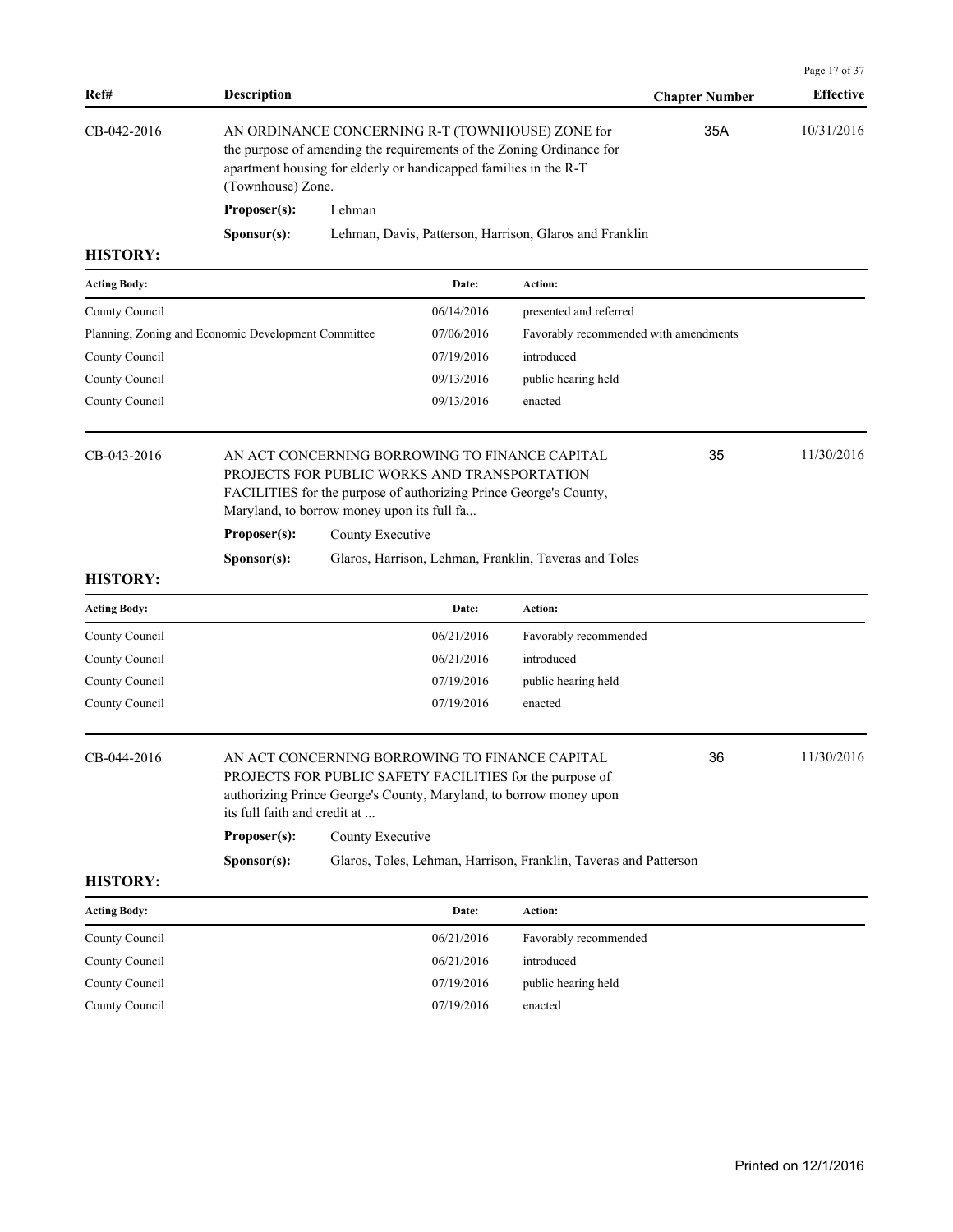| Ref#                | Description  |                                                                                                                                                                                                                   |                       | <b>Chapter Number</b> | <b>Effective</b> |
|---------------------|--------------|-------------------------------------------------------------------------------------------------------------------------------------------------------------------------------------------------------------------|-----------------------|-----------------------|------------------|
| CB-045-2016         |              | AN ACT CONCERNING BORROWING TO FINANCE CAPITAL<br>PROJECTS FOR LIBRARY FACILITIES for the purpose of<br>authorizing Prince George's County, Maryland, to borrow money upon<br>its full faith and credit at any ti |                       | 37                    | 11/30/2016       |
|                     | Proposer(s): | County Executive                                                                                                                                                                                                  |                       |                       |                  |
|                     | Sponsor(s):  | Glaros, Lehman, Toles, Harrison, Franklin, Taveras and Patterson                                                                                                                                                  |                       |                       |                  |
| <b>HISTORY:</b>     |              |                                                                                                                                                                                                                   |                       |                       |                  |
| <b>Acting Body:</b> |              | Date:                                                                                                                                                                                                             | Action:               |                       |                  |
| County Council      |              | 06/21/2016                                                                                                                                                                                                        | Favorably recommended |                       |                  |
| County Council      |              | 06/21/2016                                                                                                                                                                                                        | introduced            |                       |                  |
| County Council      |              | 07/19/2016                                                                                                                                                                                                        | public hearing held   |                       |                  |
| County Council      |              | 07/19/2016                                                                                                                                                                                                        | enacted               |                       |                  |
| CB-046-2016         |              | AN ACT CONCERNING BORROWING TO FINANCE CAPITAL<br>PROJECTS FOR PRINCE GEORGE'S COMMUNITY COLLEGE for<br>the purpose of authorizing Prince George's County, Maryland, to<br>borrow money upon its full faith and c |                       | 31                    | 11/30/2016       |
|                     | Proposer(s): | County Executive                                                                                                                                                                                                  |                       |                       |                  |
| <b>HISTORY:</b>     | Sponsor(s):  | Glaros, Toles, Lehman, Harrison, Franklin, Taveras and Patterson                                                                                                                                                  |                       |                       |                  |
| <b>Acting Body:</b> |              | Date:                                                                                                                                                                                                             | Action:               |                       |                  |
| County Council      |              | 06/21/2016                                                                                                                                                                                                        | Favorably recommended |                       |                  |
| County Council      |              | 06/21/2016                                                                                                                                                                                                        | introduced            |                       |                  |
| County Council      |              | 07/19/2016                                                                                                                                                                                                        | public hearing held   |                       |                  |
| County Council      |              | 07/19/2016                                                                                                                                                                                                        | enacted               |                       |                  |
| County Executive    |              | 08/01/2016                                                                                                                                                                                                        | signed                |                       |                  |
| CB-047-2016         |              | AN ACT CONCERNING BORROWING TO FINANCE CAPITAL<br>PROJECTS FOR COUNTY BUILDINGS for the purpose of<br>authorizing Prince George's County, Maryland, to borrow money upon<br>its full faith and credit at any time |                       | 38                    | 11/30/2016       |
|                     | Proposer(s): | County Executive                                                                                                                                                                                                  |                       |                       |                  |
|                     | Sponsor(s):  | Harrison and Lehman                                                                                                                                                                                               |                       |                       |                  |
| <b>HISTORY:</b>     |              |                                                                                                                                                                                                                   |                       |                       |                  |
| <b>Acting Body:</b> |              | Date:                                                                                                                                                                                                             | Action:               |                       |                  |
| County Council      |              | 06/21/2016                                                                                                                                                                                                        | Favorably recommended |                       |                  |
| County Council      |              | 06/21/2016                                                                                                                                                                                                        | introduced            |                       |                  |
| County Council      |              | 07/19/2016                                                                                                                                                                                                        | public hearing held   |                       |                  |
| County Council      |              | 07/19/2016                                                                                                                                                                                                        | enacted               |                       |                  |

Page 18 of 37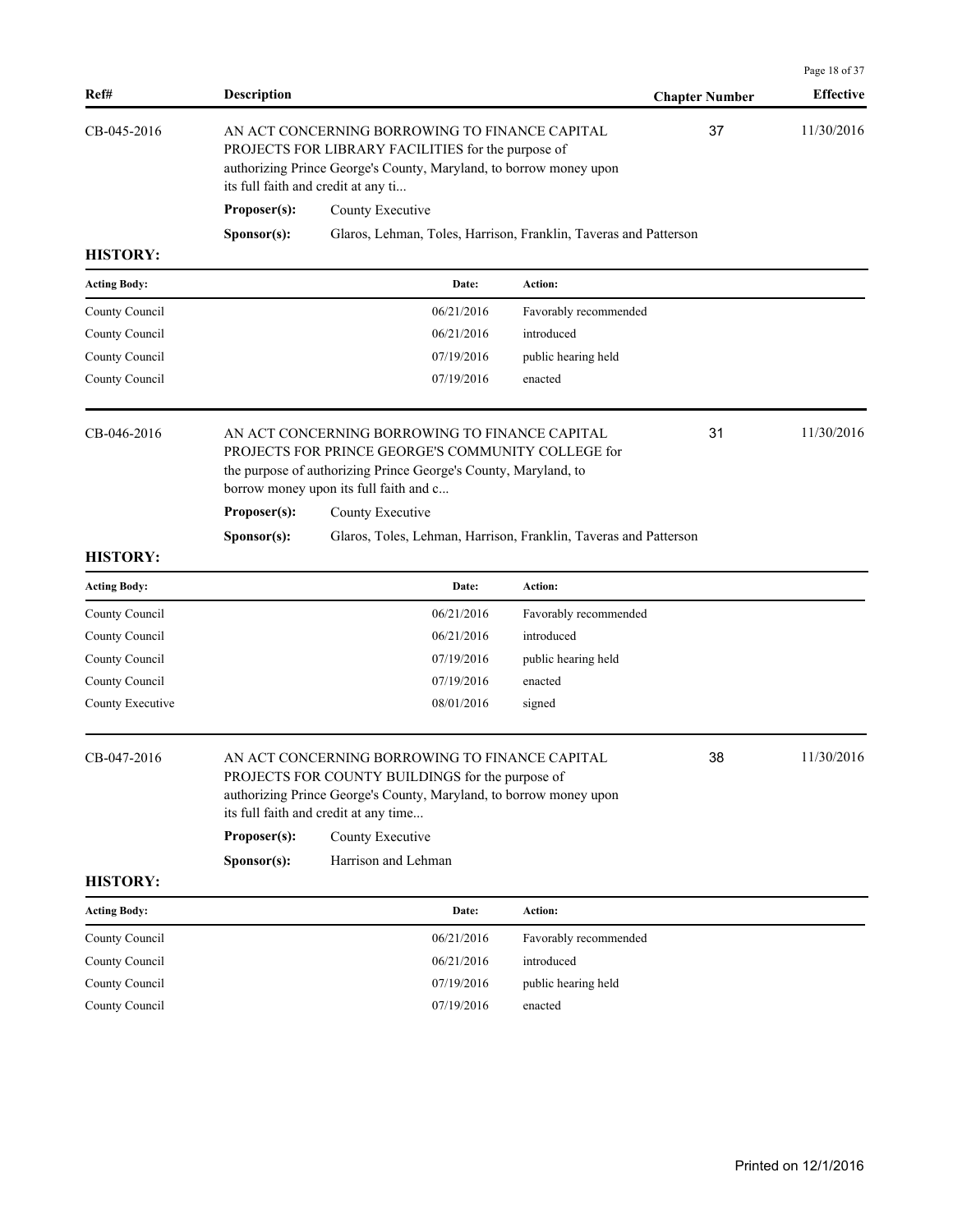|                     |                      |                                                                                                                                                                                                                   |                                       |                       | Page 19 of 37    |
|---------------------|----------------------|-------------------------------------------------------------------------------------------------------------------------------------------------------------------------------------------------------------------|---------------------------------------|-----------------------|------------------|
| Ref#                | <b>Description</b>   |                                                                                                                                                                                                                   |                                       | <b>Chapter Number</b> | <b>Effective</b> |
| CB-048-2016         |                      | AN ACT CONCERNING FOOD TRUCK HUBS-SPECIAL FOOD<br>SERVICE FACILITY - MOBILE UNITS - REGULATIONS -<br>LICENSES for the purpose of amending the regulations in the County<br>Code concerning Food Truck Hubs concer |                                       | 32                    | 9/16/2016        |
|                     | Proposer(s):         | Glaros                                                                                                                                                                                                            |                                       |                       |                  |
|                     | S <b>p</b> onsor(s): | Glaros                                                                                                                                                                                                            |                                       |                       |                  |
| <b>HISTORY:</b>     |                      |                                                                                                                                                                                                                   |                                       |                       |                  |
| <b>Acting Body:</b> |                      | Date:                                                                                                                                                                                                             | <b>Action:</b>                        |                       |                  |
| County Council      |                      | 06/21/2016                                                                                                                                                                                                        | presented and referred                |                       |                  |
| County Council      |                      | 06/21/2016                                                                                                                                                                                                        | Favorably recommended with amendments |                       |                  |
| County Council      |                      | 06/21/2016                                                                                                                                                                                                        | introduced                            |                       |                  |
| County Council      |                      | 07/19/2016                                                                                                                                                                                                        | public hearing held                   |                       |                  |
| County Council      |                      | 07/19/2016                                                                                                                                                                                                        | enacted                               |                       |                  |
| County Executive    |                      | 08/01/2016                                                                                                                                                                                                        | signed                                |                       |                  |

CB-049-2016 AN ORDINANCE CONCERNING HOTELS OR MOTELS IN 37A 11/1/2016 COMMERCIAL ZONES for the purpose of amending the Zoning Ordinance requirements for hotels or motels in the C-M (Commercial Miscellaneous), C-S-C (Commercial...

**Proposer(s):** Toles

**Sponsor(s):** Toles, Davis, Glaros and Franklin

#### **HISTORY:**

| <b>Acting Body:</b>                                 | Date:      | Action:                               |
|-----------------------------------------------------|------------|---------------------------------------|
| County Council                                      | 06/21/2016 | removed from Consent Agenda           |
| County Council                                      | 06/21/2016 | presented and referred                |
| Planning, Zoning and Economic Development Committee | 07/06/2016 | Favorably recommended with amendments |
| County Council                                      | 09/13/2016 | deferred                              |
| County Council                                      | 09/20/2016 | amended $(1)$                         |
| County Council                                      | 09/20/2016 | introduced                            |
| County Council                                      | 11/01/2016 | public hearing held                   |
| County Council                                      | 11/01/2016 | rules suspended                       |
| County Council                                      | 11/01/2016 | enacted                               |

37A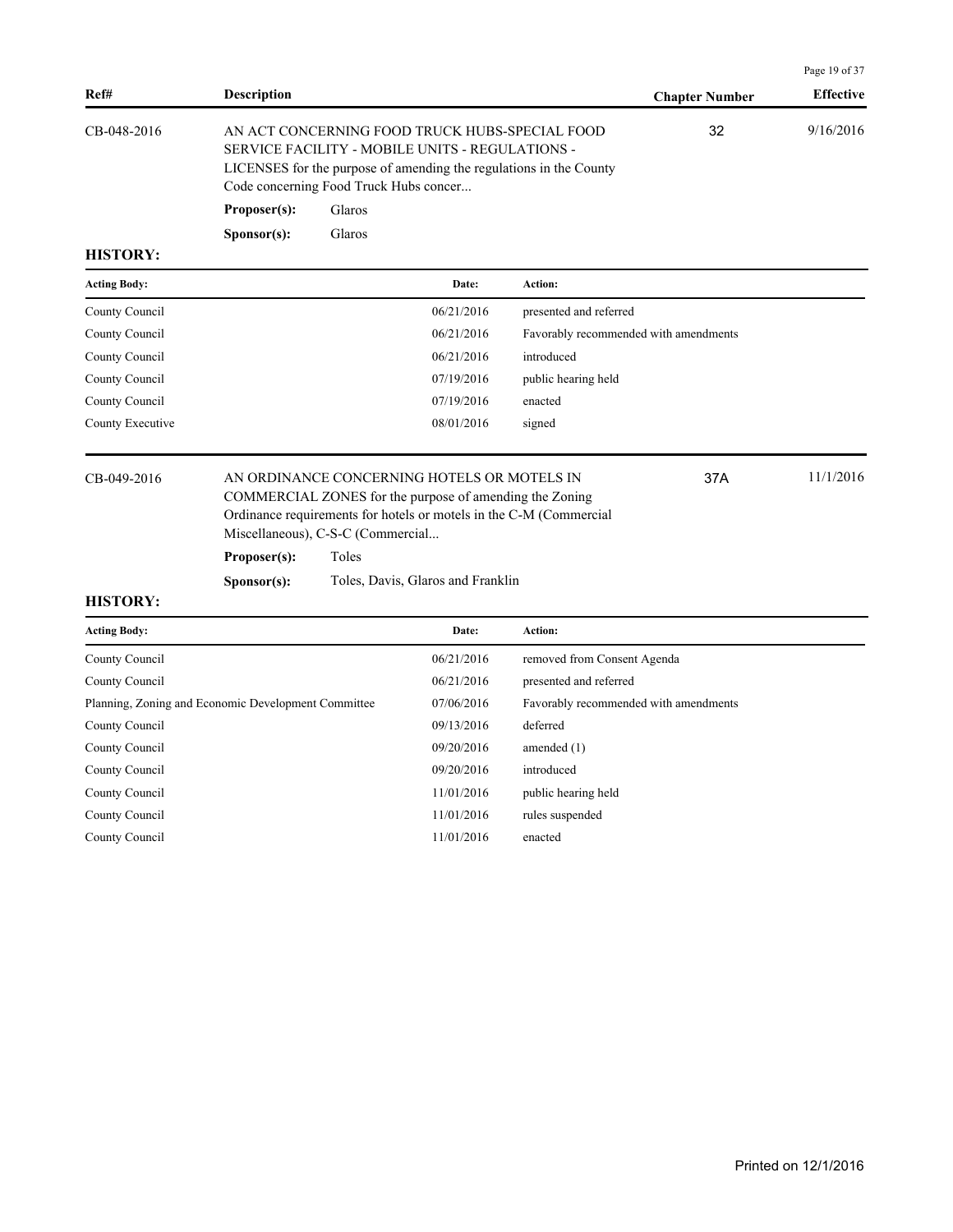|                                |                             |                                                                                                                                                                                                                                     |                           |                       | Page 20 of 37    |
|--------------------------------|-----------------------------|-------------------------------------------------------------------------------------------------------------------------------------------------------------------------------------------------------------------------------------|---------------------------|-----------------------|------------------|
| Ref#                           | <b>Description</b>          |                                                                                                                                                                                                                                     |                           | <b>Chapter Number</b> | <b>Effective</b> |
| CB-050-2016                    |                             | AN ACT CONCERNING HOMESTEAD PROPERTY TAX CREDIT<br>for the purpose of establishing the homestead property tax credit for the<br>County property tax for the taxable year beginning July 1, 2017.                                    |                           | 36A                   | 11/8/2016        |
|                                | Proposer(s):                | County Executive                                                                                                                                                                                                                    |                           |                       |                  |
|                                | Sponsor(s):                 | Davis, Turner and Taveras                                                                                                                                                                                                           |                           |                       |                  |
| <b>HISTORY:</b>                |                             |                                                                                                                                                                                                                                     |                           |                       |                  |
| <b>Acting Body:</b>            |                             | Date:                                                                                                                                                                                                                               | Action:                   |                       |                  |
| County Council                 |                             | 07/05/2016                                                                                                                                                                                                                          | presented and referred    |                       |                  |
| County Council                 |                             | 07/12/2016                                                                                                                                                                                                                          | discharged from Committee |                       |                  |
| Committee of the Whole         |                             | 07/12/2016                                                                                                                                                                                                                          | Favorably recommended     |                       |                  |
| County Council                 |                             | 07/19/2016                                                                                                                                                                                                                          | introduced                |                       |                  |
| County Council                 |                             | 09/13/2016                                                                                                                                                                                                                          | public hearing held       |                       |                  |
| County Council                 |                             | 09/13/2016                                                                                                                                                                                                                          | enacted                   |                       |                  |
| County Executive               |                             | 09/23/2016                                                                                                                                                                                                                          | signed                    |                       |                  |
| CB-051-2016<br><b>HISTORY:</b> | Proposer(s):<br>Sponsor(s): | (SUBDIVISION BILL) AN ACT CONCERNING INFORMATIONAL<br>MAILING - CIVIC ASSOCIATION REGISTRATION -<br>NEIGHBORHOOD MEETINGS for the purpose of amending the<br>County Subdivision Regulations for pre-application i<br>Davis<br>Davis |                           |                       |                  |
| <b>Acting Body:</b>            |                             | Date:                                                                                                                                                                                                                               | Action:                   |                       |                  |
| County Council                 |                             | 07/05/2016                                                                                                                                                                                                                          | presented and referred    |                       |                  |
| CB-052-2016                    | and Subdivision Reg         | AN ACT CONCERNING INTERPRETATION OF COUNTY CODE<br>SECTION NUMBERS for the purpose of providing for a new Section<br>number format to facilitate the adoption of a modern Zoning Ordinance                                          |                           |                       |                  |
|                                | Proposer(s):                | M-NCPPC                                                                                                                                                                                                                             |                           |                       |                  |
| <b>HISTORY:</b>                |                             |                                                                                                                                                                                                                                     |                           |                       |                  |
| <b>Acting Body:</b>            |                             | Date:                                                                                                                                                                                                                               | Action:                   |                       |                  |
| County Council                 |                             | 07/05/2016                                                                                                                                                                                                                          | presented and referred    |                       |                  |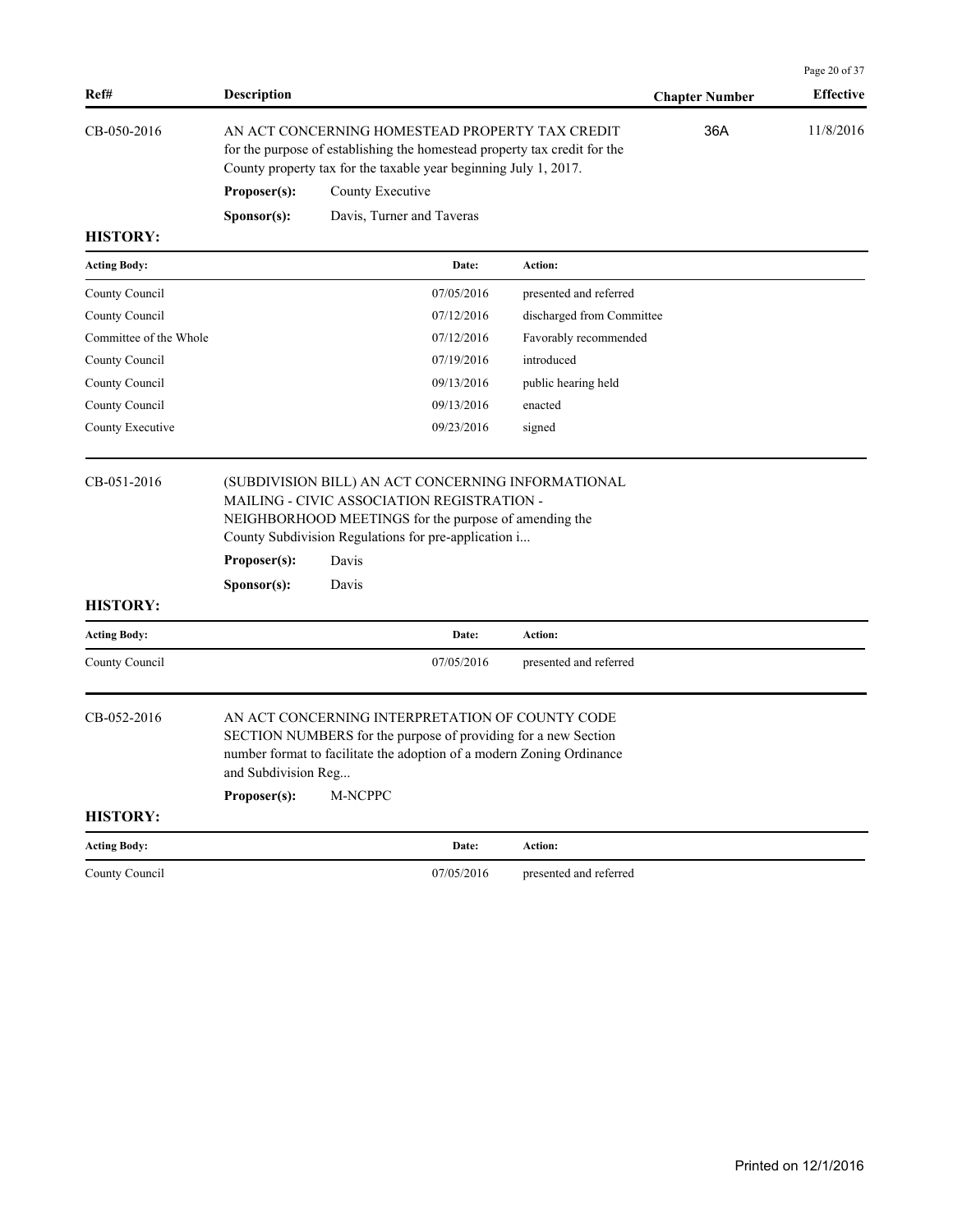| Ref#                           | <b>Description</b>                                  |                                                                                                                                                                   |                                                                                                                                                                                                 |                                                                                                                              | <b>Chapter Number</b> | Page 21 of 37<br><b>Effective</b> |
|--------------------------------|-----------------------------------------------------|-------------------------------------------------------------------------------------------------------------------------------------------------------------------|-------------------------------------------------------------------------------------------------------------------------------------------------------------------------------------------------|------------------------------------------------------------------------------------------------------------------------------|-----------------------|-----------------------------------|
| CB-053-2016                    |                                                     | AN ORDINANCE CONCERNING M-X-T ZONE for the purpose of<br>extending the time for abrogation of certain provisions of Section<br>27-547(b) of the Zoning Ordinance. |                                                                                                                                                                                                 |                                                                                                                              | 42                    | 1/3/2017                          |
|                                | Proposer(s):                                        | Davis                                                                                                                                                             |                                                                                                                                                                                                 |                                                                                                                              |                       |                                   |
|                                | Sponsor(s):                                         | Davis                                                                                                                                                             |                                                                                                                                                                                                 |                                                                                                                              |                       |                                   |
| <b>HISTORY:</b>                |                                                     |                                                                                                                                                                   |                                                                                                                                                                                                 |                                                                                                                              |                       |                                   |
| <b>Acting Body:</b>            |                                                     |                                                                                                                                                                   | Date:                                                                                                                                                                                           | <b>Action:</b>                                                                                                               |                       |                                   |
| County Council                 |                                                     |                                                                                                                                                                   | 07/05/2016                                                                                                                                                                                      | presented and referred                                                                                                       |                       |                                   |
|                                | Planning, Zoning and Economic Development Committee |                                                                                                                                                                   | 09/21/2016                                                                                                                                                                                      | Favorably recommended                                                                                                        |                       |                                   |
| County Council                 |                                                     |                                                                                                                                                                   | 10/04/2016                                                                                                                                                                                      | introduced                                                                                                                   |                       |                                   |
| County Council                 |                                                     |                                                                                                                                                                   | 11/15/2016                                                                                                                                                                                      | public hearing held                                                                                                          |                       |                                   |
| County Council                 |                                                     |                                                                                                                                                                   | 11/15/2016                                                                                                                                                                                      | enacted                                                                                                                      |                       |                                   |
| CB-054-2016                    | portable outdo                                      |                                                                                                                                                                   | AN ACT CONCERNING FIRE SAFETY CODE for the purpose of<br>amending the Prince George's County Fire Safety Code to amend<br>regulations governing open burning, to include recreational fires and |                                                                                                                              | 39                    | 12/27/2016                        |
|                                | Proposer(s):                                        | County Executive                                                                                                                                                  |                                                                                                                                                                                                 |                                                                                                                              |                       |                                   |
|                                | Sponsor(s):                                         |                                                                                                                                                                   | Davis, Lehman, Franklin, Taveras and Patterson                                                                                                                                                  |                                                                                                                              |                       |                                   |
| <b>HISTORY:</b>                |                                                     |                                                                                                                                                                   |                                                                                                                                                                                                 |                                                                                                                              |                       |                                   |
| <b>Acting Body:</b>            |                                                     |                                                                                                                                                                   | Date:                                                                                                                                                                                           | Action:                                                                                                                      |                       |                                   |
| County Council                 |                                                     |                                                                                                                                                                   | 07/19/2016                                                                                                                                                                                      | presented and referred                                                                                                       |                       |                                   |
|                                | Public Safety and Fiscal Management Committee       |                                                                                                                                                                   | 09/15/2016                                                                                                                                                                                      | Favorably recommended                                                                                                        |                       |                                   |
| County Council                 |                                                     |                                                                                                                                                                   | 09/27/2016                                                                                                                                                                                      | introduced                                                                                                                   |                       |                                   |
| County Council                 |                                                     |                                                                                                                                                                   | 11/01/2016                                                                                                                                                                                      | public hearing held                                                                                                          |                       |                                   |
| County Council                 |                                                     |                                                                                                                                                                   | 11/01/2016                                                                                                                                                                                      | enacted                                                                                                                      |                       |                                   |
| County Executive               |                                                     |                                                                                                                                                                   | 11/10/2016                                                                                                                                                                                      | signed                                                                                                                       |                       |                                   |
| CB-055-2016<br><b>HISTORY:</b> | circumstance<br>Proposer(s):<br>Sponsor(s):         | Turner<br>Turner                                                                                                                                                  | amending the Commercial Use Table to permit vehicle parts or tire                                                                                                                               | AN ORDINANCE CONCERNING C-S-C ZONE for the purpose of<br>store in the C-S-C (Commercial Shopping Center) Zone, under certain | 43                    | 1/3/2017                          |
| <b>Acting Body:</b>            |                                                     |                                                                                                                                                                   | Date:                                                                                                                                                                                           | Action:                                                                                                                      |                       |                                   |
| County Council                 |                                                     |                                                                                                                                                                   | 07/19/2016                                                                                                                                                                                      | presented and referred                                                                                                       |                       |                                   |
|                                | Planning, Zoning and Economic Development Committee |                                                                                                                                                                   | 10/04/2016                                                                                                                                                                                      | Favorably recommended with amendments                                                                                        |                       |                                   |
| County Council                 |                                                     |                                                                                                                                                                   | 10/11/2016                                                                                                                                                                                      | introduced                                                                                                                   |                       |                                   |
| County Council                 |                                                     |                                                                                                                                                                   | 11/15/2016                                                                                                                                                                                      | public hearing held                                                                                                          |                       |                                   |
| County Council                 |                                                     |                                                                                                                                                                   | 11/15/2016                                                                                                                                                                                      | enacted                                                                                                                      |                       |                                   |
|                                |                                                     |                                                                                                                                                                   |                                                                                                                                                                                                 |                                                                                                                              |                       |                                   |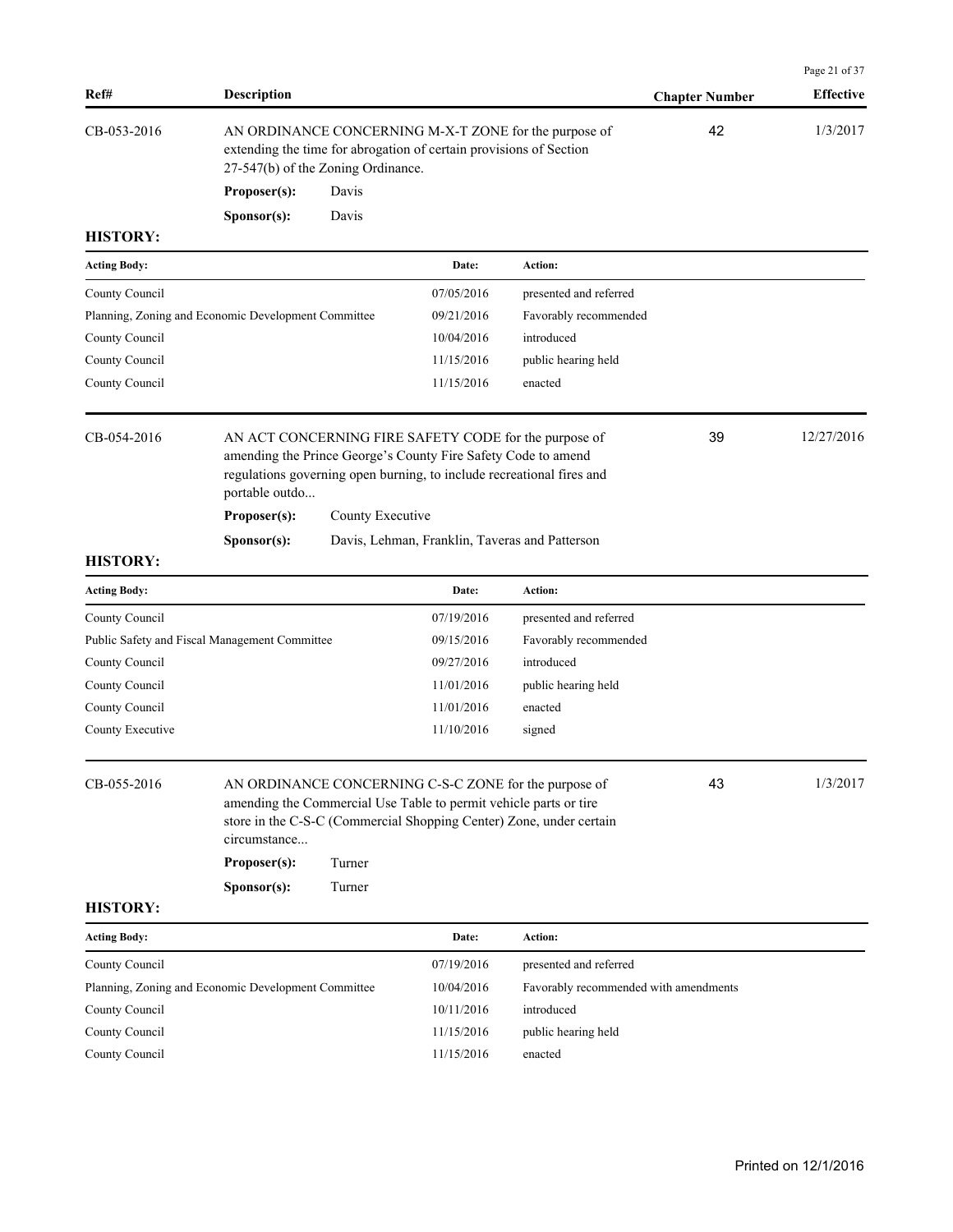| Ref#                                                                                                                                                                                                                         | <b>Description</b>                                                                                                                                                                                                |          |            |                                                                                                                                                                                                | <b>Chapter Number</b> | <b>Effective</b> |
|------------------------------------------------------------------------------------------------------------------------------------------------------------------------------------------------------------------------------|-------------------------------------------------------------------------------------------------------------------------------------------------------------------------------------------------------------------|----------|------------|------------------------------------------------------------------------------------------------------------------------------------------------------------------------------------------------|-----------------------|------------------|
| CB-056-2016                                                                                                                                                                                                                  | Food or Beverag                                                                                                                                                                                                   |          |            | AN ORDINANCE CONCERNING FOOD OR BEVERAGE STORES<br>IN THE C-S-C ZONE for the purpose of amending the prescriptions of<br>the Zoning Ordinance to permit the expansion or renovation of certain |                       |                  |
|                                                                                                                                                                                                                              | Proposer(s):                                                                                                                                                                                                      | Franklin |            |                                                                                                                                                                                                |                       |                  |
|                                                                                                                                                                                                                              | Sponsor(s):                                                                                                                                                                                                       | Franklin |            |                                                                                                                                                                                                |                       |                  |
| <b>HISTORY:</b>                                                                                                                                                                                                              |                                                                                                                                                                                                                   |          |            |                                                                                                                                                                                                |                       |                  |
| <b>Acting Body:</b>                                                                                                                                                                                                          |                                                                                                                                                                                                                   |          | Date:      | Action:                                                                                                                                                                                        |                       |                  |
| County Council                                                                                                                                                                                                               |                                                                                                                                                                                                                   |          | 07/19/2016 | presented and referred                                                                                                                                                                         |                       |                  |
| Planning, Zoning and Economic Development Committee                                                                                                                                                                          |                                                                                                                                                                                                                   |          | 09/21/2016 | Held in Committee                                                                                                                                                                              |                       |                  |
| CB-057-2016                                                                                                                                                                                                                  | AN ORDINANCE CONCERNING TRANSIT DISTRICT<br>DEVELOPMENT PLANS - PERMISSIBLE ELEMENTS for the<br>purpose of adding proposed density bonus and amenity bonus programs<br>as permissible elements of a Transit Distr |          |            |                                                                                                                                                                                                |                       |                  |
|                                                                                                                                                                                                                              | Proposer(s):                                                                                                                                                                                                      | Taveras  |            |                                                                                                                                                                                                |                       |                  |
|                                                                                                                                                                                                                              | S <b>p</b> onsor(s):                                                                                                                                                                                              | Taveras  |            |                                                                                                                                                                                                |                       |                  |
| <b>HISTORY:</b>                                                                                                                                                                                                              |                                                                                                                                                                                                                   |          |            |                                                                                                                                                                                                |                       |                  |
| <b>Acting Body:</b>                                                                                                                                                                                                          |                                                                                                                                                                                                                   |          | Date:      | Action:                                                                                                                                                                                        |                       |                  |
| County Council                                                                                                                                                                                                               |                                                                                                                                                                                                                   |          | 07/19/2016 | presented and referred                                                                                                                                                                         |                       |                  |
| CB-058-2016<br>AN ORDINANCE CONCERNING COMPREHENSIVE DESIGN<br>ZONES for the purpose of providing certain alternate development<br>regulations for townhouses in Comprehensive Design Zones, under<br>certain circumstances. |                                                                                                                                                                                                                   |          |            |                                                                                                                                                                                                | 44                    | 11/15/2016       |
|                                                                                                                                                                                                                              | Proposer(s):                                                                                                                                                                                                      | Franklin |            |                                                                                                                                                                                                |                       |                  |
|                                                                                                                                                                                                                              | Sponsor(s):                                                                                                                                                                                                       | Franklin |            |                                                                                                                                                                                                |                       |                  |
| <b>HISTORY:</b>                                                                                                                                                                                                              |                                                                                                                                                                                                                   |          |            |                                                                                                                                                                                                |                       |                  |
| <b>Acting Body:</b>                                                                                                                                                                                                          |                                                                                                                                                                                                                   |          | Date:      | <b>Action:</b>                                                                                                                                                                                 |                       |                  |
| County Council                                                                                                                                                                                                               |                                                                                                                                                                                                                   |          | 07/19/2016 | presented and referred                                                                                                                                                                         |                       |                  |
| Planning, Zoning and Economic Development Committee                                                                                                                                                                          |                                                                                                                                                                                                                   |          | 09/21/2016 | Favorably recommended                                                                                                                                                                          |                       |                  |
| County Council                                                                                                                                                                                                               |                                                                                                                                                                                                                   |          | 10/04/2016 | introduced                                                                                                                                                                                     |                       |                  |
| County Council                                                                                                                                                                                                               |                                                                                                                                                                                                                   |          | 11/15/2016 | public hearing held                                                                                                                                                                            |                       |                  |
| County Council                                                                                                                                                                                                               |                                                                                                                                                                                                                   |          | 11/15/2016 | rules suspended                                                                                                                                                                                |                       |                  |
| County Council                                                                                                                                                                                                               |                                                                                                                                                                                                                   |          | 11/15/2016 | enacted                                                                                                                                                                                        |                       |                  |

Page 22 of 37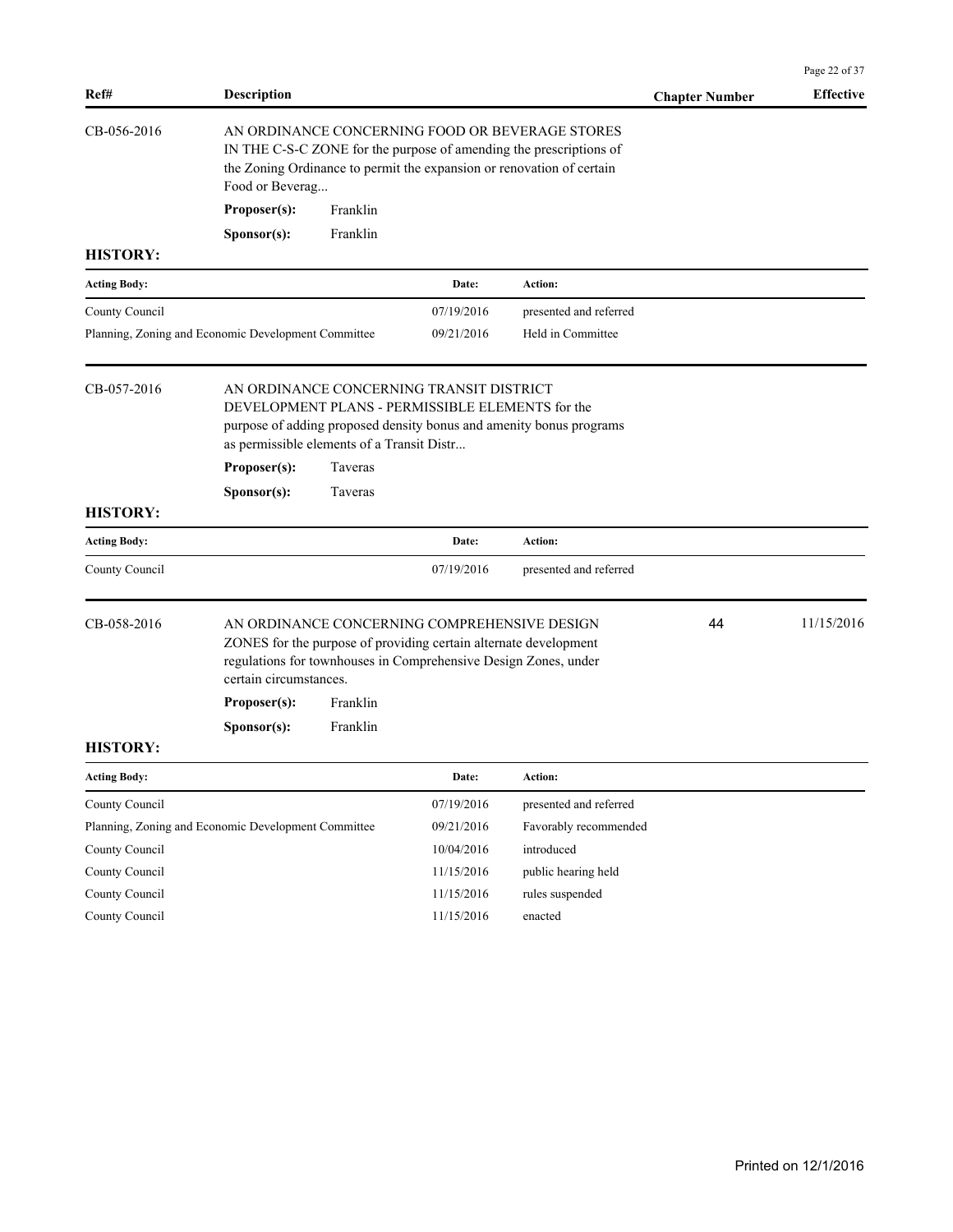|                 |                                                                                                                                                                                                                  |                                                                                 |                       | Page 23 of 37    |
|-----------------|------------------------------------------------------------------------------------------------------------------------------------------------------------------------------------------------------------------|---------------------------------------------------------------------------------|-----------------------|------------------|
| Ref#            | <b>Description</b>                                                                                                                                                                                               |                                                                                 | <b>Chapter Number</b> | <b>Effective</b> |
| CB-059-2016     | AN ACT CONCERNING LANDLORD-TENANT CODE DRUG<br>ACTIVITY AND PROSTITUTION for the purpose of making persons,<br>landlords, landlord agents, management staff and/or owners, as well as<br>tenants, liable for the |                                                                                 | 61                    | 1/9/2017         |
|                 | Proposer(s):                                                                                                                                                                                                     | Taveras                                                                         |                       |                  |
|                 | S <b>p</b> onsor(s):                                                                                                                                                                                             | Taveras, Davis, Toles, Lehman, Turner, Patterson, Glaros, Franklin and Harrison |                       |                  |
| <b>HISTORY:</b> |                                                                                                                                                                                                                  |                                                                                 |                       |                  |

| <b>Acting Body:</b>                                   | Date:      | <b>Action:</b>                        |
|-------------------------------------------------------|------------|---------------------------------------|
| County Council                                        | 09/13/2016 | presented and referred                |
| Transportation, Housing and the Environment Committee | 09/29/2016 | Held in Committee                     |
| Transportation, Housing and the Environment Committee | 10/06/2016 | Favorably recommended with amendments |
| County Council                                        | 10/18/2016 | introduced                            |
| County Council                                        | 11/15/2016 | public hearing held                   |
| County Council                                        | 11/15/2016 | enacted                               |
| County Executive                                      | 11/23/2016 | signed                                |
|                                                       |            |                                       |

CB-060-2016 AN ORDINANCE CONCERNING EATING OR DRINKING 45 1/3/2017 ESTABLISHMENTS IN THE C-S-C ZONE for the purpose of permitting the use, "Eating or drinking establishment of any type, including music and patron dancing pas...

Proposer(s): Patterson and Taveras

**Sponsor(s):** Patterson, Taveras and Davis

#### **HISTORY:**

| <b>Acting Body:</b>                                 | Date:      | <b>Action:</b>                        |
|-----------------------------------------------------|------------|---------------------------------------|
| County Council                                      | 09/13/2016 | presented and referred                |
| Planning, Zoning and Economic Development Committee | 10/04/2016 | Favorably recommended with amendments |
| County Council                                      | 10/11/2016 | amended $(1)$                         |
| County Council                                      | 10/11/2016 | introduced                            |
| County Council                                      | 11/15/2016 | public hearing held                   |
| County Council                                      | 11/15/2016 | enacted                               |

| CB-061-2016 |                      | AN ORDINANCE CONCERNING ILLEGAL SIGNS for the purpose<br>of referencing certain prescribed penalties; prohibiting certain signs;<br>providing for certain locations of certain signs; providing for certain |  |  |  |  |
|-------------|----------------------|-------------------------------------------------------------------------------------------------------------------------------------------------------------------------------------------------------------|--|--|--|--|
|             | V1                   |                                                                                                                                                                                                             |  |  |  |  |
|             | Proposer(s):         | Taveras                                                                                                                                                                                                     |  |  |  |  |
|             | S <b>p</b> onsor(s): | Taveras, Turner, Glaros and Patterson                                                                                                                                                                       |  |  |  |  |

#### **HISTORY:**

| <b>Acting Body:</b>                                   | Date:      | Action:                               |
|-------------------------------------------------------|------------|---------------------------------------|
| County Council                                        | 09/13/2016 | presented and referred                |
| Transportation, Housing and the Environment Committee | 09/29/2016 | Favorably recommended with amendments |
| County Council                                        | 10/04/2016 | introduced                            |
| County Council                                        | 11/01/2016 | public hearing held                   |
| County Council                                        | 11/01/2016 | enacted                               |

45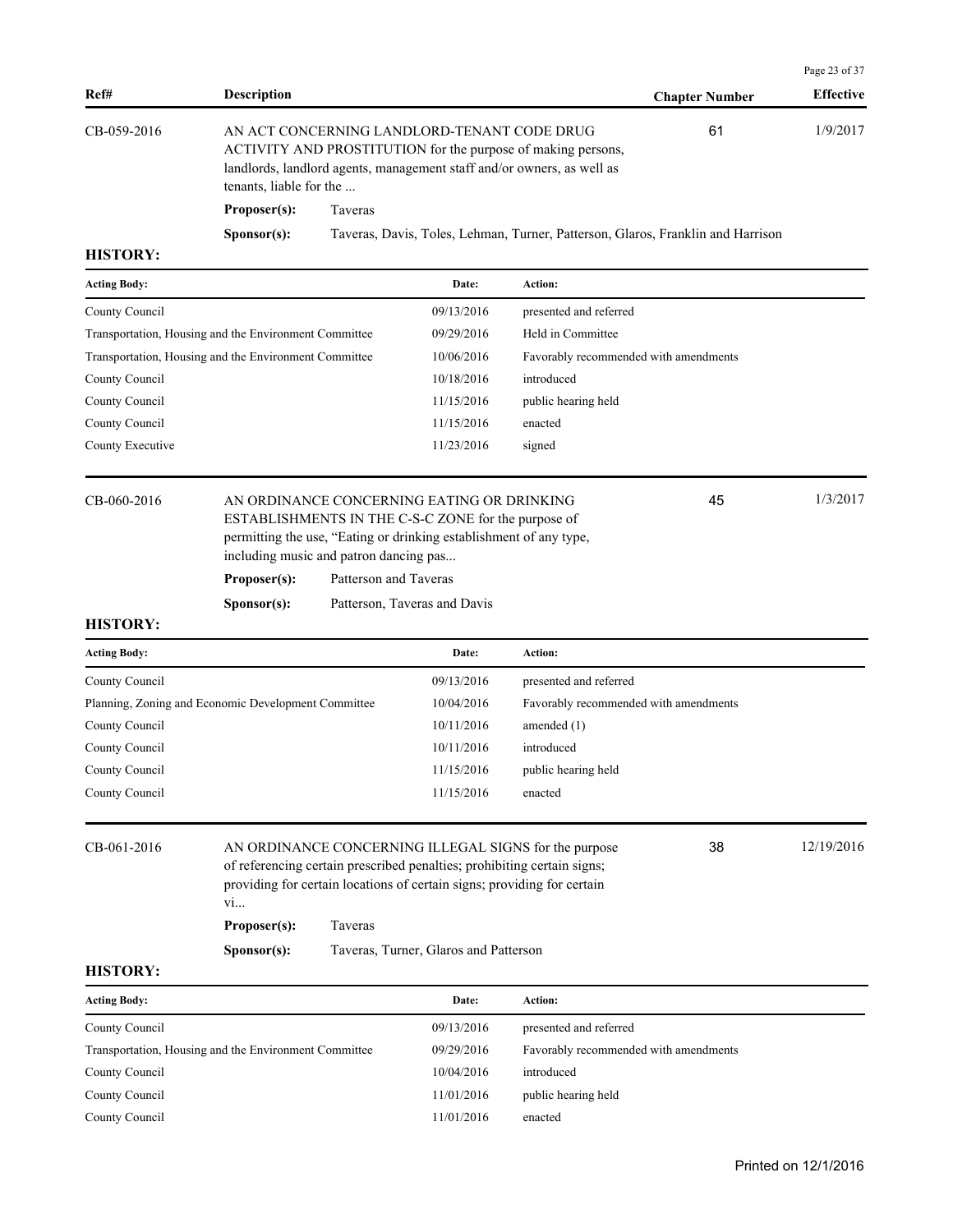| Ref#                                                                                                                                                                                                                             | <b>Description</b>   |                                                      | <b>Chapter Number</b> | <b>Effective</b> |
|----------------------------------------------------------------------------------------------------------------------------------------------------------------------------------------------------------------------------------|----------------------|------------------------------------------------------|-----------------------|------------------|
| CB-062-2016<br>AN ACT CONCERNING CIVIL MONETARY FINES OR<br>PENALTIES-ZONING VIOLATIONS-SCHEDULE OF FINES for the<br>purpose of amending schedule of civil monetary fines in the<br>enforcement of certain zoning violations rel |                      |                                                      | 40                    | 12/27/2016       |
|                                                                                                                                                                                                                                  | Proposer(s):         | Taveras                                              |                       |                  |
|                                                                                                                                                                                                                                  | S <b>p</b> onsor(s): | Taveras, Lehman, Turner, Davis, Glaros and Patterson |                       |                  |
| <b>HISTORY:</b>                                                                                                                                                                                                                  |                      |                                                      |                       |                  |

| <b>Acting Body:</b>                                   | Date:      | <b>Action:</b>                        |
|-------------------------------------------------------|------------|---------------------------------------|
| County Council                                        | 09/13/2016 | presented and referred                |
| Transportation, Housing and the Environment Committee | 09/29/2016 | Favorably recommended with amendments |
| County Council                                        | 10/04/2016 | introduced                            |
| County Council                                        | 11/01/2016 | public hearing held                   |
| County Council                                        | 11/01/2016 | enacted                               |
| County Executive                                      | 11/10/2016 | signed                                |
|                                                       |            |                                       |

CB-063-2016 AN ACT CONCERNING PARKING REGULATIONS for the purpose 1/9/2017 of prohibiting parking, standing and/or selling vehicles on certain roads, areas and spaces; providing for a certain registration and towing; rega... 62 **Proposer(s):** Taveras

**Sponsor(s):** Taveras, Davis, Harrison, Lehman and Franklin

# **HISTORY:**

| <b>Acting Body:</b>                           | Date:      | Action:                               |
|-----------------------------------------------|------------|---------------------------------------|
| County Council                                | 09/13/2016 | presented and referred                |
| Public Safety and Fiscal Management Committee | 10/03/2016 | Held in Committee                     |
| Public Safety and Fiscal Management Committee | 10/13/2016 | Favorably recommended with amendments |
| County Council                                | 10/18/2016 | introduced                            |
| County Council                                | 11/15/2016 | public hearing held                   |
| County Council                                | 11/15/2016 | enacted                               |
| County Executive                              | 11/23/2016 | signed                                |

Page 24 of 37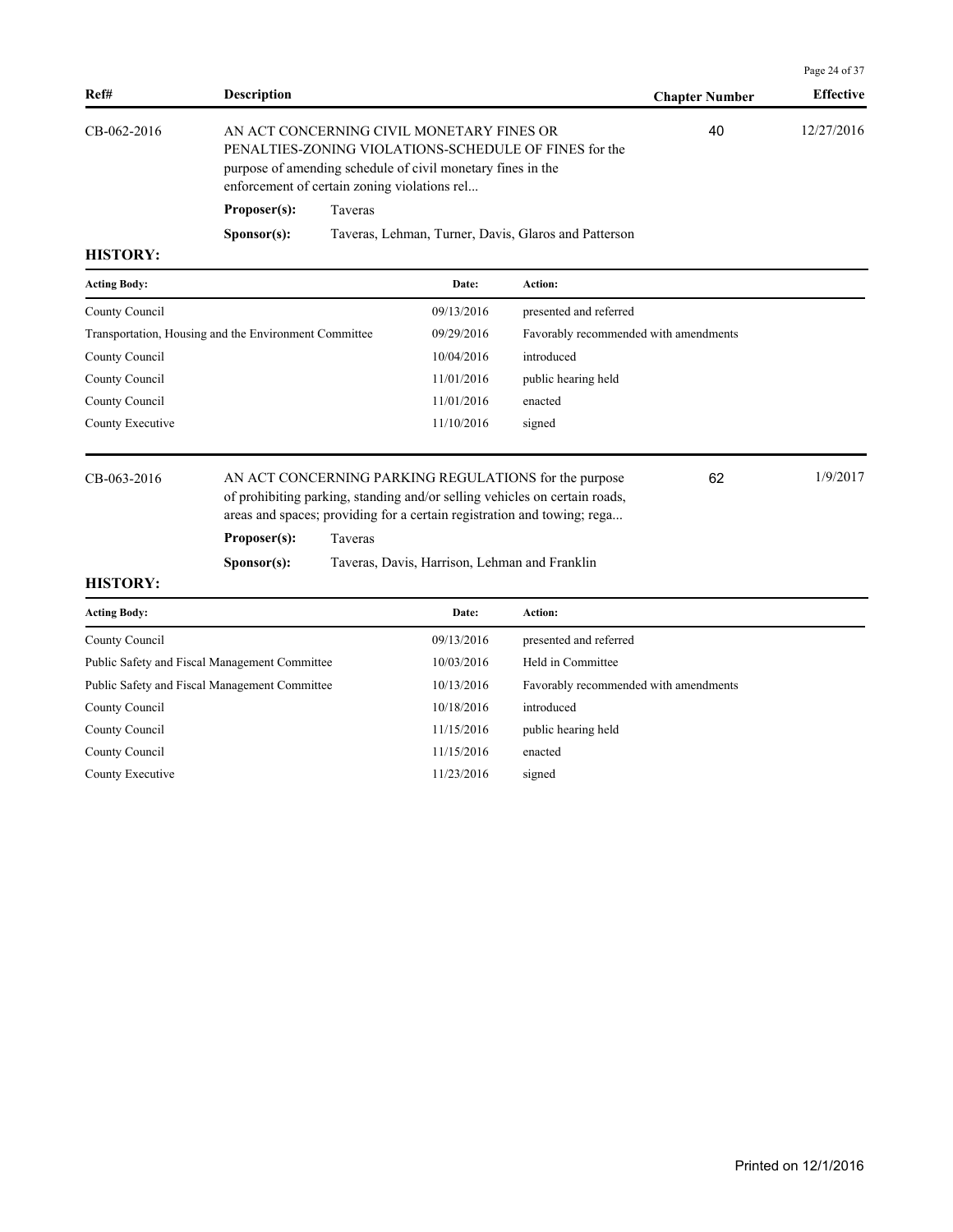|                                                       |                      |                  |                                                                                                                                                                                                               |                                                                          |                       | Page 25 of 37    |
|-------------------------------------------------------|----------------------|------------------|---------------------------------------------------------------------------------------------------------------------------------------------------------------------------------------------------------------|--------------------------------------------------------------------------|-----------------------|------------------|
| Ref#                                                  | <b>Description</b>   |                  |                                                                                                                                                                                                               |                                                                          | <b>Chapter Number</b> | <b>Effective</b> |
| CB-064-2016                                           | Proposer(s):         | Taveras          | AN ACT CONCERNING EVICTION for the purpose of providing<br>legislative intent; requiring certain notification; requiring certain<br>responsibilities for trash removal following an eviction; providing for a |                                                                          | 63                    | 1/9/2017         |
|                                                       | S <b>p</b> onsor(s): |                  | Taveras, Lehman, Glaros and Patterson                                                                                                                                                                         |                                                                          |                       |                  |
| <b>HISTORY:</b>                                       |                      |                  |                                                                                                                                                                                                               |                                                                          |                       |                  |
| <b>Acting Body:</b>                                   |                      |                  | Date:                                                                                                                                                                                                         | Action:                                                                  |                       |                  |
| County Council                                        |                      |                  | 09/13/2016                                                                                                                                                                                                    | presented and referred                                                   |                       |                  |
| Transportation, Housing and the Environment Committee |                      |                  | 09/29/2016                                                                                                                                                                                                    | Held in Committee                                                        |                       |                  |
| Transportation, Housing and the Environment Committee |                      |                  | 10/06/2016                                                                                                                                                                                                    | Favorably recommended with amendments                                    |                       |                  |
| County Council                                        |                      |                  | 10/18/2016                                                                                                                                                                                                    | amended $(1)$                                                            |                       |                  |
| County Council                                        |                      |                  | 10/18/2016                                                                                                                                                                                                    | introduced                                                               |                       |                  |
| County Council                                        |                      |                  | 11/15/2016                                                                                                                                                                                                    | public hearing held                                                      |                       |                  |
| County Council                                        |                      |                  | 11/15/2016                                                                                                                                                                                                    | amended $(1)$                                                            |                       |                  |
| County Council                                        |                      |                  | 11/15/2016                                                                                                                                                                                                    | enacted                                                                  |                       |                  |
| County Executive                                      |                      |                  | 11/23/2016                                                                                                                                                                                                    | signed                                                                   |                       |                  |
| CB-065-2016                                           | classes of work.     |                  | AN ACT CONCERNING THE CLASSIFICATION PLAN FOR                                                                                                                                                                 | PRINCE GEORGE'S COUNTY for the purpose of upgrading existing             | 41                    | 12/27/2016       |
|                                                       | Proposer(s):         | County Executive |                                                                                                                                                                                                               |                                                                          |                       |                  |
|                                                       | Sponsor(s):          |                  |                                                                                                                                                                                                               | Davis, Harrison, Lehman, Turner, Glaros, Franklin, Taveras and Patterson |                       |                  |
| <b>HISTORY:</b>                                       |                      |                  |                                                                                                                                                                                                               |                                                                          |                       |                  |

| <b>Acting Body:</b>                           | Date:      | <b>Action:</b>         |
|-----------------------------------------------|------------|------------------------|
| County Council                                | 09/13/2016 | presented and referred |
| Public Safety and Fiscal Management Committee | 09/29/2016 | Favorably recommended  |
| County Council                                | 10/04/2016 | introduced             |
| County Council                                | 11/01/2016 | public hearing held    |
| County Council                                | 11/01/2016 | enacted                |
| County Executive                              | 11/10/2016 | signed                 |

| CB-066-2016                                         | AN ORDINANCE CONCERNING FARMER'S MARKETS for the<br>purpose of amending the definition of Farmer's Markets in the Zoning<br>Ordinance and requirements for Farmer's Markets as a temporary use in<br>Prince Georg<br>Glaros<br>Proposer(s): |        |            |                        |  |  |
|-----------------------------------------------------|---------------------------------------------------------------------------------------------------------------------------------------------------------------------------------------------------------------------------------------------|--------|------------|------------------------|--|--|
|                                                     |                                                                                                                                                                                                                                             |        |            |                        |  |  |
|                                                     | S <b>p</b> onsor(s):                                                                                                                                                                                                                        | Glaros |            |                        |  |  |
| <b>HISTORY:</b>                                     |                                                                                                                                                                                                                                             |        |            |                        |  |  |
| <b>Acting Body:</b>                                 |                                                                                                                                                                                                                                             |        | Date:      | Action:                |  |  |
| County Council                                      |                                                                                                                                                                                                                                             |        | 09/13/2016 | presented and referred |  |  |
| Planning, Zoning and Economic Development Committee |                                                                                                                                                                                                                                             |        | 10/05/2016 | Held in Committee      |  |  |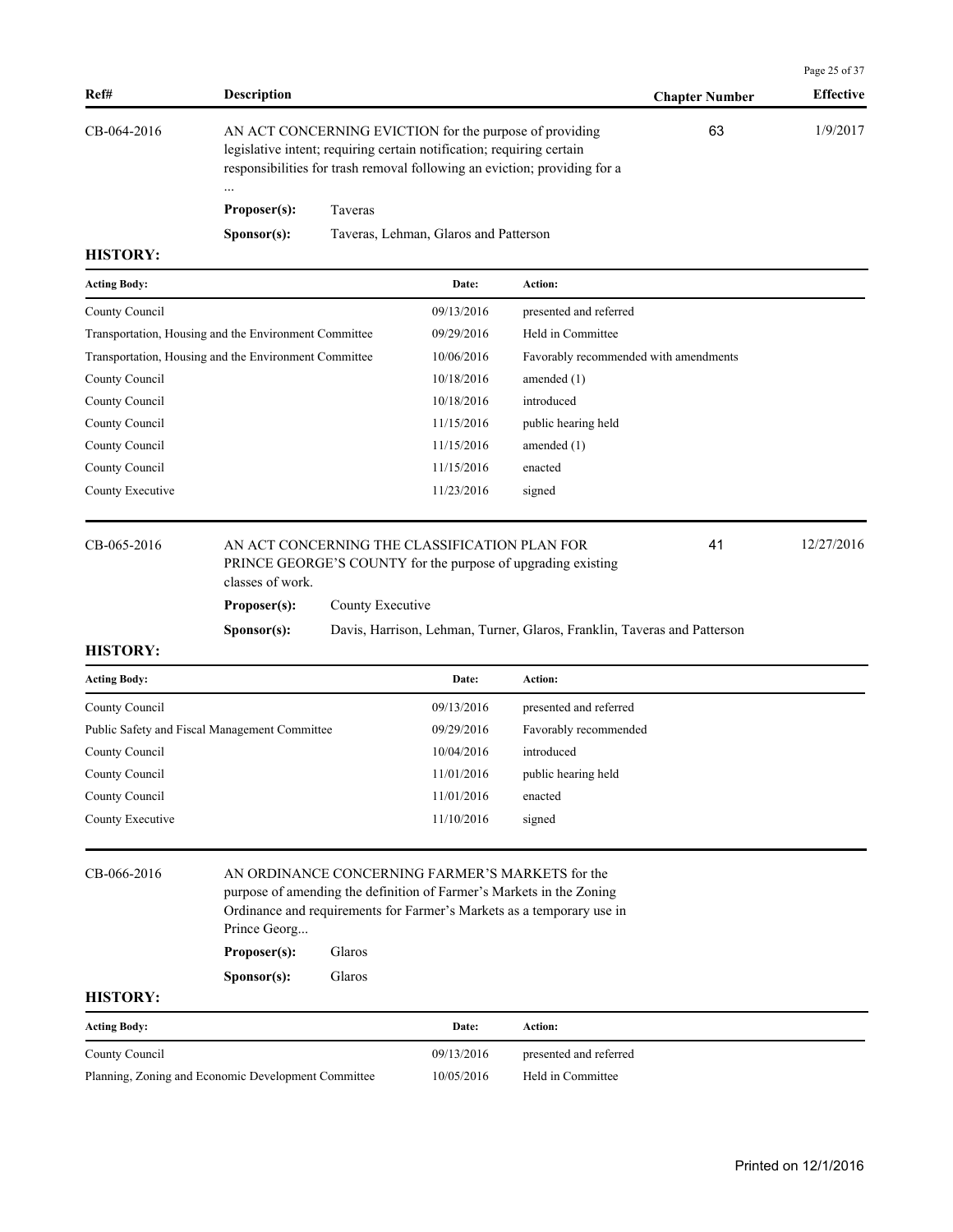|                                                                                                                                                                                                    |                                                     |                        |                                                                                                                                           |                                                                                                                                                      | Page 26 of 37    |
|----------------------------------------------------------------------------------------------------------------------------------------------------------------------------------------------------|-----------------------------------------------------|------------------------|-------------------------------------------------------------------------------------------------------------------------------------------|------------------------------------------------------------------------------------------------------------------------------------------------------|------------------|
| Ref#                                                                                                                                                                                               | <b>Description</b>                                  |                        |                                                                                                                                           | <b>Chapter Number</b>                                                                                                                                | <b>Effective</b> |
| CB-067-2016<br>AN ACT CONCERNING FARMER'S MARKETS for the purpose of<br>transferring and making amendments to the temporary permit<br>requirements for farmer's markets in Prince George's County. |                                                     |                        |                                                                                                                                           |                                                                                                                                                      |                  |
|                                                                                                                                                                                                    | Proposer(s):                                        | Glaros                 |                                                                                                                                           |                                                                                                                                                      |                  |
|                                                                                                                                                                                                    | Sponsor(s):                                         | Glaros                 |                                                                                                                                           |                                                                                                                                                      |                  |
| <b>HISTORY:</b>                                                                                                                                                                                    |                                                     |                        |                                                                                                                                           |                                                                                                                                                      |                  |
| <b>Acting Body:</b>                                                                                                                                                                                |                                                     |                        | Date:                                                                                                                                     | Action:                                                                                                                                              |                  |
| County Council                                                                                                                                                                                     |                                                     |                        | 09/13/2016                                                                                                                                | presented and referred                                                                                                                               |                  |
|                                                                                                                                                                                                    | Planning, Zoning and Economic Development Committee |                        | 10/05/2016                                                                                                                                | Held in Committee                                                                                                                                    |                  |
| CB-068-2016                                                                                                                                                                                        | Proposer(s):                                        | Harrison               | AN ORDINANCE CONCERNING I-3 ZONE for the purpose of                                                                                       | 46<br>amending the requirements of the Zoning Ordinance for Vehicles sales<br>or rental lots in the I-3 (Planned Industrial / Employment Park) Zone. | 1/3/2017         |
|                                                                                                                                                                                                    | Sponsor(s):                                         | Harrison and Patterson |                                                                                                                                           |                                                                                                                                                      |                  |
| <b>HISTORY:</b>                                                                                                                                                                                    |                                                     |                        |                                                                                                                                           |                                                                                                                                                      |                  |
| <b>Acting Body:</b>                                                                                                                                                                                |                                                     |                        | Date:                                                                                                                                     | Action:                                                                                                                                              |                  |
| County Council                                                                                                                                                                                     |                                                     |                        | 09/13/2016                                                                                                                                | removed from Consent Agenda                                                                                                                          |                  |
| County Council                                                                                                                                                                                     |                                                     |                        | 09/13/2016                                                                                                                                | deferred                                                                                                                                             |                  |
| County Council                                                                                                                                                                                     |                                                     |                        | 09/20/2016                                                                                                                                | presented and referred                                                                                                                               |                  |
|                                                                                                                                                                                                    | Planning, Zoning and Economic Development Committee |                        | 10/04/2016                                                                                                                                | Favorably recommended with amendments                                                                                                                |                  |
| County Council                                                                                                                                                                                     |                                                     |                        | 10/11/2016                                                                                                                                | introduced                                                                                                                                           |                  |
| County Council                                                                                                                                                                                     |                                                     |                        | 11/15/2016                                                                                                                                | public hearing held                                                                                                                                  |                  |
| County Council                                                                                                                                                                                     |                                                     |                        | 11/15/2016                                                                                                                                | enacted                                                                                                                                              |                  |
| CB-069-2016                                                                                                                                                                                        | Industrial Use Table                                |                        | AN ORDINANCE CONCERNING BAKERY PRODUCTS<br>MANUFACTURING USES, BAKERY PRODUCTS<br>WITHIN INDUSTRIAL ZONES for the purpose of amending the | 47<br>MANUFACTURING / PREPARATION WITH COMPANION USES                                                                                                | 11/15/2016       |
|                                                                                                                                                                                                    | Proposer(s):                                        | Harrison               |                                                                                                                                           |                                                                                                                                                      |                  |
|                                                                                                                                                                                                    | Sponsor(s):                                         |                        |                                                                                                                                           | Harrison, Lehman, Turner, Davis, Glaros, Franklin, Taveras and Patterson                                                                             |                  |
| <b>HISTORY:</b>                                                                                                                                                                                    |                                                     |                        |                                                                                                                                           |                                                                                                                                                      |                  |
| <b>Acting Body:</b>                                                                                                                                                                                |                                                     |                        | Date:                                                                                                                                     | Action:                                                                                                                                              |                  |
| County Council                                                                                                                                                                                     |                                                     |                        | 09/13/2016                                                                                                                                | presented and referred                                                                                                                               |                  |
|                                                                                                                                                                                                    | Planning, Zoning and Economic Development Committee |                        | 10/04/2016                                                                                                                                | Favorably recommended with amendments                                                                                                                |                  |
| County Council                                                                                                                                                                                     |                                                     |                        | 10/11/2016                                                                                                                                | introduced                                                                                                                                           |                  |
| County Council                                                                                                                                                                                     |                                                     |                        | 11/15/2016                                                                                                                                | public hearing held                                                                                                                                  |                  |
| County Council                                                                                                                                                                                     |                                                     |                        | 11/15/2016                                                                                                                                | rules suspended                                                                                                                                      |                  |
| County Council                                                                                                                                                                                     |                                                     |                        | 11/15/2016                                                                                                                                | enacted                                                                                                                                              |                  |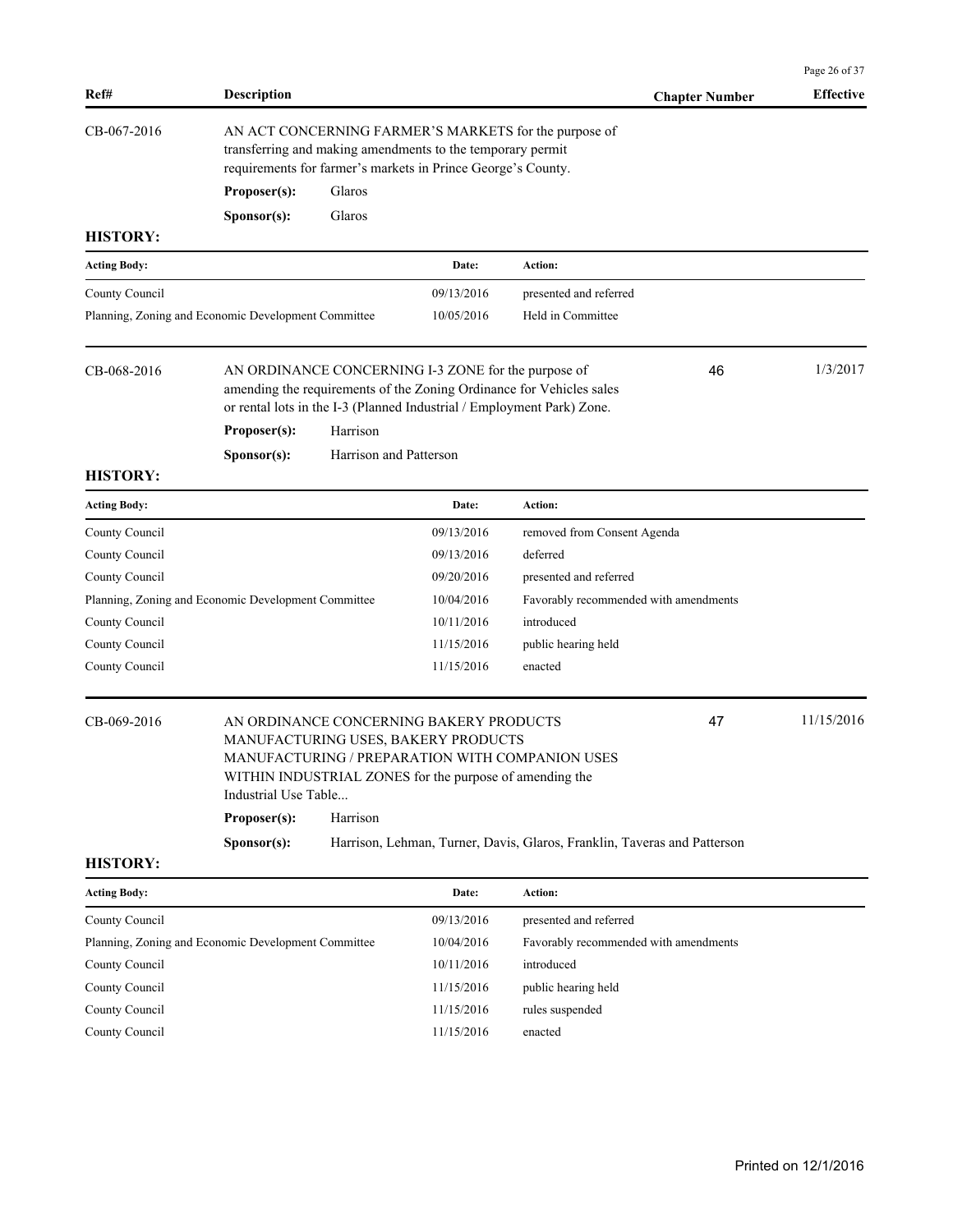|                      |                                                                      |                                                                                                                                                                                                                   | Page 27 of 37    |
|----------------------|----------------------------------------------------------------------|-------------------------------------------------------------------------------------------------------------------------------------------------------------------------------------------------------------------|------------------|
| <b>Description</b>   |                                                                      | <b>Chapter Number</b>                                                                                                                                                                                             | <b>Effective</b> |
|                      |                                                                      | 48                                                                                                                                                                                                                | 1/3/2017         |
| Proposer(s):         | Glaros                                                               |                                                                                                                                                                                                                   |                  |
| S <b>p</b> onsor(s): | Glaros, Davis, Toles, Lehman, Harrison, Turner, Franklin and Taveras |                                                                                                                                                                                                                   |                  |
|                      |                                                                      | AN ORDINANCE CONCERNING COMMERCIAL KITCHENS IN<br>RESIDENTIAL ZONES for the purpose of allowing catering or food<br>processing for offsite consumption in certain commercial kitchens<br>located in residential z |                  |

| <b>Acting Body:</b>                                 | Date:      | Action:                                                 |
|-----------------------------------------------------|------------|---------------------------------------------------------|
| County Council                                      | 09/13/2016 | presented and referred                                  |
| Planning, Zoning and Economic Development Committee | 10/05/2016 | Favorably recommended with amendments                   |
| County Council                                      | 10/18/2016 | introduced                                              |
| County Council                                      | 10/18/2016 | Clerk directed to expedite scheduling of public hearing |
| County Council                                      | 11/15/2016 | public hearing held                                     |
| County Council                                      | 11/15/2016 | enacted                                                 |
|                                                     |            |                                                         |

CB-071-2016 AN ORDINANCE CONCERNING R-R ZONE for the purpose of 49 1/3/2017 permitting eating or drinking establishments excluding drive-through service uses in combination with a beauty shop use in the R-R (Rural Residentia... 49

**Proposer(s):** Glaros

**Sponsor(s):** Glaros, Davis, Harrison, Franklin and Taveras

| <b>Acting Body:</b>                                 | Date:      | Action:                                                 |
|-----------------------------------------------------|------------|---------------------------------------------------------|
| County Council                                      | 09/13/2016 | presented and referred                                  |
| Planning, Zoning and Economic Development Committee | 10/05/2016 | Favorably recommended with amendments                   |
| County Council                                      | 10/18/2016 | introduced                                              |
| County Council                                      | 10/18/2016 | Clerk directed to expedite scheduling of public hearing |
| County Council                                      | 11/15/2016 | public hearing held                                     |
| County Council                                      | 11/15/2016 | enacted                                                 |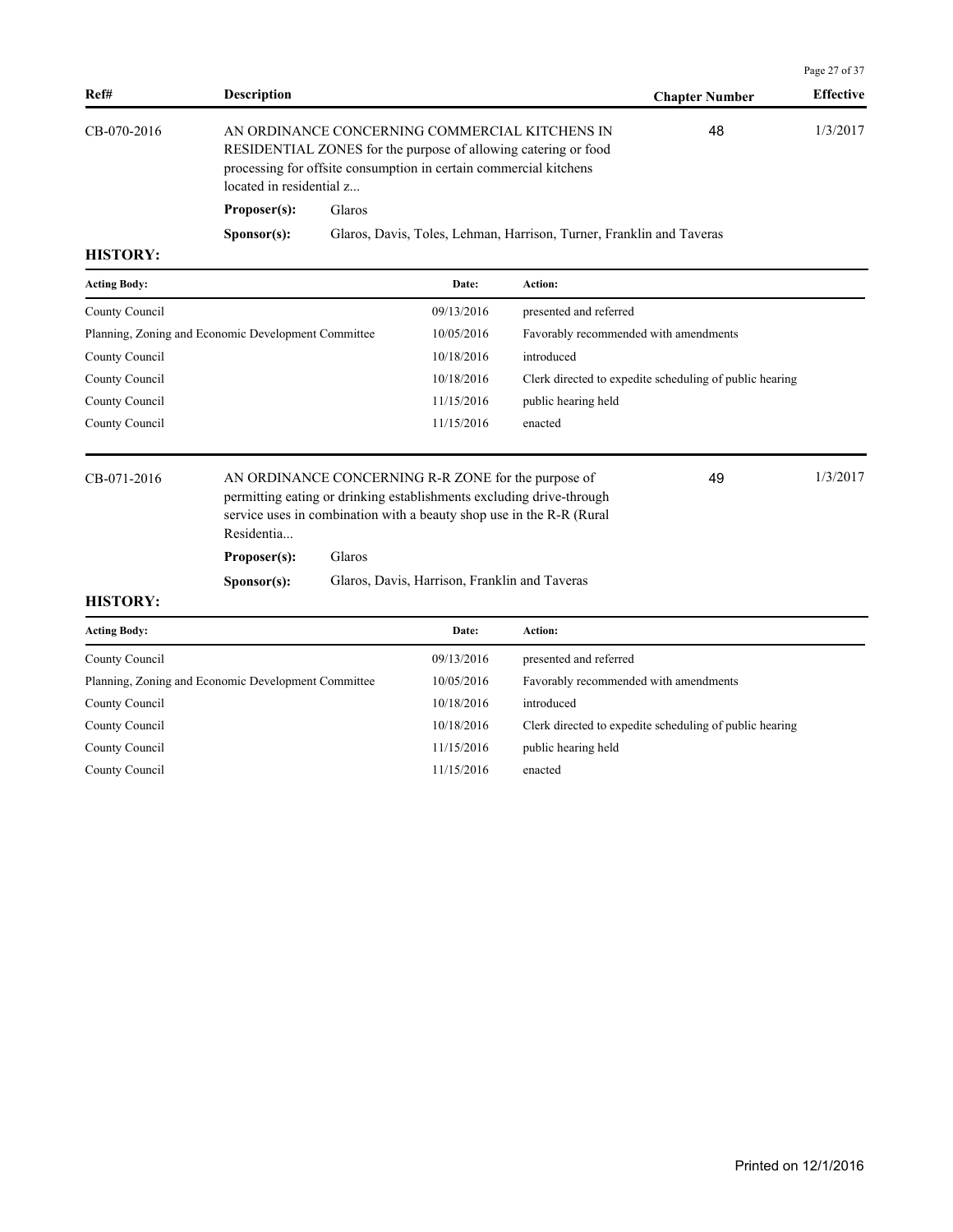| <b>Effective</b> |
|------------------|
| 12/27/2016       |
|                  |
|                  |
|                  |

| <b>Acting Body:</b>    | Date:      | Action:                               |
|------------------------|------------|---------------------------------------|
| County Council         | 09/20/2016 | presented and referred                |
| County Council         | 10/04/2016 | introduced                            |
| Committee of the Whole | 10/04/2016 | Favorably recommended with amendments |
| County Council         | 11/15/2016 | public hearing held                   |
| County Council         | 11/15/2016 | amended $(1)$                         |
| County Council         | 11/15/2016 | enacted                               |
| County Executive       | 11/23/2016 | signed                                |
|                        |            |                                       |

CB-073-2016 AN ORDINANCE CONCERNING MIXED USE PLANNED 150 1/3/2017 COMMUNITY DEVELOPMENT IN THE E-I-A ZONE for the purpose of providing certain alternate development regulations for mixed-use planned community development in ...

50

Page 28 of 37

## **Proposer(s):** Turner

**Sponsor(s):** Turner, Harrison, Davis and Franklin

| <b>Acting Body:</b>                                 | Date:      | Action:                               |
|-----------------------------------------------------|------------|---------------------------------------|
| County Council                                      | 09/20/2016 | presented and referred                |
| Planning, Zoning and Economic Development Committee | 10/04/2016 | Favorably recommended with amendments |
| County Council                                      | 10/11/2016 | introduced                            |
| County Council                                      | 11/15/2016 | public hearing held                   |
| County Council                                      | 11/15/2016 | enacted                               |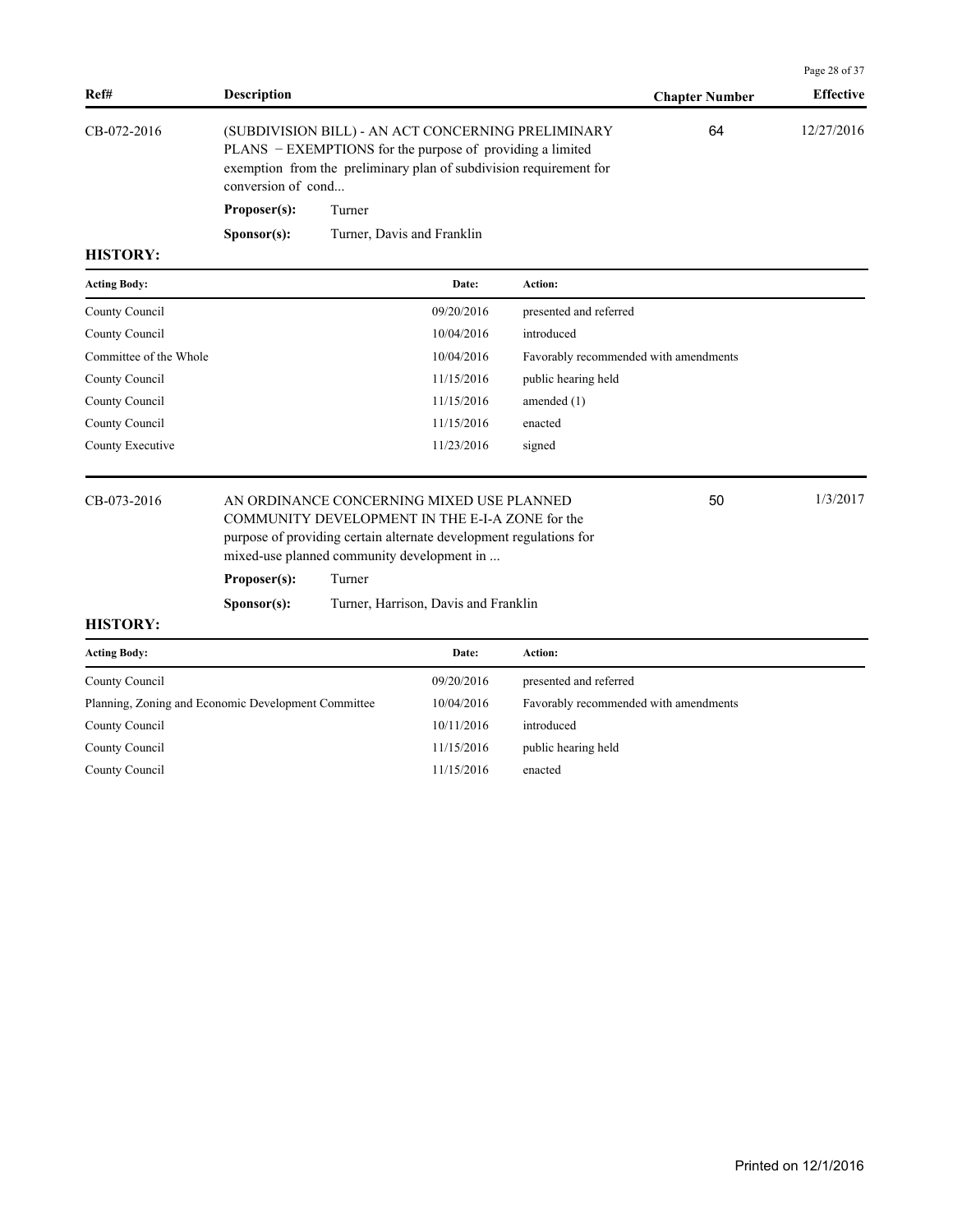| Ref#        | <b>Description</b>   |                                                                                                                                                                                                                   | <b>Chapter Number</b> | <b>Effective</b>      |
|-------------|----------------------|-------------------------------------------------------------------------------------------------------------------------------------------------------------------------------------------------------------------|-----------------------|-----------------------|
| CB-074-2016 |                      | AN ACT CONCERNING LOCAL ECONOMIC OPPORTUNITY<br>AND EMPLOYMENT for the purpose of enhancing access to local<br>economic opportunities through public procurement by increasing<br>participation opportunities for | 69                    | 4/1/2017<br>10/1/2017 |
|             | Proposer(s):         | Franklin, Davis, Harrison, Lehman, Patterson and Taveras                                                                                                                                                          |                       |                       |
|             | S <b>p</b> onsor(s): | Franklin, Davis, Harrison, Lehman, Patterson and Taveras                                                                                                                                                          |                       |                       |

| <b>Acting Body:</b>                           | Date:      | Action:                               |
|-----------------------------------------------|------------|---------------------------------------|
| County Council                                | 09/20/2016 | presented and referred                |
| Public Safety and Fiscal Management Committee | 10/03/2016 | Held in Committee                     |
| Public Safety and Fiscal Management Committee | 10/13/2016 | Favorably recommended with amendments |
| County Council                                | 10/18/2016 | introduced                            |
| County Council                                | 11/15/2016 | public hearing held                   |
| County Council                                | 11/15/2016 | enacted                               |
| County Executive                              | 12/01/2016 | signed                                |
|                                               |            |                                       |

#### CB-075-2016 AN ACT CONCERNING COUNTY FUND DEPOSITS IN 70 1/17/2017 COUNTY-BASED, MINORITY, AND SMALL BANKING INSTITUTIONS OR DEPOSITORIES for the purpose of requiring that at least 50% of County funds be deposited and maintai... 70 **Proposer(s):** Franklin, Davis, Glaros, Harrison, Lehman, Patterson, Taveras and Toles **Sponsor(s):** Franklin, Davis, Glaros, Harrison, Lehman, Patterson, Taveras, Toles and Turner

#### **HISTORY:**

| <b>Acting Body:</b>                           | Date:      | Action:                               |
|-----------------------------------------------|------------|---------------------------------------|
| County Council                                | 09/20/2016 | presented and referred                |
| Public Safety and Fiscal Management Committee | 10/03/2016 | Held in Committee                     |
| Public Safety and Fiscal Management Committee | 10/13/2016 | Favorably recommended with amendments |
| County Council                                | 10/18/2016 | introduced                            |
| County Council                                | 11/15/2016 | public hearing held                   |
| County Council                                | 11/15/2016 | enacted                               |
| County Executive                              | 12/01/2016 | signed                                |
|                                               |            |                                       |

| CB-076-2016     |                                                                   | AN ACT CONCERNING GREEN BUILDING PERMIT                                         |  |  |  |  |  |
|-----------------|-------------------------------------------------------------------|---------------------------------------------------------------------------------|--|--|--|--|--|
|                 | INCENTIVES for the purpose of providing permit fee reductions for |                                                                                 |  |  |  |  |  |
|                 | LEED certified building construction and renovations and the      |                                                                                 |  |  |  |  |  |
|                 |                                                                   | installation of solar panels unde                                               |  |  |  |  |  |
|                 | Proposer(s):                                                      | Franklin, Davis, Glaros, Harrison, Lehman, Patterson, Taveras, Toles and Turner |  |  |  |  |  |
|                 | S <b>p</b> onsor(s):                                              | Franklin, Davis, Glaros, Harrison, Lehman, Patterson, Taveras, Toles and Turner |  |  |  |  |  |
| <b>HISTORY:</b> |                                                                   |                                                                                 |  |  |  |  |  |

| <b>Acting Body:</b>                                   | Date:      | Action:                |
|-------------------------------------------------------|------------|------------------------|
| County Council                                        | 09/20/2016 | presented and referred |
| Transportation, Housing and the Environment Committee | 10/06/2016 | Held in Committee      |

Page 29 of 37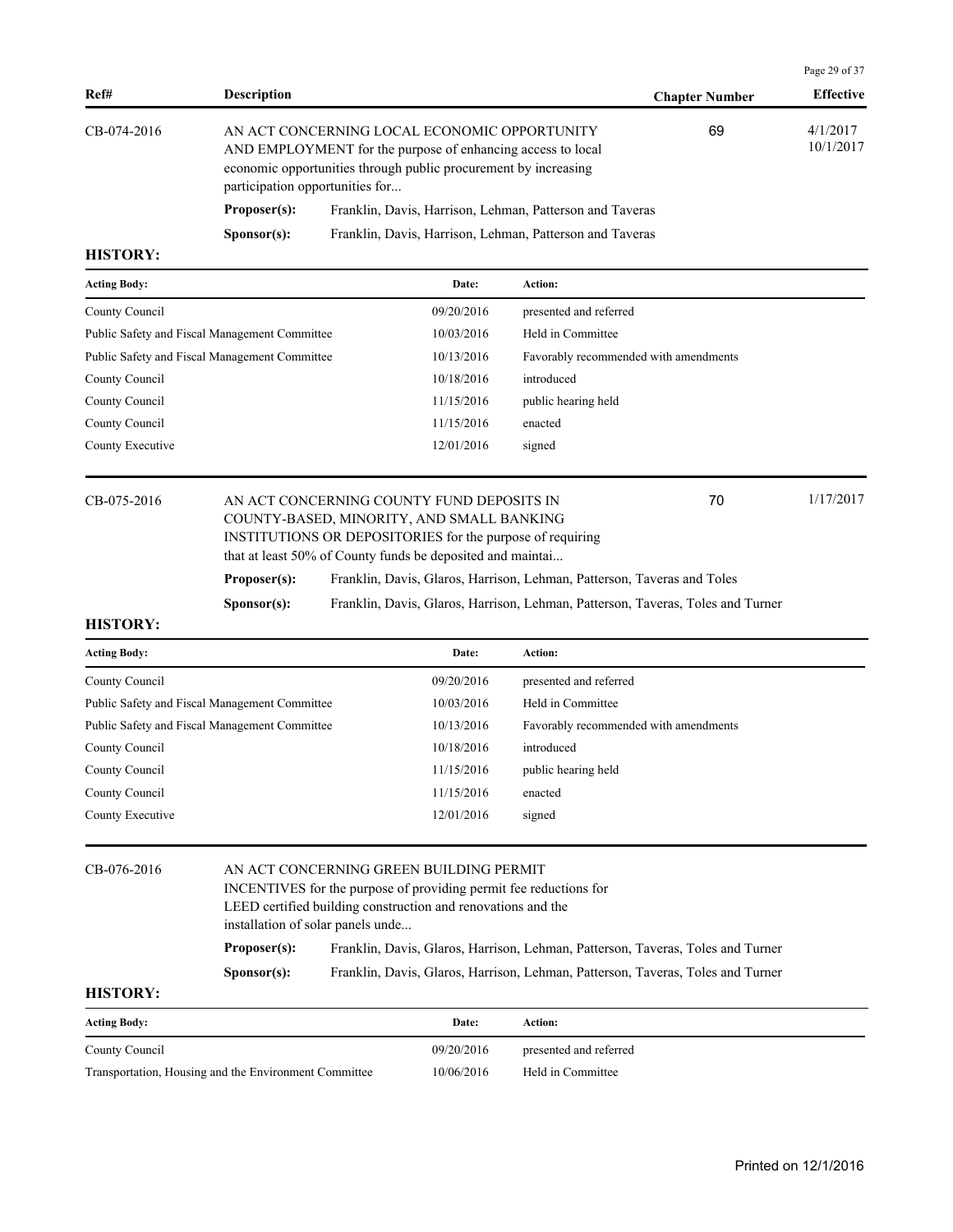| Ref#                                                                                                    | <b>Description</b> |                                                                                                                                  | <b>Chapter Number</b> | <b>Effective</b> |
|---------------------------------------------------------------------------------------------------------|--------------------|----------------------------------------------------------------------------------------------------------------------------------|-----------------------|------------------|
| CB-077-2016<br>the hotel and motel tax be reserved for appropriation to the Prince<br>George            |                    | AN ACT CONCERNING HOTEL AND MOTEL TAX for the purpose<br>of designating a portion of the County's revenue from the imposition of | 65                    | 7/1/2017         |
|                                                                                                         | Proposer(s):       | Glaros, Davis, Franklin, Harrison, Lehman, Patterson, Taveras, Toles and Turner                                                  |                       |                  |
| Glaros, Davis, Franklin, Harrison, Lehman, Patterson, Taveras, Toles and Turner<br>S <b>p</b> onsor(s): |                    |                                                                                                                                  |                       |                  |

| <b>Acting Body:</b>                           | Date:      | Action:                               |
|-----------------------------------------------|------------|---------------------------------------|
| County Council                                | 09/20/2016 | presented and referred                |
| Public Safety and Fiscal Management Committee | 09/29/2016 | Favorably recommended with amendments |
| County Council                                | 10/18/2016 | introduced                            |
| County Council                                | 11/15/2016 | public hearing held                   |
| County Council                                | 11/15/2016 | enacted                               |
| County Executive                              | 11/23/2016 | signed                                |
|                                               |            |                                       |

#### CB-078-2016 AN ORDINANCE CONCERNING C-O ZONE for the purpose of permitting certain residential development within the C-O (Commercial - Office) Zone, under certain specified circumstances.

**Proposer(s):** Davis

**Sponsor(s):** Davis and Harrison

# **HISTORY:**

| <b>Acting Body:</b>                                 | Date:      | <b>Action:</b>                                          |
|-----------------------------------------------------|------------|---------------------------------------------------------|
| County Council                                      | 09/20/2016 | presented and referred                                  |
| Planning, Zoning and Economic Development Committee | 10/04/2016 | Favorably recommended with amendments                   |
| County Council                                      | 10/18/2016 | amended $(1)$                                           |
| County Council                                      | 10/18/2016 | introduced                                              |
| County Council                                      | 10/18/2016 | Clerk directed to expedite scheduling of public hearing |
| County Council                                      | 11/15/2016 | public hearing held                                     |
| County Council                                      | 11/15/2016 | tabled                                                  |

Page 30 of 37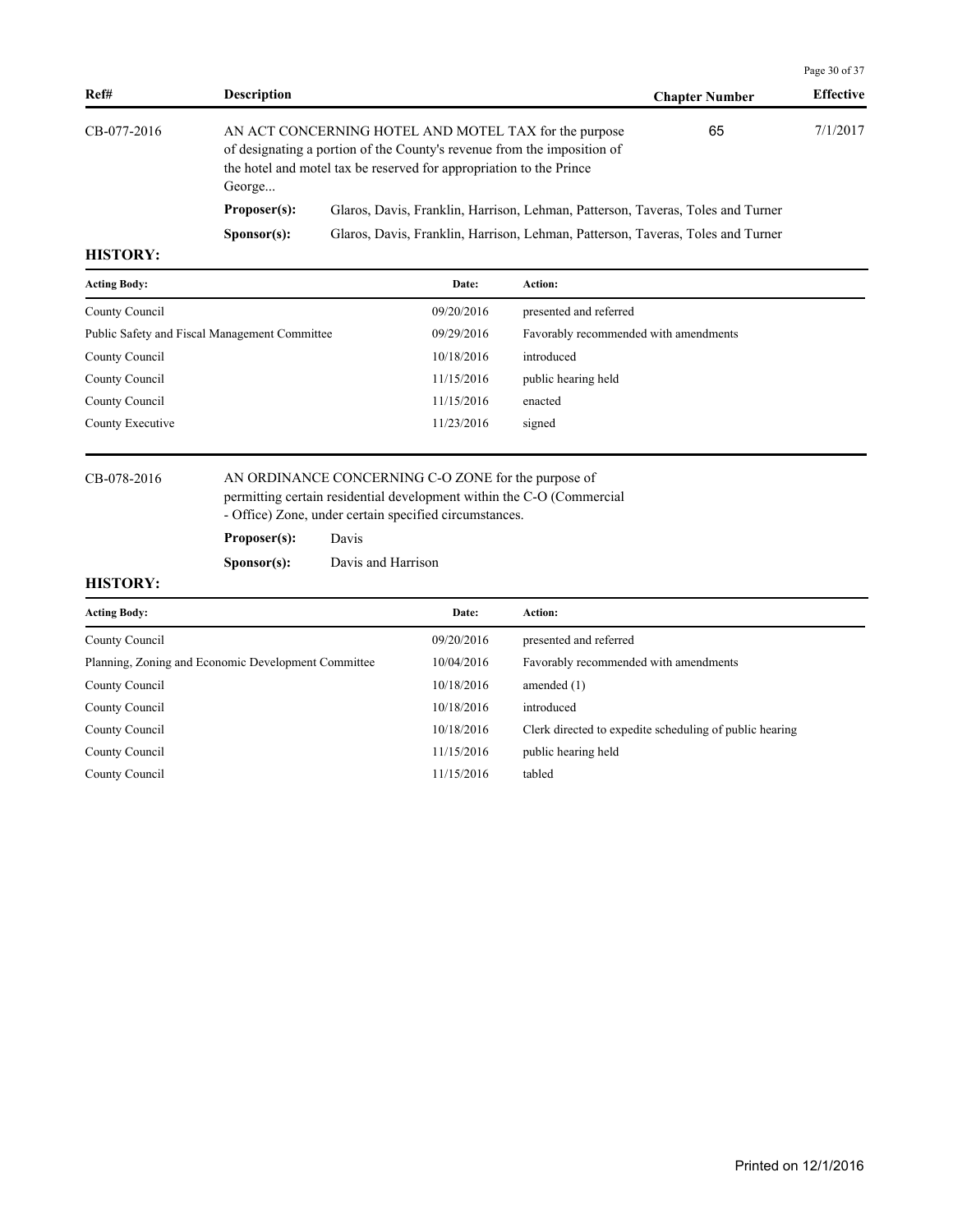|                                                     |                                                       |                  |                                                                                                                                                                           |                                                                        |                                                         | Page 31 of 37    |
|-----------------------------------------------------|-------------------------------------------------------|------------------|---------------------------------------------------------------------------------------------------------------------------------------------------------------------------|------------------------------------------------------------------------|---------------------------------------------------------|------------------|
| Ref#                                                | <b>Description</b>                                    |                  |                                                                                                                                                                           |                                                                        | <b>Chapter Number</b>                                   | <b>Effective</b> |
| CB-079-2016                                         | designated for transit-oriented devel<br>Proposer(s): |                  | AN ORDINANCE CONCERNING TRANSIT-ORIENTED<br>DEVELOPMENT - GRADING PERMITS - EXCEPTIONS for the<br>Davis, Franklin and Turner                                              | purpose of authorizing, within certain areas of Prince George's County |                                                         |                  |
|                                                     | S <b>p</b> onsor(s):                                  |                  | Davis, Franklin, Turner and Harrison                                                                                                                                      |                                                                        |                                                         |                  |
| <b>HISTORY:</b>                                     |                                                       |                  |                                                                                                                                                                           |                                                                        |                                                         |                  |
| <b>Acting Body:</b>                                 |                                                       |                  | Date:                                                                                                                                                                     | Action:                                                                |                                                         |                  |
| County Council                                      |                                                       |                  | 09/20/2016                                                                                                                                                                | presented and referred                                                 |                                                         |                  |
| Planning, Zoning and Economic Development Committee |                                                       | 10/04/2016       | Held in Committee                                                                                                                                                         |                                                                        |                                                         |                  |
| Planning, Zoning and Economic Development Committee |                                                       | 10/05/2016       | Favorably recommended with amendments                                                                                                                                     |                                                                        |                                                         |                  |
| County Council                                      |                                                       |                  | 10/18/2016                                                                                                                                                                | introduced                                                             |                                                         |                  |
| County Council                                      |                                                       |                  | 10/18/2016                                                                                                                                                                |                                                                        | Clerk directed to expedite scheduling of public hearing |                  |
| County Council                                      |                                                       |                  | 11/15/2016                                                                                                                                                                | public hearing held                                                    |                                                         |                  |
| County Council                                      |                                                       |                  | 11/15/2016                                                                                                                                                                | tabled                                                                 |                                                         |                  |
| CB-080-2016                                         | residential land and permitting the                   |                  | AN ORDINANCE CONCERNING ZONING DEFINITIONS -<br>AGRICULTURE for the purpose of amending the definition of<br>Agriculture in the Zoning Ordinance concerning beekeeping on |                                                                        | 51                                                      | 1/3/2017         |
|                                                     | Proposer(s):                                          | Glaros and Davis |                                                                                                                                                                           |                                                                        |                                                         |                  |
|                                                     | Sponsor(s):                                           |                  |                                                                                                                                                                           | Glaros, Davis, Toles, Lehman, Harrison, Turner, Franklin and Taveras   |                                                         |                  |
| $\alpha$ of $\alpha$ in $\mathbf{v}$                |                                                       |                  |                                                                                                                                                                           |                                                                        |                                                         |                  |

| <b>Acting Body:</b>                                 | Date:      | Action:                                                 |
|-----------------------------------------------------|------------|---------------------------------------------------------|
| County Council                                      | 09/20/2016 | presented and referred                                  |
| Planning, Zoning and Economic Development Committee | 10/05/2016 | Favorably recommended with amendments                   |
| County Council                                      | 10/18/2016 | Clerk directed to expedite scheduling of public hearing |
| County Council                                      | 10/18/2016 | introduced                                              |
| County Council                                      | 11/15/2016 | public hearing held                                     |
| County Council                                      | 11/15/2016 | enacted                                                 |
|                                                     |            |                                                         |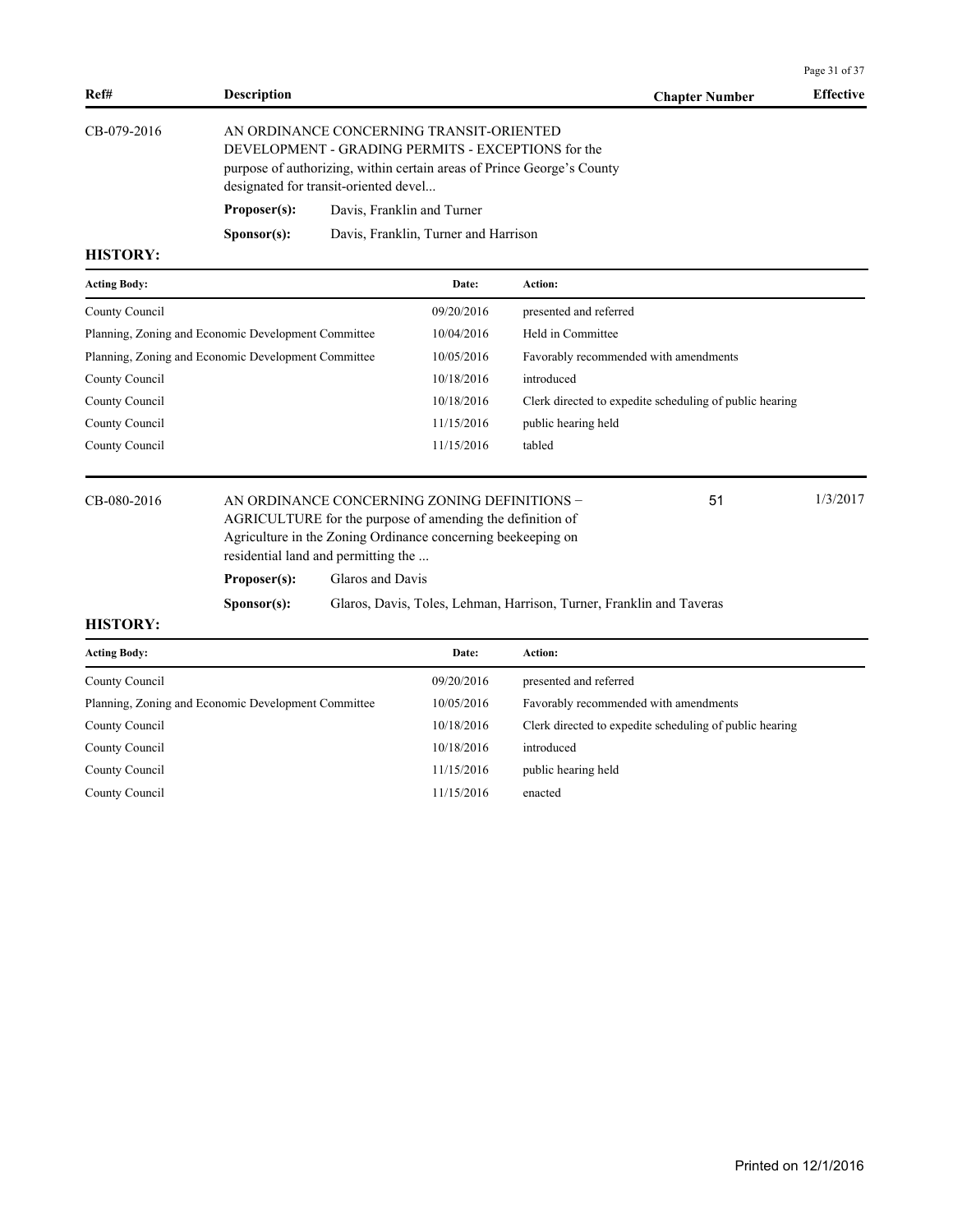|                     |                                                                              |                        |                                                                                                                                                                                                                                 |                                                                        |                                                         | Page 32 of 37    |
|---------------------|------------------------------------------------------------------------------|------------------------|---------------------------------------------------------------------------------------------------------------------------------------------------------------------------------------------------------------------------------|------------------------------------------------------------------------|---------------------------------------------------------|------------------|
| Ref#                | <b>Description</b>                                                           |                        |                                                                                                                                                                                                                                 |                                                                        | <b>Chapter Number</b>                                   | <b>Effective</b> |
| CB-081-2016         | Detached Resident                                                            |                        | AN ORDINANCE CONCERNING R-55 ZONE for the purpose of<br>amending the Zoning Ordinance to permit eating or drinking                                                                                                              | establishment, with drive-through service uses in the R-55 (One Family | 52                                                      | 1/3/2017         |
|                     | Proposer(s):                                                                 | Lehman                 |                                                                                                                                                                                                                                 |                                                                        |                                                         |                  |
|                     | Sponsor(s):                                                                  | Lehman                 |                                                                                                                                                                                                                                 |                                                                        |                                                         |                  |
| <b>HISTORY:</b>     |                                                                              |                        |                                                                                                                                                                                                                                 |                                                                        |                                                         |                  |
| <b>Acting Body:</b> |                                                                              |                        | Date:                                                                                                                                                                                                                           | Action:                                                                |                                                         |                  |
| County Council      |                                                                              |                        | 09/20/2016                                                                                                                                                                                                                      | presented and referred                                                 |                                                         |                  |
|                     | Planning, Zoning and Economic Development Committee                          |                        | 10/04/2016                                                                                                                                                                                                                      | Favorably recommended with amendments                                  |                                                         |                  |
| County Council      |                                                                              |                        | 10/18/2016                                                                                                                                                                                                                      | introduced                                                             |                                                         |                  |
| County Council      |                                                                              |                        | 10/18/2016                                                                                                                                                                                                                      |                                                                        | Clerk directed to expedite scheduling of public hearing |                  |
| County Council      |                                                                              |                        | 11/15/2016                                                                                                                                                                                                                      | public hearing held                                                    |                                                         |                  |
| County Council      |                                                                              |                        | 11/15/2016                                                                                                                                                                                                                      | enacted                                                                |                                                         |                  |
| <b>HISTORY:</b>     | Rental Lots, including outdoor display of the<br>Proposer(s):<br>Sponsor(s): | Patterson<br>Patterson |                                                                                                                                                                                                                                 | SALES AND SERVICE for the purpose of permitting Vehicle Sales or       |                                                         |                  |
| <b>Acting Body:</b> |                                                                              |                        | Date:                                                                                                                                                                                                                           | Action:                                                                |                                                         |                  |
| County Council      |                                                                              |                        | 09/20/2016                                                                                                                                                                                                                      | presented and referred                                                 |                                                         |                  |
|                     | Planning, Zoning and Economic Development Committee                          |                        | 10/04/2016                                                                                                                                                                                                                      | Held in Committee                                                      |                                                         |                  |
| CB-083-2016         | Zone under cer<br>Proposer(s):<br>Sponsor(s):                                | Franklin               | AN ORDINANCE CONCERNING R-80 ZONE for the purpose of<br>amending the Residential Use Table to permit general business and<br>professional offices in the R-80 (One-Family Detached Residential)<br>Franklin, Harrison and Davis |                                                                        | 53                                                      | 1/3/2017         |
| <b>HISTORY:</b>     |                                                                              |                        |                                                                                                                                                                                                                                 |                                                                        |                                                         |                  |
| <b>Acting Body:</b> |                                                                              |                        | Date:                                                                                                                                                                                                                           | Action:                                                                |                                                         |                  |
| County Council      |                                                                              |                        | 09/20/2016                                                                                                                                                                                                                      | presented and referred                                                 |                                                         |                  |
|                     | Planning, Zoning and Economic Development Committee                          |                        | 10/05/2016                                                                                                                                                                                                                      | Favorably recommended                                                  |                                                         |                  |
| County Council      |                                                                              |                        | 10/18/2016                                                                                                                                                                                                                      | introduced                                                             |                                                         |                  |
| County Council      |                                                                              |                        | 10/18/2016                                                                                                                                                                                                                      |                                                                        | Clerk directed to expedite scheduling of public hearing |                  |
| County Council      |                                                                              |                        | 11/15/2016                                                                                                                                                                                                                      | public hearing held                                                    |                                                         |                  |

County Council 11/15/2016 enacted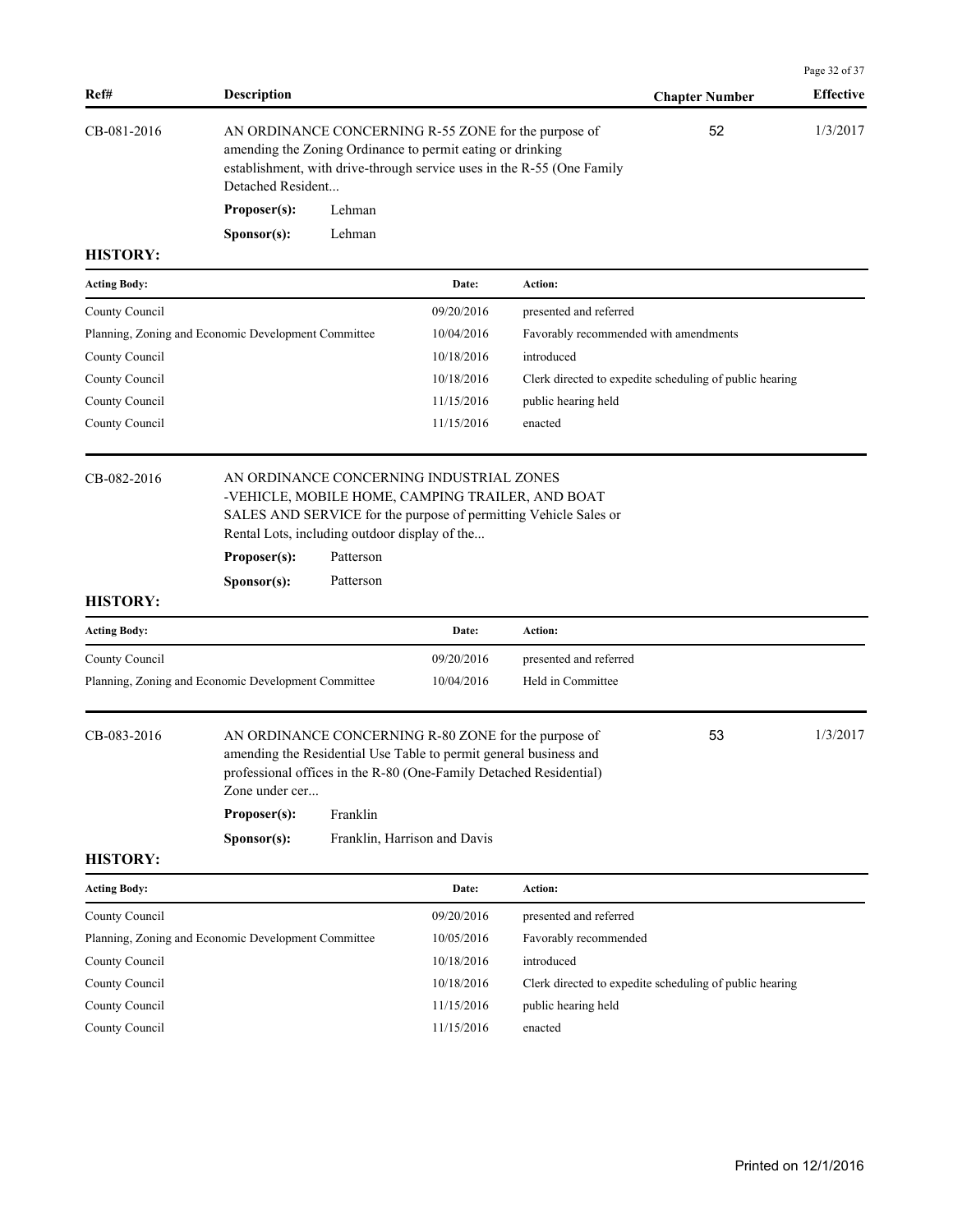|                                                     |                             |          |                                                                                                                                                                                    |                                                                                                                                  |                                                         | Page 33 of 37    |
|-----------------------------------------------------|-----------------------------|----------|------------------------------------------------------------------------------------------------------------------------------------------------------------------------------------|----------------------------------------------------------------------------------------------------------------------------------|---------------------------------------------------------|------------------|
| Ref#                                                | <b>Description</b>          |          |                                                                                                                                                                                    |                                                                                                                                  | <b>Chapter Number</b>                                   | <b>Effective</b> |
| CB-084-2016                                         | amending regulations for Ou |          | AN ORDINANCE CONCERNING OUTDOOR ADVERTISING<br>SIGNS for the purpose of amending the definition of Outdoor<br>Advertising Sign (Billboard) to include Digital Billboard, generally |                                                                                                                                  | 54                                                      | 1/3/2017         |
|                                                     | Proposer(s):                |          | Harrison, Franklin and Turner                                                                                                                                                      |                                                                                                                                  |                                                         |                  |
| <b>HISTORY:</b>                                     | S <b>p</b> onsor(s):        |          | Harrison, Franklin, Turner and Davis                                                                                                                                               |                                                                                                                                  |                                                         |                  |
| <b>Acting Body:</b>                                 |                             |          | Date:                                                                                                                                                                              | Action:                                                                                                                          |                                                         |                  |
| County Council                                      |                             |          | 09/20/2016                                                                                                                                                                         | presented and referred                                                                                                           |                                                         |                  |
| Planning, Zoning and Economic Development Committee |                             |          | 10/05/2016                                                                                                                                                                         |                                                                                                                                  | Favorably recommended with amendments                   |                  |
| County Council                                      |                             |          | 10/18/2016                                                                                                                                                                         | amended $(1)$                                                                                                                    |                                                         |                  |
| County Council                                      |                             |          | 10/18/2016                                                                                                                                                                         | introduced                                                                                                                       |                                                         |                  |
| County Council                                      |                             |          | 10/18/2016                                                                                                                                                                         |                                                                                                                                  | Clerk directed to expedite scheduling of public hearing |                  |
| County Council                                      |                             |          | 11/15/2016                                                                                                                                                                         | public hearing held                                                                                                              |                                                         |                  |
| County Council                                      |                             |          | 11/15/2016                                                                                                                                                                         | enacted                                                                                                                          |                                                         |                  |
| CB-085-2016                                         | approval within the Count   |          | (SUBDIVISION BILL) AN ACT CONCERNING PRELIMINARY                                                                                                                                   | PLAN REQUIREMENTS - EXEMPTIONS for the purpose of adding<br>an exemption to the requirements for preliminary plan of subdivision |                                                         |                  |
|                                                     | Proposer(s):                | Franklin |                                                                                                                                                                                    |                                                                                                                                  |                                                         |                  |
|                                                     | S <b>p</b> onsor(s):        | Franklin |                                                                                                                                                                                    |                                                                                                                                  |                                                         |                  |
| <b>HISTORY:</b>                                     |                             |          |                                                                                                                                                                                    |                                                                                                                                  |                                                         |                  |
| <b>Acting Body:</b>                                 |                             |          | Date:                                                                                                                                                                              | Action:                                                                                                                          |                                                         |                  |
| County Council                                      |                             |          | 09/20/2016                                                                                                                                                                         | presented and referred                                                                                                           |                                                         |                  |
| Committee of the Whole                              |                             |          | 10/04/2016                                                                                                                                                                         | Held in Committee                                                                                                                |                                                         |                  |
| CB-086-2016                                         | Proposer(s):                | Davis    | AN ACT CONCERNING THE PRINCE GEORGE'S COUNTY<br>2015 Edition of the Prince George's County Code.                                                                                   | CODE (2015 EDITION) for the purpose of adopting and publishing the                                                               | 66                                                      | 1/9/2017         |

**Sponsor(s):** Davis, Lehman, Harrison, Turner, Franklin and Taveras

| <b>Acting Body:</b>    | Date:      | Action:                |
|------------------------|------------|------------------------|
| County Council         | 09/27/2016 | presented and referred |
| County Council         | 10/04/2016 | introduced             |
| Committee of the Whole | 10/04/2016 | Favorably recommended  |
| County Council         | 11/15/2016 | public hearing held    |
| County Council         | 11/15/2016 | enacted                |
| County Executive       | 11/23/2016 | signed                 |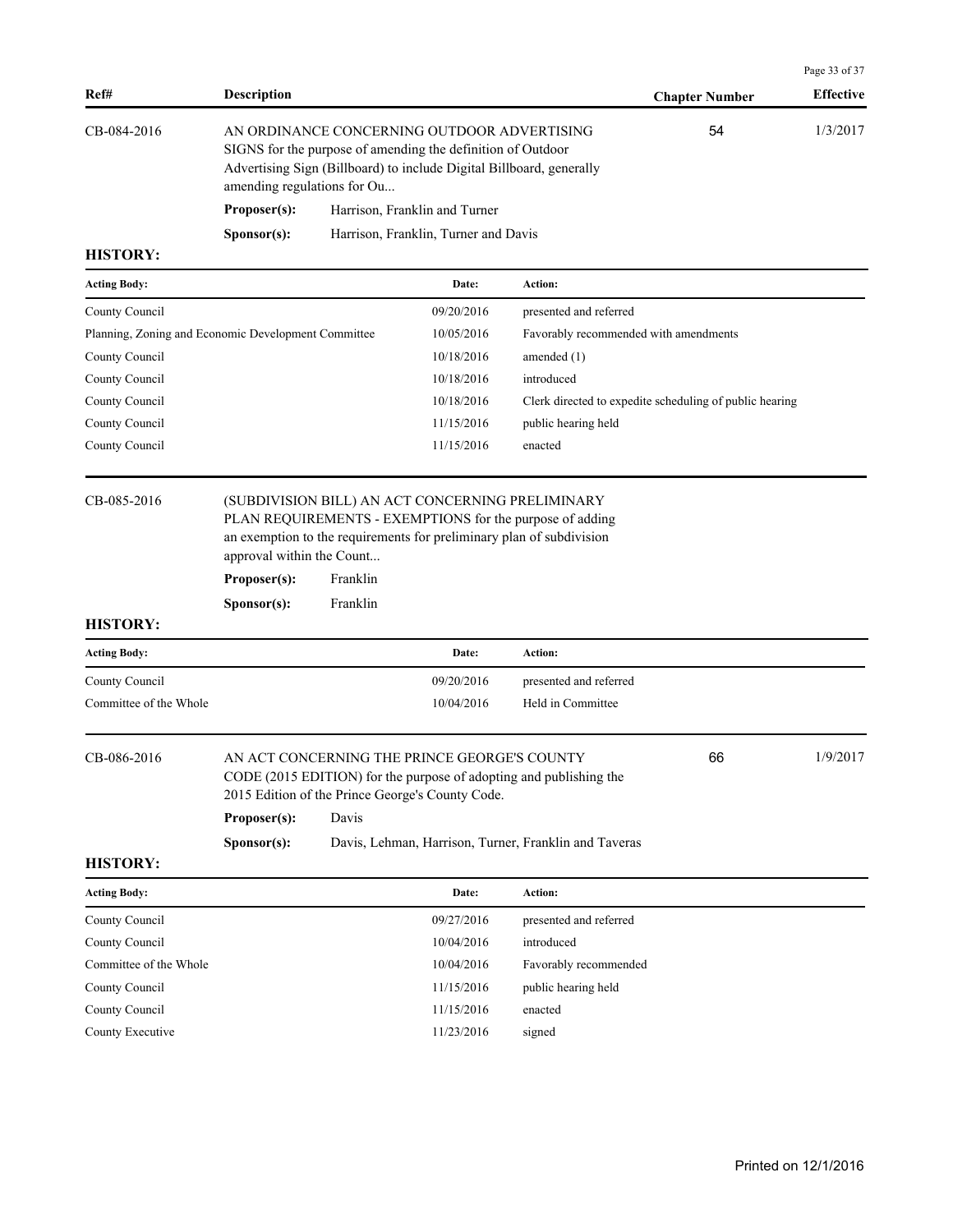| Ref#                   | <b>Description</b>                                                                                                                                                                                                                               |                                                              |                        | <b>Chapter Number</b> | <b>Effective</b> |
|------------------------|--------------------------------------------------------------------------------------------------------------------------------------------------------------------------------------------------------------------------------------------------|--------------------------------------------------------------|------------------------|-----------------------|------------------|
| CB-087-2016            | (SUBDIVISION BILL) - AN ACT CONCERNING SUBTITLE 24,<br>SUBDIVISIONS for the purpose of adopting and publishing Subtitle<br>24, Subdivisions, of the 2015 Edition of the Prince George's County<br>Code.                                          |                                                              |                        | 67                    | 12/27/2016       |
|                        | Proposer(s):                                                                                                                                                                                                                                     | Davis                                                        |                        |                       |                  |
|                        | Sponsor(s):                                                                                                                                                                                                                                      | Davis, Lehman, Harrison, Turner, Franklin and Taveras        |                        |                       |                  |
| <b>HISTORY:</b>        |                                                                                                                                                                                                                                                  |                                                              |                        |                       |                  |
| <b>Acting Body:</b>    |                                                                                                                                                                                                                                                  | Date:                                                        | Action:                |                       |                  |
| County Council         |                                                                                                                                                                                                                                                  | 09/27/2016                                                   | presented and referred |                       |                  |
| County Council         |                                                                                                                                                                                                                                                  | 10/04/2016                                                   | introduced             |                       |                  |
| Committee of the Whole |                                                                                                                                                                                                                                                  | 10/04/2016                                                   | Favorably recommended  |                       |                  |
| County Council         |                                                                                                                                                                                                                                                  | 11/15/2016                                                   | public hearing held    |                       |                  |
| County Council         |                                                                                                                                                                                                                                                  | 11/15/2016                                                   | enacted                |                       |                  |
| County Executive       |                                                                                                                                                                                                                                                  | 11/23/2016                                                   | signed                 |                       |                  |
| CB-088-2016            | AN ORDINANCE CONCERNING SUBTITLE 27 - THE ZONING<br>ORDINANCE for the purpose of adopting and publishing the 2015<br>Edition of the Zoning Ordinance of Prince George's County, Maryland,<br>being also Subtitle                                 |                                                              |                        |                       | 11/15/2016       |
|                        | Proposer(s):                                                                                                                                                                                                                                     | Davis                                                        |                        |                       |                  |
| <b>HISTORY:</b>        | Sponsor(s):                                                                                                                                                                                                                                      | Davis, Toles, Lehman, Harrison, Turner, Franklin and Taveras |                        |                       |                  |
| <b>Acting Body:</b>    |                                                                                                                                                                                                                                                  | Date:                                                        | Action:                |                       |                  |
| County Council         |                                                                                                                                                                                                                                                  | 09/27/2016                                                   | presented and referred |                       |                  |
| County Council         |                                                                                                                                                                                                                                                  | 10/04/2016                                                   | introduced             |                       |                  |
| Committee of the Whole |                                                                                                                                                                                                                                                  | 10/04/2016                                                   | Favorably recommended  |                       |                  |
| County Council         |                                                                                                                                                                                                                                                  | 11/15/2016                                                   | public hearing held    |                       |                  |
| County Council         |                                                                                                                                                                                                                                                  | 11/15/2016                                                   | enacted                |                       |                  |
| CB-089-2016            | AN ORDINANCE CONCERNING SUBTITLE 27A - URBAN<br>56<br>CENTERS AND CORRIDOR NODES DEVELOPMENT AND<br>ZONING CODE OF PRINCE GEORGE'S COUNTY, MARYLAND<br>for the purpose of adopting and publishing the 2015 Edition of t<br>Proposer(s):<br>Davis |                                                              |                        | 11/15/2016            |                  |
| <b>HISTORY:</b>        | Sponsor(s):                                                                                                                                                                                                                                      | Davis, Toles, Lehman, Harrison, Turner, Franklin and Taveras |                        |                       |                  |
| <b>Acting Body:</b>    |                                                                                                                                                                                                                                                  | Date:                                                        | Action:                |                       |                  |
| County Council         |                                                                                                                                                                                                                                                  | 09/27/2016                                                   | presented and referred |                       |                  |
| County Council         |                                                                                                                                                                                                                                                  | 10/04/2016                                                   | introduced             |                       |                  |
| Committee of the Whole |                                                                                                                                                                                                                                                  | 10/04/2016                                                   | Favorably recommended  |                       |                  |
| County Council         |                                                                                                                                                                                                                                                  | 11/15/2016                                                   | public hearing held    |                       |                  |
| County Council         |                                                                                                                                                                                                                                                  | 11/15/2016                                                   | enacted                |                       |                  |

Page 34 of 37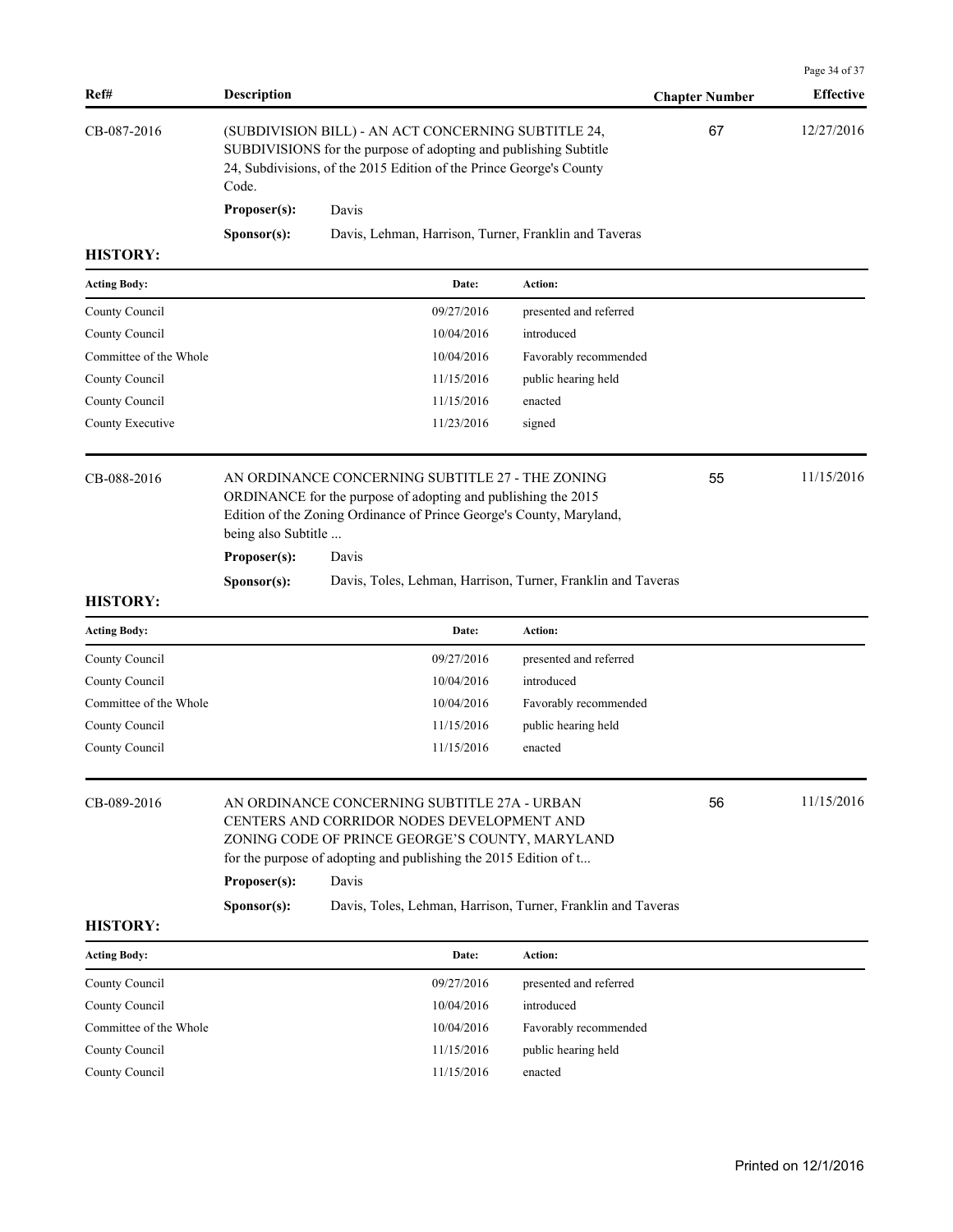| Ref#                                                | <b>Description</b>                                                                                                                                                                                                |                                                                                                      |                                                               |                                       | <b>Chapter Number</b>                                   | <b>Effective</b> |  |
|-----------------------------------------------------|-------------------------------------------------------------------------------------------------------------------------------------------------------------------------------------------------------------------|------------------------------------------------------------------------------------------------------|---------------------------------------------------------------|---------------------------------------|---------------------------------------------------------|------------------|--|
| CB-090-2016                                         | AN ORDINANCE CONCERNING I-2 ZONE for the purpose of<br>amending the requirements of the Zoning Ordinance for Waste<br>materials separation and processing facility uses within the I-2 (Heavy<br>Industrial) Zone |                                                                                                      |                                                               |                                       |                                                         |                  |  |
|                                                     | Proposer(s):                                                                                                                                                                                                      | Lehman                                                                                               |                                                               |                                       |                                                         |                  |  |
|                                                     | S <b>p</b> onsor(s):                                                                                                                                                                                              | Lehman                                                                                               |                                                               |                                       |                                                         |                  |  |
| <b>HISTORY:</b>                                     |                                                                                                                                                                                                                   |                                                                                                      |                                                               |                                       |                                                         |                  |  |
| <b>Acting Body:</b>                                 |                                                                                                                                                                                                                   |                                                                                                      | Date:                                                         | Action:                               |                                                         |                  |  |
| County Council                                      |                                                                                                                                                                                                                   |                                                                                                      | 09/27/2016                                                    | presented and referred                |                                                         |                  |  |
| Planning, Zoning and Economic Development Committee |                                                                                                                                                                                                                   |                                                                                                      | 10/04/2016                                                    | Held in Committee                     |                                                         |                  |  |
| Planning, Zoning and Economic Development Committee |                                                                                                                                                                                                                   |                                                                                                      | 10/05/2016                                                    | Held in Committee                     |                                                         |                  |  |
| CB-091-2016                                         |                                                                                                                                                                                                                   |                                                                                                      | AN ORDINANCE CONCERNING R-S (RESIDENTIAL                      |                                       | 57                                                      | 1/3/2017         |  |
|                                                     |                                                                                                                                                                                                                   | SUBURBAN DEVELOPMENT) AND R-L (RESIDENTIAL LOW<br>DEVELOPMENT) ZONES for the purpose of amending the |                                                               |                                       |                                                         |                  |  |
|                                                     |                                                                                                                                                                                                                   |                                                                                                      | development regulations set forth in the Zoning Ordinance for |                                       |                                                         |                  |  |
|                                                     | Proposer(s):                                                                                                                                                                                                      | Davis and Turner                                                                                     |                                                               |                                       |                                                         |                  |  |
|                                                     | Sponsor(s):                                                                                                                                                                                                       | Davis and Turner                                                                                     |                                                               |                                       |                                                         |                  |  |
| <b>HISTORY:</b>                                     |                                                                                                                                                                                                                   |                                                                                                      |                                                               |                                       |                                                         |                  |  |
| <b>Acting Body:</b>                                 |                                                                                                                                                                                                                   |                                                                                                      | Date:                                                         | Action:                               |                                                         |                  |  |
| County Council                                      |                                                                                                                                                                                                                   |                                                                                                      | 09/27/2016                                                    | presented and referred                |                                                         |                  |  |
| County Council                                      |                                                                                                                                                                                                                   |                                                                                                      | 10/04/2016                                                    | introduced                            |                                                         |                  |  |
| Committee of the Whole                              |                                                                                                                                                                                                                   |                                                                                                      | 10/04/2016                                                    | Favorably recommended with amendments |                                                         |                  |  |
| County Council                                      |                                                                                                                                                                                                                   |                                                                                                      | 11/15/2016                                                    | public hearing held                   |                                                         |                  |  |
| County Council                                      |                                                                                                                                                                                                                   |                                                                                                      | 11/15/2016                                                    | enacted                               |                                                         |                  |  |
| CB-092-2016                                         | AN ORDINANCE CONCERNING CONVEYANCE OF PUBLIC<br>LAND IN THE R-R ZONE for the purpose of providing certain<br>requirements applicable to conveyances of public land in the R-R<br>(Rural Residential) Zone to a no |                                                                                                      |                                                               |                                       |                                                         |                  |  |
|                                                     | Proposer(s):                                                                                                                                                                                                      | Harrison                                                                                             |                                                               |                                       |                                                         |                  |  |
| <b>HISTORY:</b>                                     | Sponsor(s):                                                                                                                                                                                                       |                                                                                                      | Harrison, Toles, Lehman and Franklin                          |                                       |                                                         |                  |  |
| <b>Acting Body:</b>                                 |                                                                                                                                                                                                                   |                                                                                                      | Date:                                                         | Action:                               |                                                         |                  |  |
| County Council                                      |                                                                                                                                                                                                                   |                                                                                                      | 09/27/2016                                                    | presented and referred                |                                                         |                  |  |
| Planning, Zoning and Economic Development Committee |                                                                                                                                                                                                                   |                                                                                                      | 10/05/2016                                                    | Held in Committee                     |                                                         |                  |  |
| County Council                                      |                                                                                                                                                                                                                   |                                                                                                      | 10/11/2016                                                    | discharged from Committee             |                                                         |                  |  |
| County Council                                      |                                                                                                                                                                                                                   |                                                                                                      | 10/11/2016                                                    | referred                              |                                                         |                  |  |
| Committee of the Whole                              |                                                                                                                                                                                                                   |                                                                                                      | 10/11/2016                                                    | Held in Committee                     |                                                         |                  |  |
| County Council                                      |                                                                                                                                                                                                                   |                                                                                                      | 10/18/2016                                                    | introduced                            |                                                         |                  |  |
| County Council                                      |                                                                                                                                                                                                                   |                                                                                                      | 10/18/2016                                                    |                                       | Clerk directed to expedite scheduling of public hearing |                  |  |
| Committee of the Whole                              |                                                                                                                                                                                                                   |                                                                                                      | 10/18/2016                                                    | Favorably recommended with amendments |                                                         |                  |  |
| County Council                                      |                                                                                                                                                                                                                   |                                                                                                      | 11/15/2016                                                    | public hearing held                   |                                                         |                  |  |
| County Council                                      |                                                                                                                                                                                                                   |                                                                                                      | 11/15/2016                                                    | tabled                                |                                                         |                  |  |

Page 35 of 37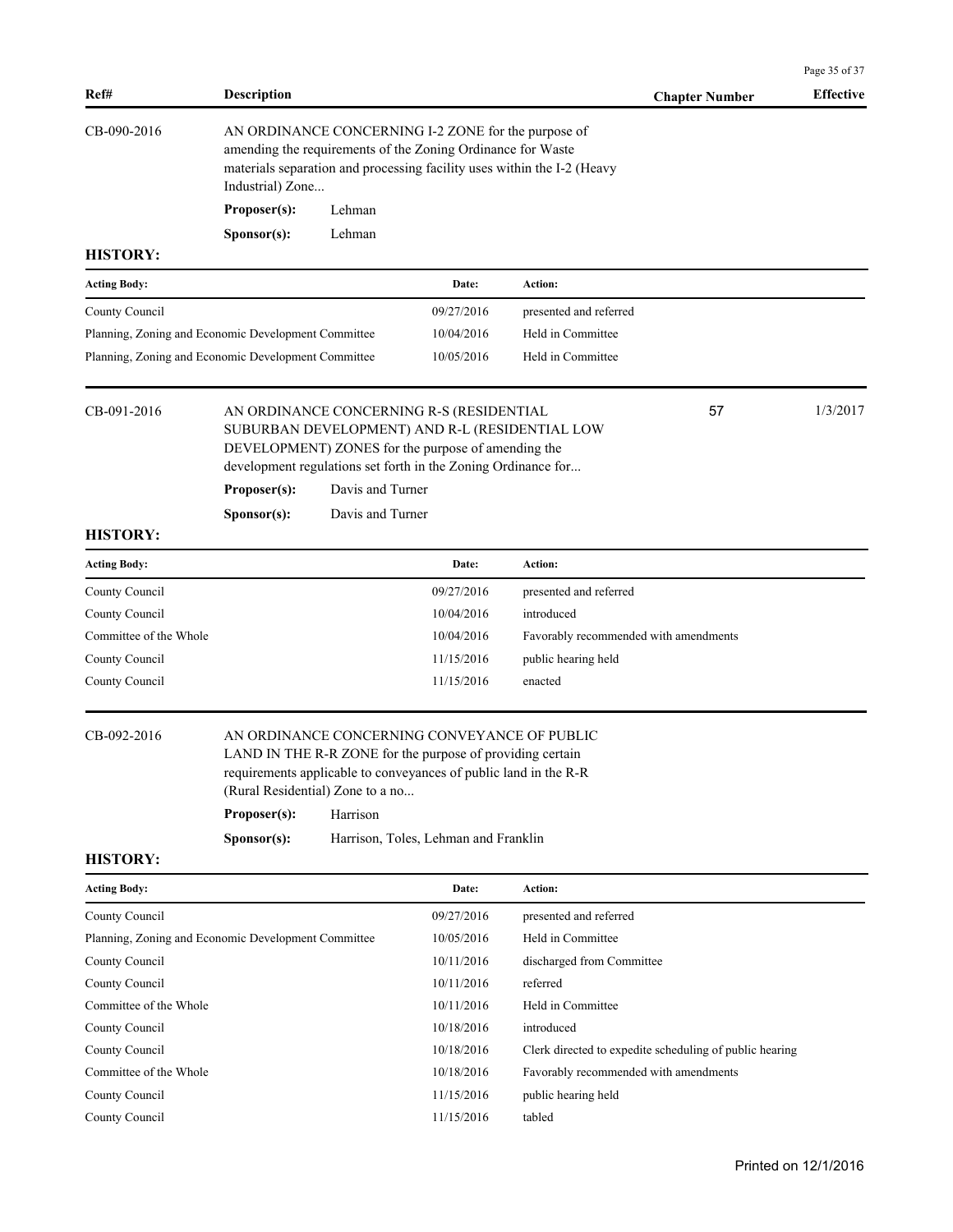| Ref#                   | <b>Description</b>                                                                                                                                                                                                                                  |          |                                     |                                                      | <b>Chapter Number</b>                                   | <b>Effective</b> |
|------------------------|-----------------------------------------------------------------------------------------------------------------------------------------------------------------------------------------------------------------------------------------------------|----------|-------------------------------------|------------------------------------------------------|---------------------------------------------------------|------------------|
| CB-093-2016            | AN ACT CONCERNING HEALTHY VENDING REQUIREMENTS<br>for the purpose of regulating food and beverage vending machines<br>located in Prince George's County.                                                                                            |          |                                     |                                                      |                                                         |                  |
|                        | Proposer(s):                                                                                                                                                                                                                                        |          |                                     | Glaros, Toles, Harrison, Franklin, Taveras and Davis |                                                         |                  |
|                        | Sponsor(s):                                                                                                                                                                                                                                         |          |                                     | Glaros, Toles, Harrison, Franklin, Taveras and Davis |                                                         |                  |
| <b>HISTORY:</b>        |                                                                                                                                                                                                                                                     |          |                                     |                                                      |                                                         |                  |
| <b>Acting Body:</b>    |                                                                                                                                                                                                                                                     |          | Date:                               | Action:                                              |                                                         |                  |
| County Council         |                                                                                                                                                                                                                                                     |          | 09/27/2016                          | presented and referred                               |                                                         |                  |
| CB-094-2016            | 58<br>AN ORDINANCE CONCERNING BUILDINGS AND<br>STRUCTURES - REGULATIONS - BUILDING PERMITS -<br>EXEMPTIONS for the purpose of providing a limited exemption from<br>the requirements of the Zoning Ordinance and certai<br>Franklin<br>Proposer(s): |          |                                     |                                                      | 11/15/2016                                              |                  |
|                        | Sponsor(s):                                                                                                                                                                                                                                         |          | Franklin, Davis, Harrison and Toles |                                                      |                                                         |                  |
| <b>HISTORY:</b>        |                                                                                                                                                                                                                                                     |          |                                     |                                                      |                                                         |                  |
| <b>Acting Body:</b>    |                                                                                                                                                                                                                                                     |          | Date:                               | Action:                                              |                                                         |                  |
| County Council         |                                                                                                                                                                                                                                                     |          | 10/04/2016                          | presented and referred                               |                                                         |                  |
| Committee of the Whole |                                                                                                                                                                                                                                                     |          | 10/11/2016                          | Held in Committee                                    |                                                         |                  |
| County Council         |                                                                                                                                                                                                                                                     |          | 10/18/2016                          | introduced                                           |                                                         |                  |
| County Council         |                                                                                                                                                                                                                                                     |          | 10/18/2016                          |                                                      | Clerk directed to expedite scheduling of public hearing |                  |
| Committee of the Whole |                                                                                                                                                                                                                                                     |          | 10/18/2016                          | Favorably recommended with amendments                |                                                         |                  |
| County Council         |                                                                                                                                                                                                                                                     |          | 11/15/2016                          | public hearing held                                  |                                                         |                  |
| County Council         |                                                                                                                                                                                                                                                     |          | 11/15/2016                          | rules suspended                                      |                                                         |                  |
| County Council         |                                                                                                                                                                                                                                                     |          | 11/15/2016                          | enacted                                              |                                                         |                  |
| CB-095-2016            | AN ORDINANCE CONCERNING RESIDENTIAL<br>REVITALIZATION for the purpose of making clarifying amendments<br>to the applicability requirements of the County Residential<br>Revitalization Ordinance set forth in the                                   |          |                                     | 59                                                   | 11/15/2016                                              |                  |
|                        | Proposer(s):                                                                                                                                                                                                                                        | Harrison |                                     |                                                      |                                                         |                  |
|                        | Sponsor(s):                                                                                                                                                                                                                                         | Harrison |                                     |                                                      |                                                         |                  |
| <b>HISTORY:</b>        |                                                                                                                                                                                                                                                     |          |                                     |                                                      |                                                         |                  |
| <b>Acting Body:</b>    |                                                                                                                                                                                                                                                     |          | Date:                               | Action:                                              |                                                         |                  |
| County Council         |                                                                                                                                                                                                                                                     |          | 10/18/2016                          | rules suspended                                      |                                                         |                  |
| County Council         |                                                                                                                                                                                                                                                     |          | 10/18/2016                          | introduced                                           |                                                         |                  |
| County Council         |                                                                                                                                                                                                                                                     |          | 10/18/2016                          |                                                      | Clerk directed to expedite scheduling of public hearing |                  |
| County Council         |                                                                                                                                                                                                                                                     |          | 11/15/2016                          | public hearing held                                  |                                                         |                  |
| County Council         |                                                                                                                                                                                                                                                     |          | 11/15/2016                          | rules suspended                                      |                                                         |                  |
| County Council         |                                                                                                                                                                                                                                                     |          | 11/15/2016                          | enacted                                              |                                                         |                  |
|                        |                                                                                                                                                                                                                                                     |          |                                     |                                                      |                                                         |                  |

Page 36 of 37